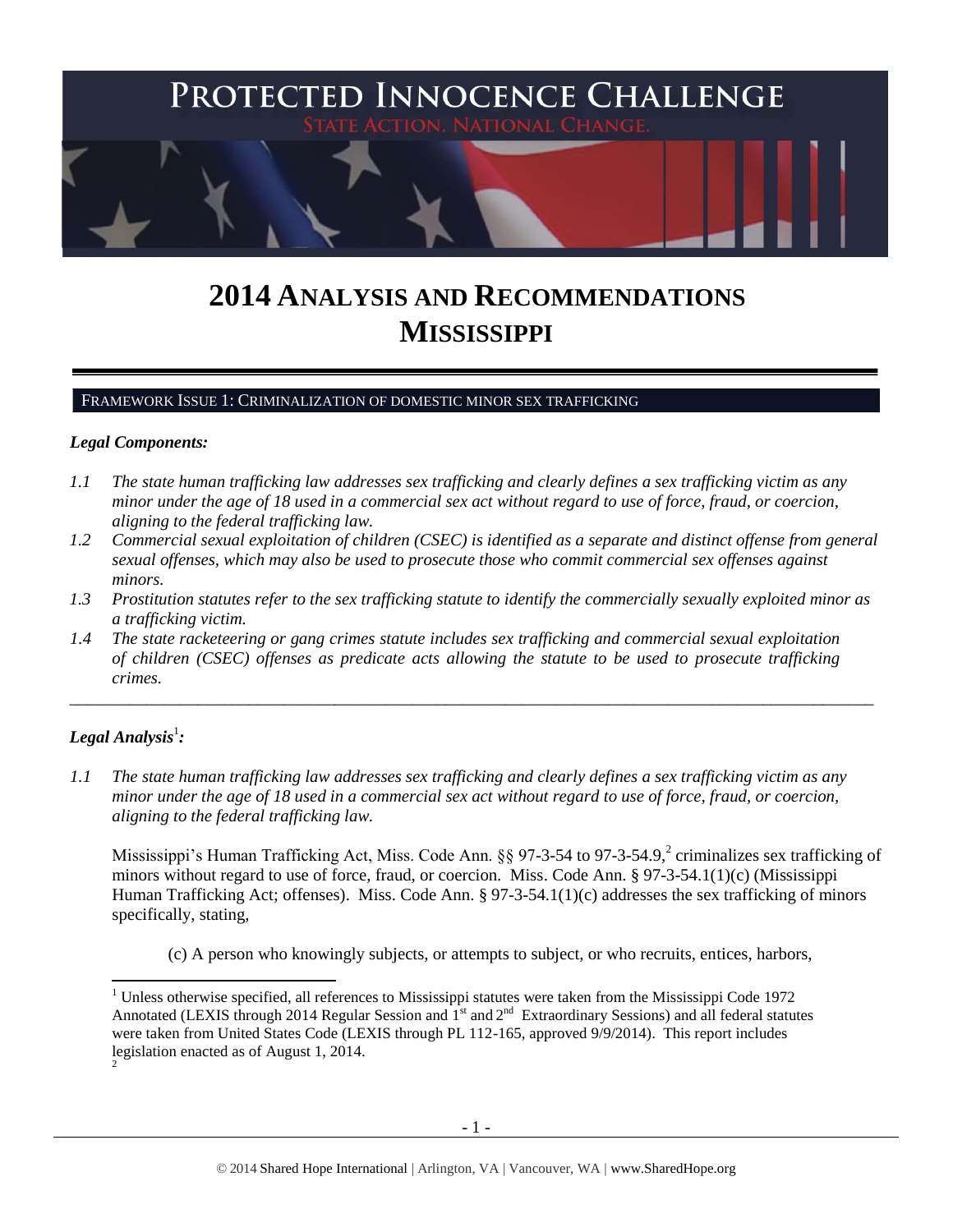transports, provides or obtains by any means, or attempts to recruit, entice, harbor, transport, provide or obtain by any means, a minor, knowing that the minor will engage in commercial sexual activity.<sup>3</sup> sexually explicit performance,<sup>4</sup> or the production of sexually oriented material,<sup>5</sup> or causes or attempts to cause a minor to engage in commercial sexual activity, sexually explicit performance, or the production of sexually oriented material, shall be guilty of procuring sexual servitude of a minor. . . .

Miss. Code Ann. § 97-3-54.4 (j)<sup>6</sup> (Mississippi Human Trafficking Act; definitions) defines a "minor" as a person under 18. Under Miss. Code Ann. § 97-3-54.4(p), "trafficked person" is defined as "a person subjected to the practices prohibited by this act [Sections 97-3-54 through 97-3-54.9] regardless of whether a perpetrator is identified, apprehended, prosecuted, or convicted, and is a term used interchangeably with the terms 'victim,' 'victim of trafficking' and 'trafficking victim.'" <sup>7</sup>

<span id="page-1-1"></span><span id="page-1-0"></span>Pursuant to Miss. Code Ann. § 97-3-2<sup>8</sup>, human trafficking as provided in § 97-3-54.1 (Human Trafficking Act; prohibited conduct; penalty) is defined as a crime of violence.<sup>9</sup> Persons convicted of trafficking minors under Miss. Code Ann. § 97-3-54.1(1)(c) face higher penalties than those convicted of trafficking adults. A conviction under Miss. Code Ann. § 97-3-54.1(1)(c) carries a minimum sentence of five years to a maximum sentence of 30 years compared to a maximum of 20 years for trafficking adults under Miss. Code Ann. §§ 97-3-54.1(1)(a) and (b), 97-3-54.1(2). The Mississippi Human Trafficking Act also provides for fines as part of its penalty scheme. For violations of Miss. Code Ann. § 97-3-54.1(1)(c) (Procuring sexual servitude of a minor) fines from \$50,000.00–\$500,000.00 may be imposed. Additionally, a maximum fine of \$10,000 may be imposed as provided in Miss. Code Ann. § 99-19-32(1)

 $\overline{a}$ 

<sup>&</sup>lt;sup>3</sup> Pursuant to Miss. Code Ann. § 97-3-54.4(d) (Mississippi Human Trafficking Act; definitions), "commercial sexual activity" is defined as "any sex act on account of which anything of value is given to, promised to, or received by any person."

<sup>&</sup>lt;sup>4</sup> "Sexually-explicit performance" is defined in Miss. Code Ann. § 97-3-54.4(o) as "a live or public act or show intended to arouse or satisfy the sexual desires or appeal to the prurient interests of patrons."

<sup>&</sup>lt;sup>5</sup> "Sexually oriented material" is defined in § 97-3-54.4(r) by referring to Miss. Code Ann. § 97-5-27, which defines the term as material that "contains representations or descriptions, actual or simulated, of masturbation, sodomy, excretory functions, lewd exhibition of the genitals or female breasts, sadomasochistic abuse (for the purpose of sexual stimulation or gratification), homosexuality, lesbianism, bestiality, sexual intercourse, or physical contact with a person's clothed or unclothed genitals, pubic area, buttocks, or the breast or breasts of a female for the purpose of sexual stimulation, gratification or perversion." 6 .

 $^7$  A victim of human trafficking who is charged with a violation of Miss. Code Ann. § 97-3-54.1 (Human Trafficking; offenses) may assert an affirmative defense under Miss. Code Ann. § 97-3-54.1(5),<sup>7</sup> which states:

<sup>(5)</sup> It is an affirmative defense in a prosecution under this act that the defendant:

<sup>(</sup>a) Is a victim; and

<sup>(</sup>b) Committed the offense under a reasonable apprehension created by a person that, if the defendant did not commit the act, the person would inflict serious harm on the defendant, a member of the defendant's family, or a close associate.

Additionally, Miss. Code Ann. § 97-3-54.1(4) provides in part, "[a] minor who has been identified as a victim of trafficking shall not be liable for criminal activity in violation of this section."

<sup>&</sup>lt;sup>8</sup> Here and elsewhere in this report that Miss. Code Ann. § 97-3-2 is quoted or cited, it reflects the amendments added by the passage of House Bill 585 during the regular session of the 2014 Mississippi Legislature (effective July 1, 2014).

<sup>&</sup>lt;sup>9</sup> Miss. Code Ann. § 97-3-2 further provides that no person convicted of a crime of violence listed in § 97-3-2(1) is eligible for parole or early release until 50% of the sentence has been served.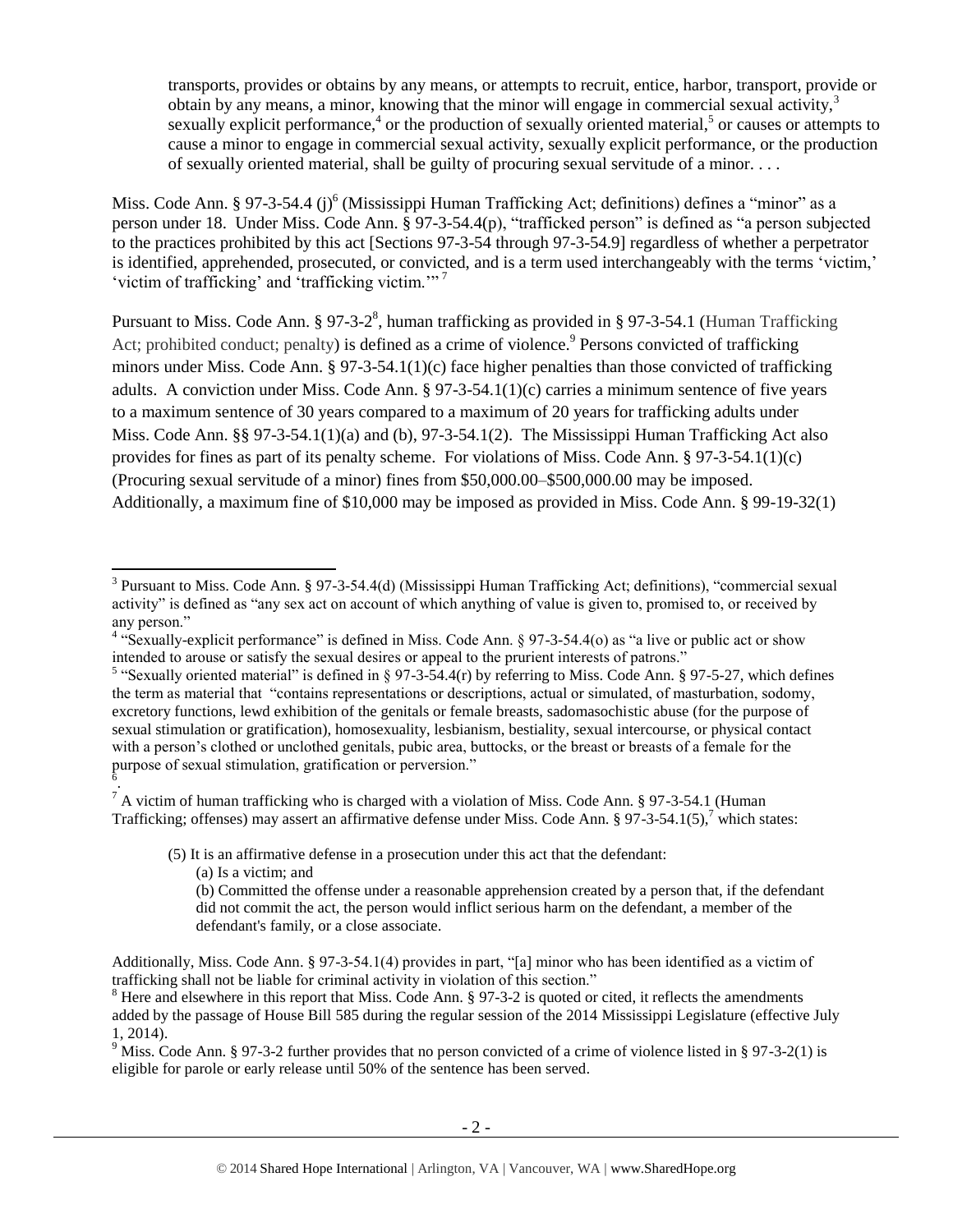(Fines and assessments upon persons convicted of offenses punishable by imprisonment for more than one year; deposit in Criminal Justice Fund).<sup>10</sup>

- *1.2 Commercial sexual exploitation of children (CSEC) is identified as a separate and distinct offense from general sexual offenses, which may also be used to prosecute those who commit commercial sex offenses against minors.*
	- 1. Miss. Code Ann. § 97-29-51(1)(a)<sup>11</sup> (Prostitution; misdemeanor procuring services of prostitute; felony promoting prostitution; penalties) states,

<span id="page-2-0"></span>A person commits the misdemeanor of procuring the services of a prostitute if the person knowingly or intentionally pays, or offers or agrees to pay, money or other property to another person for having engaged in, or on the understanding that the other person will engage in, sexual intercourse or sexual conduct with the person or with any other person. "Sexual conduct" includes cunnilingus, fellatio, masturbation of another, anal intercourse or the causing of penetration to any extent and with any object or body part of the genital or anal opening of another.

When the person whose services are procured is a minor under 18, "the person convicted shall be guilty of a felony and shall, upon conviction, be punished by imprisonment for not less than five (5) years, nor more than thirty (30) years, or by a fine of not less than Fifty Thousand Dollars (\$50,000.00) nor more than Five Hundred Thousand Dollars (\$500,000.00), or both." Miss. Code Ann. § 97-29-51(1)(c).

2. Miss. Code Ann. § 97-29-51(2)(a) (Prostitution; misdemeanor procuring services of prostitute; felony promoting prostitution; penalties) states,

A person commits the felony of promoting prostitution if the person:

- (i) Knowingly or intentionally entices, compels, causes, induces, persuades, or encourages by promise, threat, violence, or by scheme or device, another person to become a prostitute;
- (ii) Knowingly or intentionally solicits or offers or agrees to solicit, or receives or gives, or agrees to receive or give any money or thing of value for soliciting, or attempting to solicit, another person for the purpose of prostitution;
- (iii) Knowingly induces, persuades, or encourages a person to come into or leave this state for the purpose of prostitution;
- (iv) Having control over the use of a place or vehicle, knowingly or intentionally permits another person to use the place or vehicle for prostitution;
- (v) Accepts, receives, levies or appropriates money or other property of value from a prostitute, without lawful consideration, with knowledge or reasonable cause to know it was earned, in whole or in part, from prostitution; or
- (vi) Conducts, directs, takes, or transports, or offers or agrees to take or transport, or aids or assists in transporting, any person to any vehicle, conveyance, place, structure, or

 $10$  Miss. Code Ann. § 99-19-32(1) (Fines and assessments upon persons convicted of offenses punishable by imprisonment for more than one year; deposit in Criminal Justice Fund) states, "(1) Offenses punishable by imprisonment in the State Penitentiary for more than one (1) year and for which no fine is provided elsewhere by statute may be punishable by a fine not in excess of Ten Thousand Dollars (\$10,000.00). Such fine, if imposed, may be in addition to imprisonment or any other punishment or penalty authorized by law."  $^{11}$ ).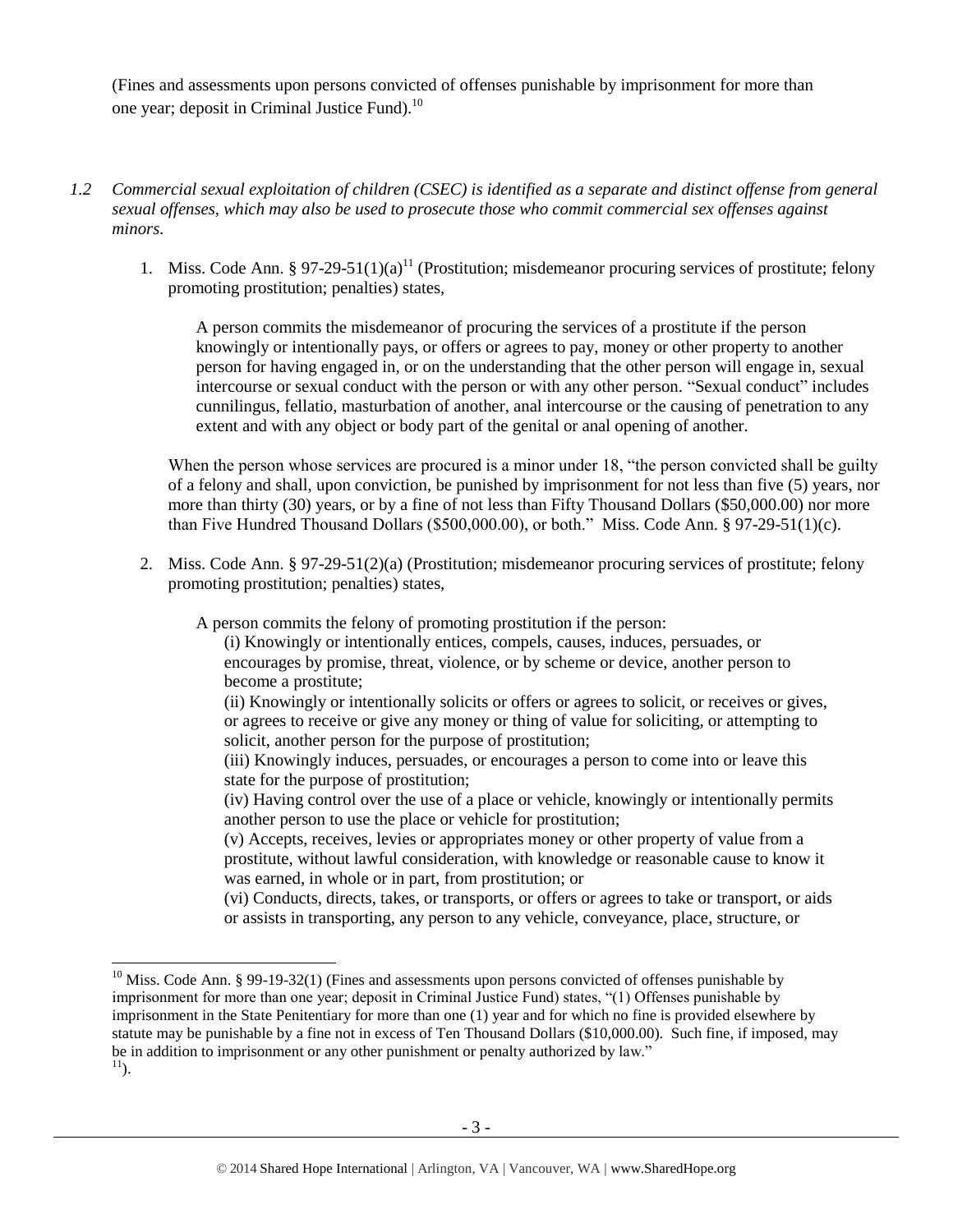building, or to any other person with knowledge or reasonable cause to know that the purpose of such directing, taking or transporting is prostitution.

When the person whose services are promoted is a minor under 18, "the person convicted shall be guilty of a felony and shall, upon conviction, be punished by imprisonment for not less than five (5) years, nor more than thirty (30) years, or by a fine of not less than Fifty Thousand Dollars (\$50,000.00) nor more than Five Hundred Thousand Dollars (\$500,000.00), or both." Miss. Code Ann. § 97-29-  $51(2)(c)$ .

- <span id="page-3-1"></span>3. Miss. Code Ann. § 97-5-5<sup>12</sup> (Enticing a child under 14; punishment) makes it a crime to "maliciously, willfully, or fraudulently lead, take, carry away, decoy or entice away, any child under the age of fourteen (14) years, with intent to detain or conceal such child from its parents, guardian, or other person having lawful charge of such child, or for the purpose of prostitution, concubinage, or marriage." Upon conviction, a person will "be imprisoned in the custody of the Department of Corrections for not less than two (2) years nor more than ten (10) years,, or fined not more than Ten Thousand Dollars (\$10,000.00), or both. Investigation and prosecution of a defendant under this section does not preclude prosecution of the defendant for a violation of other applicable criminal laws, including, but not limited to, the Mississippi Human Trafficking Act, Sections 97–3–54 et seq." Miss. Code Ann. § 97-5-5.
- 4. Miss. Code Ann.  $\S 97-5-33^{13}$  (Exploitation of children; prohibitions) states,

<span id="page-3-0"></span>1. No person shall, by any means including computer, cause, solicit or knowingly permit any child<sup>14</sup> to engage in sexually explicit conduct or in the simulation of sexually explicit conduct for the purpose of producing any visual depiction of such conduct.

2. No person shall, by any means including computer, photograph, film, video tape or otherwise depict or record a child engaging in sexually explicit conduct or in the simulation of sexually explicit conduct. 3. No person shall, by any means including computer, knowingly send, transport, transmit, ship, mail or receive any photograph, drawing, sketch, film, video tape or other visual depiction of an actual child engaging in sexually explicit conduct.

4. No person shall, by any means including computer, receive with intent to distribute, distribute for sale, sell or attempt to sell in any manner any photograph, drawing, sketch, film, video tape or other visual depiction of an actual child engaging in sexually explicit conduct.

5. No person shall, by any means including computer, knowingly possess or knowingly access with intent to view any photograph, drawing, sketch, film, video tape or other visual depiction of an actual child engaging in sexually explicit conduct.

6. No person shall, by any means including computer, knowingly entice, induce, persuade, seduce, solicit, advise, coerce, or order a child to meet with the defendant or any other person for the purpose of engaging in sexually explicit conduct.

7. No person shall by any means, including computer, knowingly entice, induce, persuade, seduce, solicit, advise, coerce or order a child to produce any visual depiction of adult sexual conduct or any sexually explicit conduct.

Pursuant to Miss. Code Ann. § 97-3-2<sup>15</sup>, exploitation of a child as provided in § 97-5-33 is defined as a crime of violence.<sup>16</sup> Under Miss. Code Ann. § 97-5-35, a first-time conviction for violating any provision of Miss. Code Ann.

<sup>&</sup>lt;sup>14</sup> Child is defined in Miss. Code Ann. § 97-5-31(a) (Exploitation of children; definitions) as "any individual who has not attained the age of eighteen (18) years."

<sup>15</sup> *See supra* note [8.](#page-1-0)

<sup>16</sup> *See supra* note [9.](#page-1-1)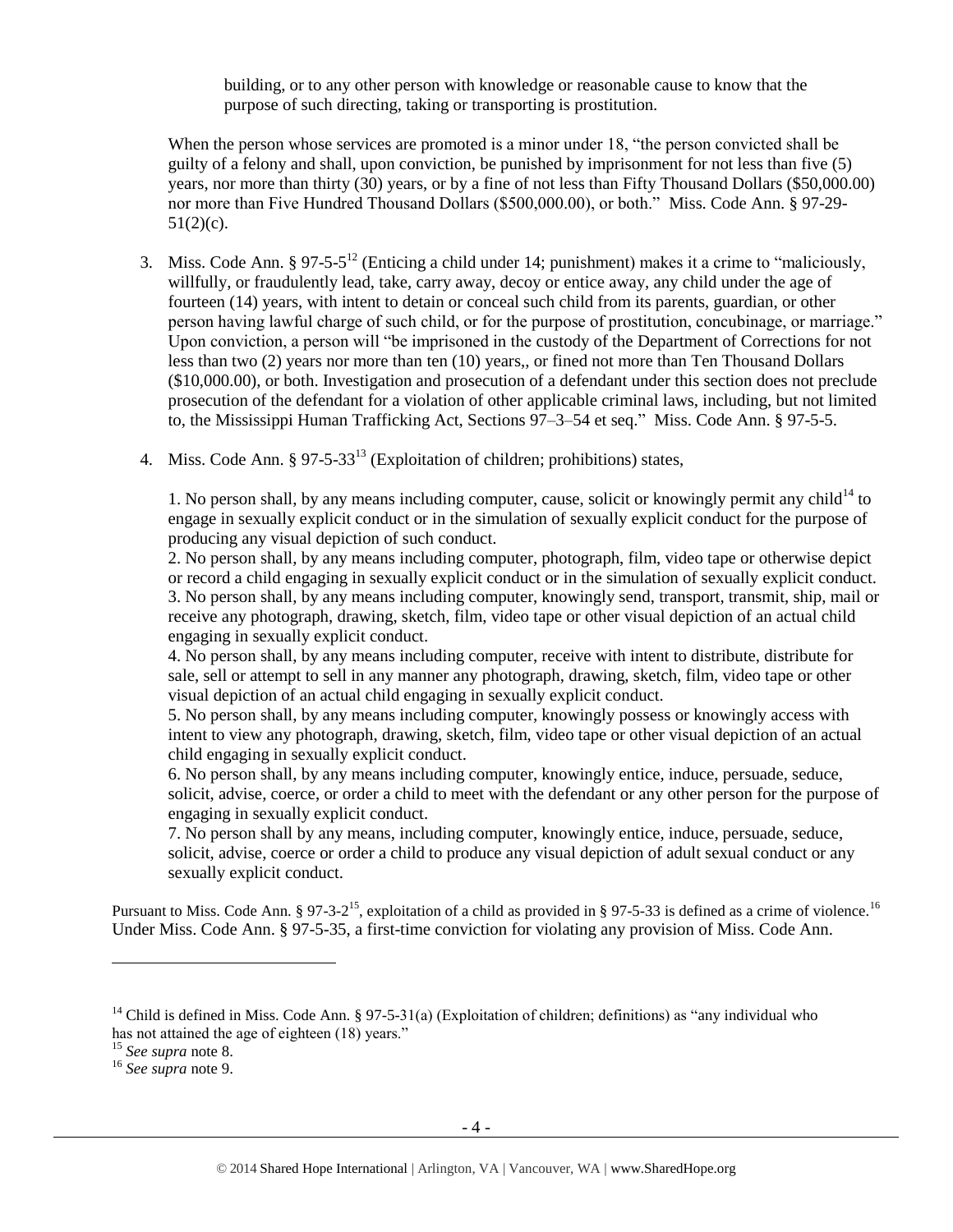§ 97-5-33 is punishable by imprisonment for 5–40 years and a \$50,000–\$500,000 fine.<sup>17</sup> Repeat offenders face 20 years to life imprisonment and a \$100,000–\$1,000,000 fine. Miss. Code Ann. § 97-5-35.

Mississippi has several laws that, although not specifically directed towards commercial sexual exploitation, could potentially be used to convict persons engaged in the commercial sexual exploitation of children.

- 1. Miss. Code Ann. § 97-5-27 (3)(a)<sup>18</sup> (Dissemination of sexually oriented material to persons under eighteen years of age; use of computer for purpose of luring or inducing persons under eighteen years of age to engage in sexual contact) states,
	- (3) (a) A person is guilty of computer luring when:

. . . .

 $\overline{a}$ 

(i) Knowing the character and content of any communication of sexually oriented material, he intentionally uses any computer communication system allowing the input, output, examination or transfer of computer data or computer programs from one computer to another, to initiate or engage in such communication with a person under the age of eighteen (18); and (ii) By means of such communication he importunes, invites or induces a person under the age of eighteen (18) years to engage in sexual intercourse, deviant sexual intercourse or sexual contact with him, or to engage in a sexual performance, obscene sexual performance or sexual conduct for his benefit.

(4) Investigation and prosecution of a defendant under this section does not preclude prosecution of the defendant for a violation of other applicable criminal laws, including, but not limited to, the Mississippi Human Trafficking Act, Section 97–3–54 et seq.

A conviction is punishable as a felony by imprisonment up to 3 years and a fine up to \$10,000. Miss. Code Ann. § 97-5-27(3)(e).

- 2. Miss. Code Ann. § 97-5-39(1)(a)<sup>19</sup> (Contributing to the neglect or delinquency of a child; felonious abuse and/or battery of a child) penalizes a "parent, guardian or any other person who intentionally, knowingly or recklessly commits any act or omits the performance of any duty, which act or omission contributes to or tends to contribute to the neglect or delinquency of any child or which act or omission results in the abuse of any child . . . .<sup>320</sup> A conviction is punishable as a misdemeanor by up to 1 year in jail, a fine of up to \$1,000, or both. Miss. Code Ann. § 97-5-39(1)(a). "A parent, legal guardian or other person who knowingly permits the continuing physical or sexual abuse of a child is guilty of neglect of a child" is subject to sentenced to imprisonment in the custody of the Department of Corrections for up to 10 years, a fine of up to \$10,000, or both. Miss Code Ann. § 97-5-39(1)(e).
- 3. Miss. Code Ann. § 97-3-65(1) (Statutory rape; enhanced penalty for forcible sexual intercourse or statutory rape by administering certain substances) states,
	- (1) The crime of statutory rape is committed when:
		- (a) Any person seventeen (17) years of age or older has sexual intercourse with a child who: (i) Is at least fourteen (14) but under sixteen (16) years of age;

<sup>&</sup>lt;sup>17</sup> Mississippi does not use a felony crime classification system.

<sup>&</sup>lt;sup>20</sup> Abused child is defined in Miss. Code Ann. § 43-21-105(m) in part as "a child whose parent, guardian or custodian or any person responsible for his care or support, whether legally obligated to do so or not, has caused or allowed to be caused, upon the child, sexual abuse, sexual exploitation, emotional abuse, mental injury, nonaccidental physical injury or other maltreatment."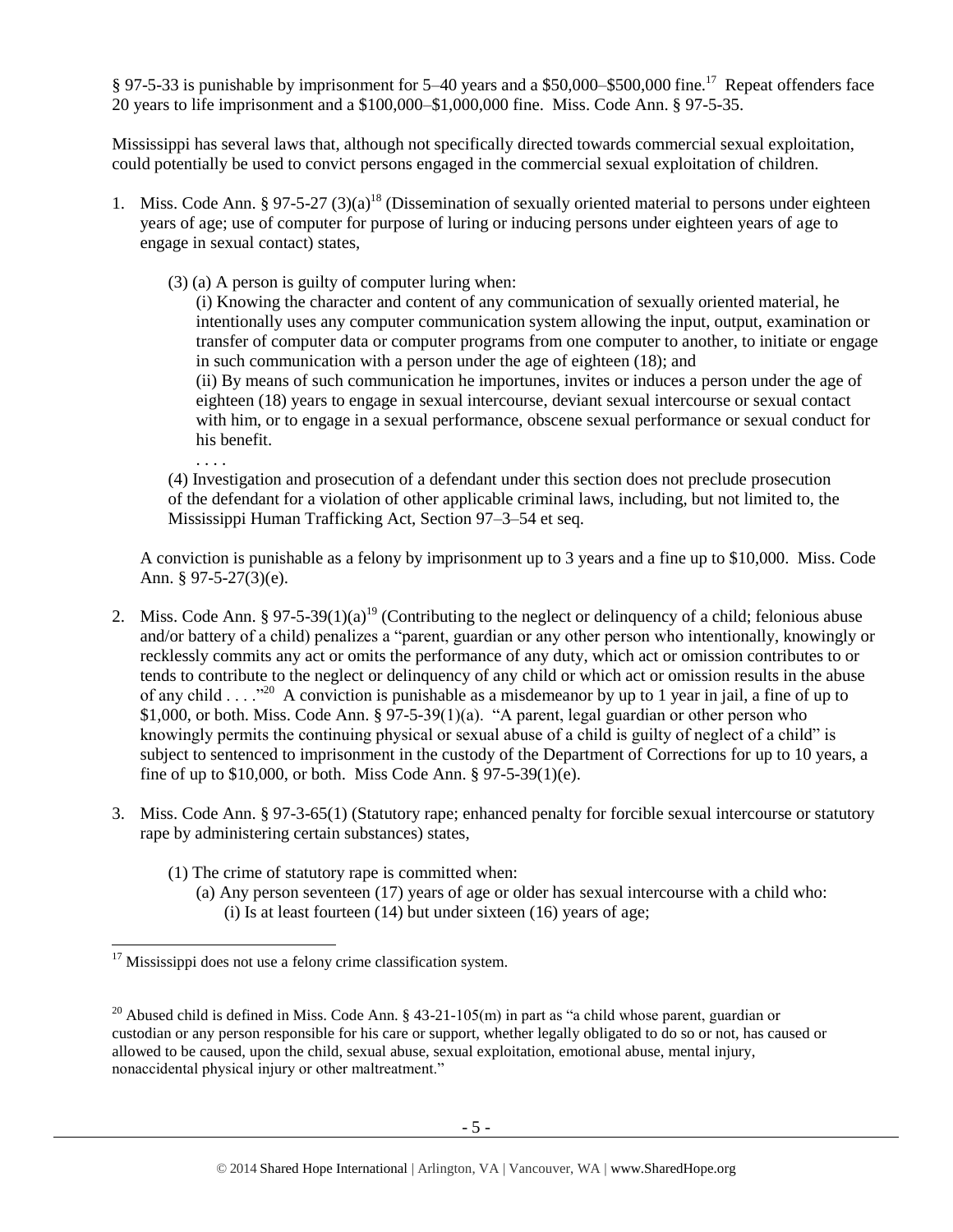(ii) Is thirty-six (36) or more months younger than the person; and (iii) Is not the person's spouse; or

- (b) A person of any age has sexual intercourse<sup>21</sup> with a child who:
	- (i) Is under the age of fourteen (14) years;
	- (ii) Is twenty-four (24) or more months younger than the person; and
	- (iii) Is not the person's spouse.

Pursuant to Miss. Code Ann. § 97-3-65(3), a person convicted of violating § 9-3-65(1) may be penalized as follows:

(a) If eighteen (18) years of age or older, but under twenty-one (21) years of age, and convicted under subsection  $(1)(a)$  of this section, to imprisonment for not more than five  $(5)$  years in the State Penitentiary or a fine of not more than Five Thousand Dollars (\$ 5,000.00), or both; (b) If twenty-one (21) years of age or older and convicted under subsection (1)(a) of this section, to imprisonment of not more than thirty (30) years in the State Penitentiary or a fine of not more than Ten Thousand Dollars (\$ 10,000.00), or both, for the first offense, and not more than forty (40) years in the

State Penitentiary for each subsequent offense;

 $\overline{a}$ 

(c) If eighteen (18) years of age or older and convicted under subsection (1)(b) of this section, to imprisonment for life in the State Penitentiary or such lesser term of imprisonment as the court may determine, but not less than twenty (20) years;

(d) If thirteen (13) years of age or older but under eighteen (18) years of age and convicted under subsection (1)(a) or (1)(b) of this section, such imprisonment, fine or other sentence as the court, in its discretion, may determine.

Pursuant to Miss. Code Ann. § 97-3-65(4)(a), if the defendant incapacitated the victim by drug or drink or used force, the sentence may be extended to life in prison at the jury's or the judge's discretion.

4. Miss. Code Ann. § 97-3-95(1) (Sexual battery)<sup>22</sup> states in part, "A person is guilty of sexual battery if he or she engages in sexual penetration<sup>23</sup> with: . . . (c) A child at least fourteen (14) but under sixteen (16) years of age, if the person is thirty-six (36) or more months older than the child; or (d) A child under the age of fourteen (14) years of age, if the person is twenty-four (24) or more months older than the child." Pursuant to Miss. Code Ann. § 97-3-101(Sexual battery; penalty), the penalties for Miss. Code Ann. § 97-3-95(1)(c), (d) for offenders over 18 are as follows:

(2) (a) Every person who shall be convicted of sexual battery under Section  $97-3-95(1)$ (c) who is at least eighteen (18) but under twenty-one (21) years of age shall be imprisoned for not more than five (5) years in the State Penitentiary or fined not more than Five Thousand Dollars (\$ 5,000.00), or both;

<sup>&</sup>lt;sup>21</sup> Miss. Code Ann. § 97-3-65(6) defines "sexual intercourse" as "a joining of the sexual organs of a male and female human being in which the penis of the male is inserted into the vagina of the female or the penetration of the sexual organs of a male or female human being in which the penis or an object is inserted into the genitals, anus or perineum of a male or female."

 $22$  Miss. Code Ann. § 97-3-99 (Sexual battery; defense) provides, "A person is not guilty of any offense under Sections 97-3-95 through 97-3-103 if the alleged victim is that person's legal spouse and at the time of the alleged offense such person and the alleged victim are not separated and living apart; provided, however, that the legal spouse of the alleged victim may be found guilty of sexual battery if the legal spouse engaged in forcible sexual penetration without the consent of the alleged victim."

 $^{23}$  Pursuant to Miss. Code Ann. § 97-3-97(a) (Sexual battery; definitions), "Sexual penetration' includes cunnilingus, fellatio, buggery or pederasty, any penetration of the genital or anal openings of another person's body by any part of a person's body, and insertion of any object into the genital or anal openings of another person's body."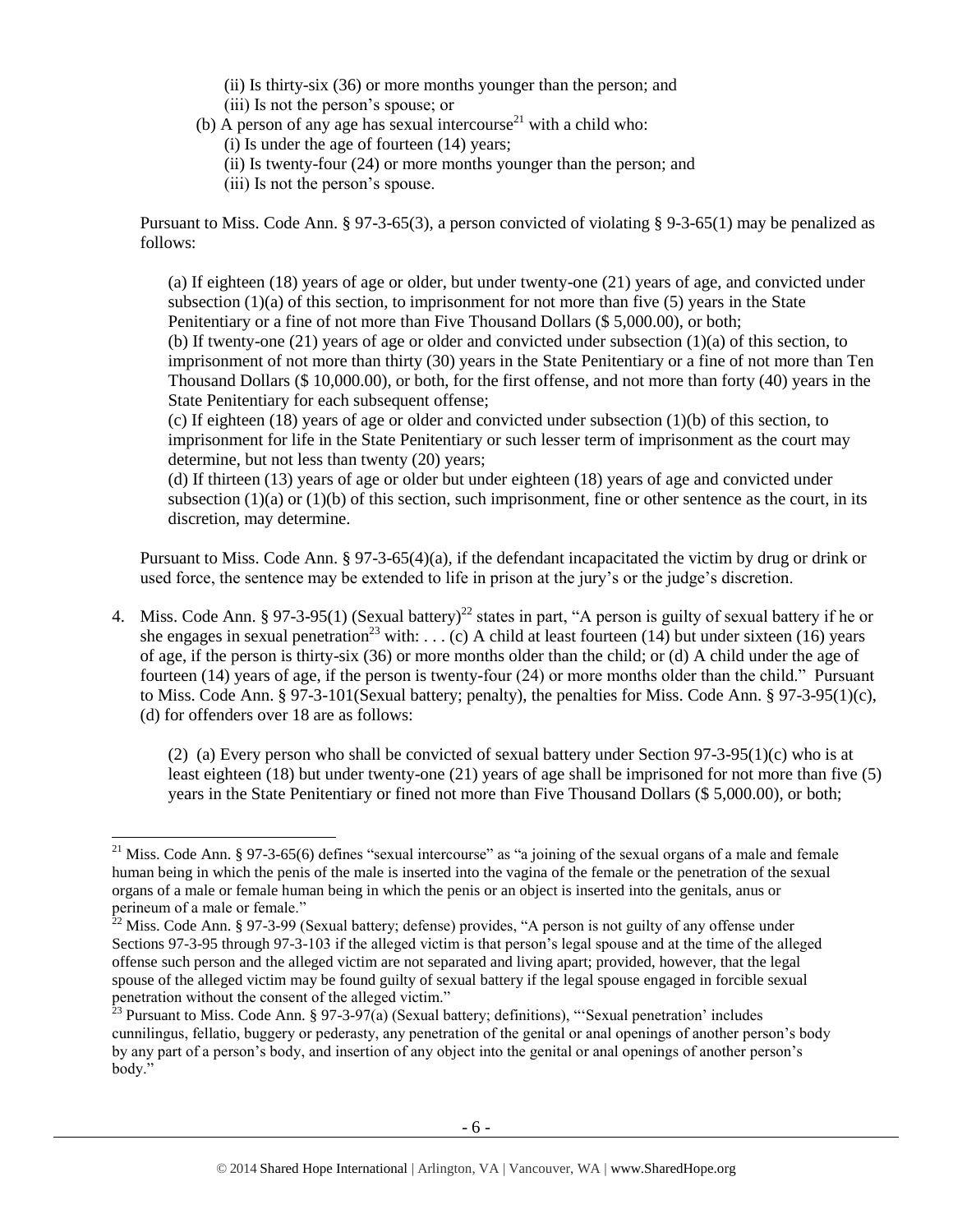(b) Every person who shall be convicted of sexual battery under Section 97-3-95(1)(c) who is twenty-one (21) years of age or older shall be imprisoned not more than thirty (30) years in the State Penitentiary or fined not more than Ten Thousand Dollars (\$ 10,000.00), or both, for the first offense, and not more than forty (40) years in the State Penitentiary for each subsequent offense. (3) Every person who shall be convicted of sexual battery under Section 97-3-95(1)(d) who is eighteen (18) years of age or older shall be imprisoned for life in the State Penitentiary or such lesser term of imprisonment as the court may determine, but not less than twenty (20) years.  $24$ 

- 5. Miss. Code Ann. § 97-5-23(1) (Touching, handling, etc., child, mentally defective or incapacitated person or physically helpless person) provides, "Any person above the age of eighteen (18) years, who, for the purpose of gratifying his or her lust, or indulging his or her depraved licentious sexual desires, shall handle, touch or rub with hands or any part of his or her body or any member thereof, any child under the age of sixteen (16) years, with or without the child's consent," is guilty of a felony punishable by imprisonment for  $2-15$  years, or a \$1,000–\$5,000 fine, or both. Pursuant to Miss. Code Ann. § 97-5-23(3), a defendant may be sentenced to imprisonment up to 20 years for a subsequent conviction; at least half of the sentence must be served.
- *1.3 Prostitution statutes refer to the sex trafficking statute to identify the commercially sexually exploited minor as a trafficking victim.*

Miss. Code Ann. § 97-29-49(3)<sup>25</sup> (Prostitution) refers to the human trafficking statute when the person engaged in prostitution is a minor by requiring that "any law enforcement officer who takes a minor under eighteen (18) years of age into custody for suspected prostitution shall immediately make a report to the Department of Human Services as required in Section 43-21-353 for suspected child sexual abuse or neglect, and the department shall commence an initial investigation into suspected child sexual abuse or neglect." Further, "[i]f it is determined that a person suspected of or charged with engaging in prostitution is engaging in those acts as a direct result of being a trafficked person, as defined by Section 97–3–54.4 [Definitions related to human trafficking], that person shall be immune from prosecution for prostitution as a juvenile or adult and, if a minor, the provisions of Section 97–3–54.1(4) [Human trafficking; offenses] shall be applicable." Miss. Code Ann. § 97-29-49(3), (4).

Additionally, Miss. Code Ann. § 97-29-51(3) (Prostitution; misdemeanor procuring services of prostitute; felony promoting prostitution; penalties) states that

If it is determined that a person suspected of or charged with promoting prostitution is a trafficked person, as defined by Section 97–3–54.4, that fact shall be considered a mitigating factor in any prosecution of that person for prostitution, and the person shall be referred to appropriate resources for assistance. If it is determined that a person suspected of or charged with promoting prostitution is a minor under eighteen (18) years of age who meets the definition of a trafficked person as defined in Section 97–3–54.4, the minor is immune from prosecution for promoting prostitution as a juvenile or adult and provisions of Section 97–3–54.1(4) [Human trafficking; offenses] shall be applicable.

<sup>&</sup>lt;sup>24</sup> Miss. Code Ann. § 97-3-99 (Sexual battery; defense) provides a defense to this charge as follows:

A person is not guilty of any offense under Sections 97-3-95 through 97-3-103 if the alleged victim is that person's legal spouse and at the time of the alleged offense such person and the alleged victim are not separated and living apart; provided, however, that the legal spouse of the alleged victim may be found guilty of sexual battery if the legal spouse engaged in forcible sexual penetration without the consent of the alleged victim.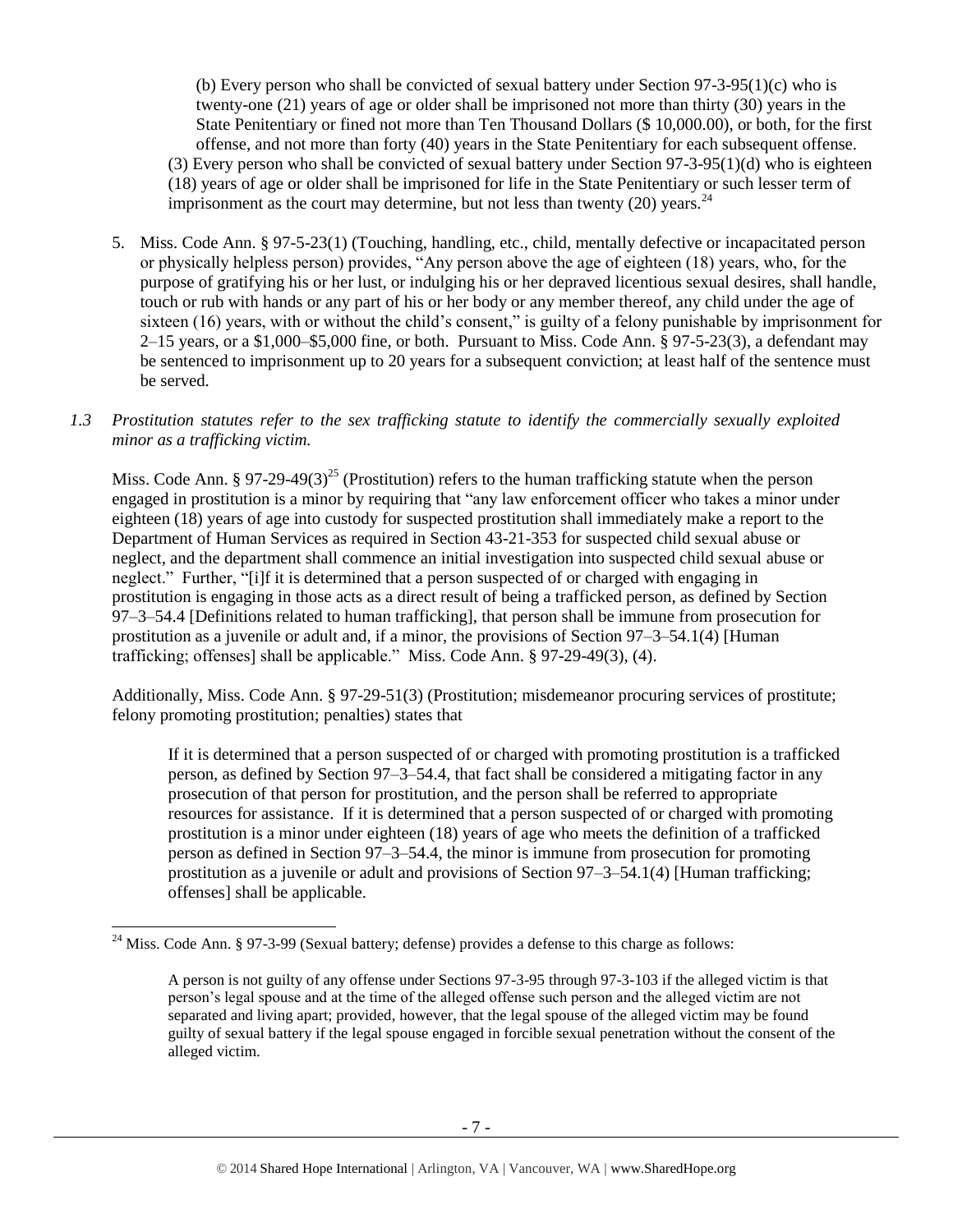*1.4 The state racketeering or gang crimes statute includes sex trafficking and commercial sexual exploitation of children (CSEC) offenses as predicate acts allowing the statute to be used to prosecute trafficking crimes.* 

Mississippi's Racketeer Influenced and Corrupt Organizations Act (RICO), codified at Miss. Code Ann. § 97- 43-5 (Prohibited activities), provides,

1. It is unlawful for any person who has with criminal intent received any proceeds derived, directly or indirectly, from a pattern of racketeering activity or through the collection of an unlawful debt to use or invest, whether directly or indirectly, any part of such proceeds or the proceeds derived from the investment or use thereof, in the acquisition of any title to, or any right, interest, or equity in, real property or in the establishment or operation of any enterprise.

2. It is unlawful for any person, through a pattern of racketeering activity or through the collection of an unlawful debt, to acquire or maintain, directly or indirectly, any interest in or control of any enterprise or real property.

3. It is unlawful for any person employed by, or associated with, any enterprise to conduct or participate, directly or indirectly, in such enterprise through a pattern of racketeering activity or the collection of an unlawful debt.

4. It is unlawful for any person to conspire to violate any of the provisions of subsections (1), (2) or (3) of this section.

"Racketeering activity" is defined in Miss. Code Ann.  $\S 97-43-3(a)^{26}$  as "to commit, to attempt to commit, to conspire to commit, or to solicit, coerce or intimidate another person to commit any crime which is chargeable under" certain specified provisions, including § 97-29-49 (Prostitution), § 97-29-51 (Procuring prostitutes), § 97-5-5 (Enticing a child for concealment, prostitution or marriage), §§ 97-5-31 –37 (Exploitation of children), and § 97-3-54 et seq. (Mississippi Human Trafficking Act) . Miss. Code Ann. § 97-43-3(a)(10), (11), and (16). A "pattern of racketeering activity" is defined in Miss. Code Ann. § 97-43-3(d) as "engaging in at least two (2) incidents of racketeering conduct that have the same or similar intents, results, accomplices, victims, or methods of commission or otherwise are interrelated by distinguishing characteristics and are not isolated incidents, provided at least one (1) of such incidents occurred after the effective date of this chapter and that the last of such incidents occurred within five (5) years after a prior incident of racketeering conduct."

A conviction for violating the Racketeer Influenced and Corrupt Organizations Act (RICO), Miss. Code Ann. §§ 97-43-1 through -11, carries a 20-year maximum sentence, or a maximum fine of \$25,000, or both pursuant to Miss. Code Ann. § 97-43-7 (Penalties). In the alternative, subsection (2) states, "In lieu of a fine otherwise authorized by law, any person convicted of engaging in conduct in violation of the provisions of this chapter, through which he derived pecuniary value, or by which he caused personal injury or property damage or other loss, may be sentenced to pay a fine that does not exceed three (3) times the gross value gained or three (3) times the gross loss caused, whichever is the greater, plus court costs and the costs of investigation and prosecution, reasonably incurred." Miss. Code Ann. § 97-43-7(2).

Discretionary, civil forfeiture is also available for a racketeering violation, pursuant to Miss. Code Ann. § 97- 43-9(2) which states, "[a]ll property, real or personal, including money, used in the course of, intended for use in the course of, derived from, or realized through, conduct in violation of a provision of this chapter is subject to civil forfeiture to the state" pursuant to Miss. Code Ann. § 97-43-11 (Seizure and forfeiture of property; procedures). Seizure of the property is governed by Miss. Code Ann. § 97-43-11(3) which states "(3) Property

 $\overline{a}$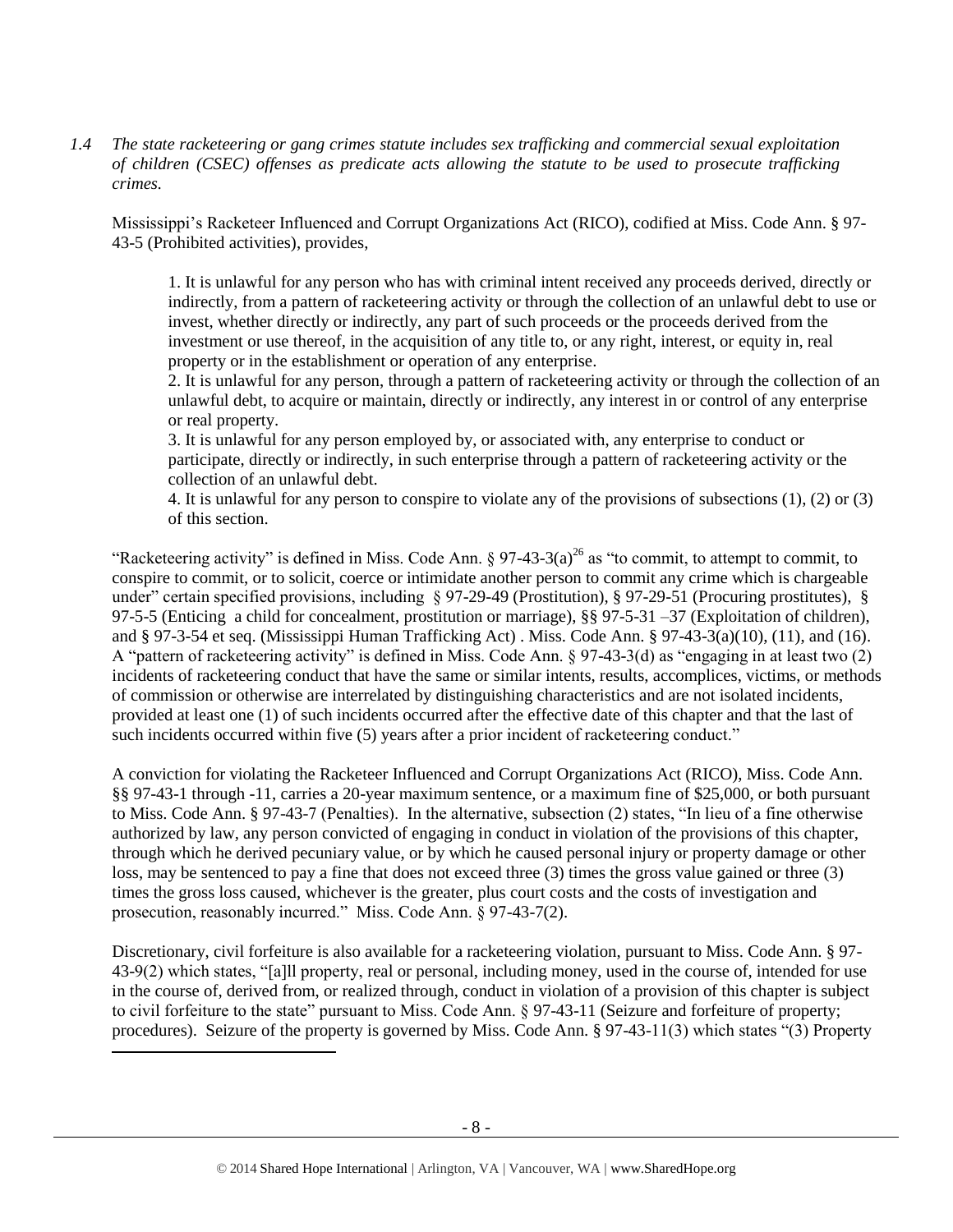subject to forfeiture may be seized by law enforcement officers upon process issued by any appropriate court having jurisdiction over the property. Seizure without process may be made if: (a) The seizure is incident to an arrest or a search under a search warrant or an inspection under a lawful administrative inspection; (b) The property subject to seizure has been the subject of a prior judgment in favor of the state in a criminal injunction or forfeiture proceeding . . ."

Where the enterprise targeted through the racketeering statute is a criminal gang, the Mississippi Street Gang Act<sup>27</sup> may apply as well. Miss. Code Ann. § 97-44-19 (Penalties for criminal street gang activity), states in part,

1. Any person who intentionally directs, participates, conducts, furthers, or assists in the commission of illegal gang activity shall be punished by imprisonment for not less than one (1) year nor more than one-half (1/2) of the maximum term of imprisonment provided for an underlying offense and may be fined an amount not to exceed Ten Thousand Dollars (\$ 10,000.00). Any sentence of imprisonment imposed pursuant to this section shall be in addition and consecutive to any sentence imposed for the underlying offense.

2. Any person who is convicted of a felony or an attempted felony which is committed for the benefit of, at the direction of, or in association with any criminal street gang, with the intent to promote, further, or assist in the affairs of a criminal gang, shall, upon conviction of that felony, in addition and consecutive to the punishment prescribed for the felony or attempted felony of which he or she has been convicted, be imprisoned for not less than one  $(1)$  year nor more than one-half  $(1/2)$  of the maximum term of imprisonment provided for that offense.

3. Any person who is convicted of an offense other than a felony which is committed for the benefit of, at the direction of, or in association with, any criminal street gang, with the specific intent to promote, further or assist in any criminal conduct or enterprise by gang members, shall, in addition and consecutive to the penalty provided for that offense, be imprisoned for an additional period of not more than one (1) year.

For such a violation, Miss. Code Ann. § 97-44-5 provides that the Attorney General, district attorney, or county attorney, or their designees may seek a civil remedy on behalf of "any public authority expending money, allocating or reallocating police, firefighting, emergency or other personnel or resources, or otherwise incurring any loss, deprivation or injury, or sustaining any damage, impairment or harm whatsoever, proximately caused by any criminal activity." Pursuant to Miss. Code Ann. § 97-44-13(2), "A final judgment in favor of a public authority under this chapter shall entitle it to recover compensatory damages for all damages, losses, impairments or other harm proximately caused, together with the costs of the suit and reasonable attorney's fees. Punitive damages may be assessed against any streetgang, against any streetgang officer or member found guilty of actual participation in, or to be legally accountable for, a criminal activity under this chapter. One

<sup>&</sup>lt;sup>27</sup> "Streetgang" is defined at Miss. Code Ann. § 97-44-3(a) (Definitions) as "any combination, confederation, alliance, network, conspiracy, understanding, or other similar conjoining, in law or in fact, of three (3) or more persons with an established hierarchy that, through its membership or through the agency of any member, engages in felonious criminal activity." The definition further states, "For purposes of this chapter, it shall not be necessary to show that a particular conspiracy, combination or conjoining of persons possesses, acknowledges or is known by any common name, insignia, flag, means of recognition, secret signal or code, creed, belief, structure, leadership or command structure, method of operation or criminal enterprise, concentration or specialty, membership, age or other qualifications, initiation rites, geographical or territorial situs or boundary or location, or other unifying mark, manner, protocol or method of expressing or indicating membership when the conspiracy's existence, in law or in fact, can be demonstrated by a preponderance of the competent evidence. However, any evidence reasonably tending to show or demonstrate, in law or in fact, the existence of or membership in any conspiracy, confederation or other association described herein, or probative of the existence of or membership in any such association, shall be admissible in any action or proceeding brought under this chapter."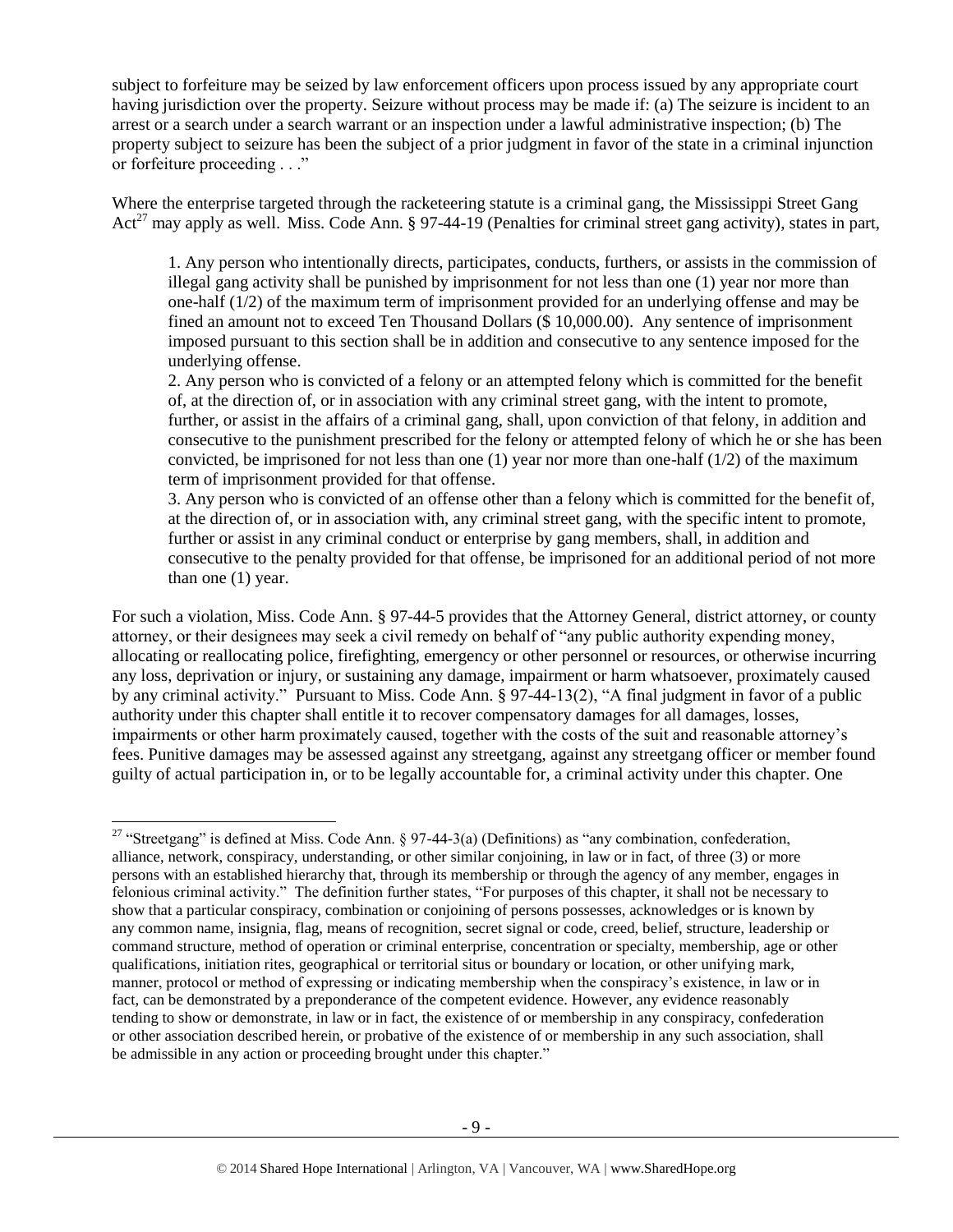hundred percent (100%) of punitive damages awarded will be expended by the public authority to implement preventative programs for juveniles or to fund existing programs."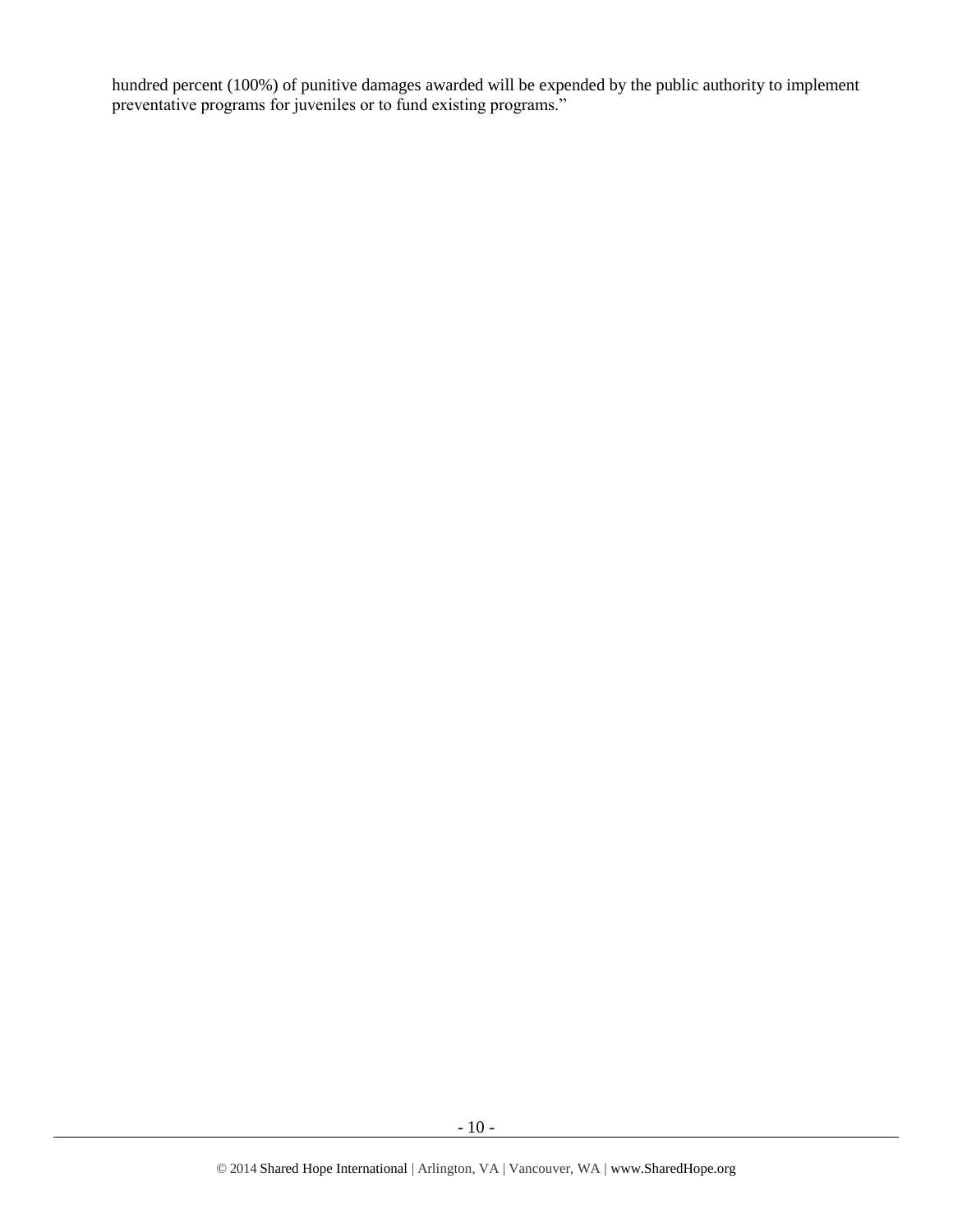#### FRAMEWORK ISSUE 2: CRIMINAL PROVISIONS ADDRESSING DEMAND

## *Legal Components:*

- *2.1 The state sex trafficking law can be applied to buyers of commercial sex acts with a victim of domestic minor sex trafficking.*
- *2.2 Buyers of commercial sex acts with a minor can be prosecuted under commercial sexual exploitation of children (CSEC) laws.*
- *2.3 Solicitation of prostitution laws differentiate between buying sex acts with an adult and buying sex acts with a minor under 18.*
- *2.4 Penalties for buyers of commercial sex acts with minors are as high as federal penalties.*
- *2.5 Using the Internet to lure, entice, or purchase, or attempt to lure, entice, or purchase commercial sex acts with a minor is a separate crime or results in an enhanced penalty for buyers.*
- *2.6 No age mistake defense is permitted for a buyer of commercial sex acts with any minor under 18.*
- *2.7 Base penalties for buying sex acts with a minor under 18 are sufficiently high and not reduced for older minors.*
- *2.8 Financial penalties for buyers of commercial sex acts with minors are sufficiently high to make it difficult for buyers to hide the crime.*
- *2.9 Buying and possessing child pornography carries penalties as high as similar federal offenses.*
- *2.10 Convicted buyers of commercial sex acts with minors and child pornography are required to register as sex offenders.*

\_\_\_\_\_\_\_\_\_\_\_\_\_\_\_\_\_\_\_\_\_\_\_\_\_\_\_\_\_\_\_\_\_\_\_\_\_\_\_\_\_\_\_\_\_\_\_\_\_\_\_\_\_\_\_\_\_\_\_\_\_\_\_\_\_\_\_\_\_\_\_\_\_\_\_\_\_\_\_\_\_\_\_\_\_\_\_\_\_\_\_\_\_\_

## *Legal Analysis:*

*2.1 The state sex trafficking law can be applied to buyers of commercial sex acts with a victim of domestic minor sex trafficking.* 

Miss. Code Ann. § 97-3-54.1(1)(c)<sup>28</sup> (Mississippi Human Trafficking Act; prohibited conduct; penalty) addresses the sex trafficking of minors specifically, and holds buyers liable for "causing" a minor to engage in commercial sex acts, stating,

(c) A person who . . . causes or attempts to cause a minor to engage in commercial sexual activity, sexually explicit performance, or the production of sexually oriented material, shall be guilty of procuring sexual servitude of a minor and shall be punished by commitment to the custody of the Department of Corrections for not less than five (5) nor more than thirty (30) years, or by a fine of not less than Fifty Thousand Dollars (\$50,000.00) nor more than Five Hundred Thousand Dollars (\$500,000.00), or both.

*2.2 Buyers of commercial sex acts with a minor can be prosecuted under commercial sexual exploitation of children (CSEC) laws.*

Miss. Code Ann. § 97-29-51<sup>29</sup> (Prostitution; misdemeanor procuring services of prostitute; felony promoting prostitution; penalties) states:

A person commits the misdemeanor of procuring the services of a prostitute if the person knowingly

l .

<sup>29</sup> *See supra* note [11.](#page-2-0)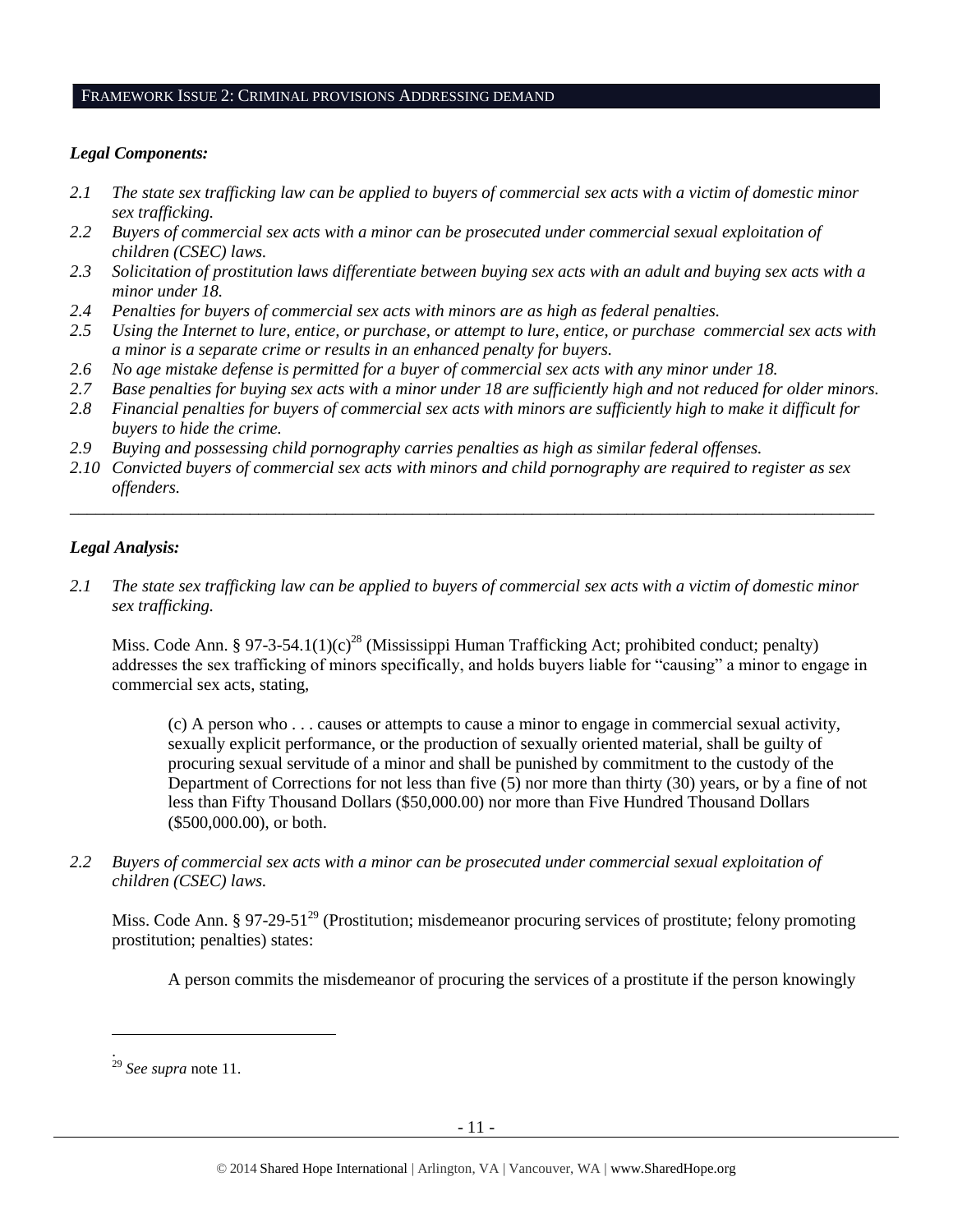or intentionally pays, or offers or agrees to pay, money or other property to another person for having engaged in, or on the understanding that the other person will engage in, sexual intercourse or sexual conduct with the person or with any other person. "Sexual conduct" includes cunnilingus, fellatio, masturbation of another, anal intercourse or the causing of penetration to any extent and with any object or body part of the genital or anal opening of another."

When the person whose services are procured is a minor under 18, "the person convicted shall be guilty of a felony and shall, upon conviction, be punished by imprisonment for not less than five (5) years, nor more than thirty (30) years, or by a fine of not less than Fifty Thousand Dollars (\$50,000.00) nor more than Five Hundred Thousand Dollars (\$500,000.00), or both." Miss. Code Ann. § 97-29-51(c).

In addition, several non-commercial sex offenses discussed in Section 1.2 may also apply to buyers of sex acts with minors, including Miss. Code Ann. § 97-5-27(3)(a) (Dissemination of sexually oriented material to persons under eighteen years of age; use of computer for purpose of luring or inducing persons under eighteen years of age to engage in sexual contact), Miss. Code Ann. § 97-3-65(1) (Statutory rape; enhanced penalty for forcible sexual intercourse or statutory rape by administering certain substances), Miss. Code Ann. § 97-3-95(1) (Sexual battery), and Miss. Code Ann. § 97-5-23(1) (Touching, handling, etc., child, mentally defective or incapacitated person or physically helpless person).

*2.3 Solicitation of prostitution laws differentiate between buying sex acts with an adult and buying sex acts with a minor under 18.*

Mississippi's solicitation statute, Miss. Code Ann. § 97-29-51<sup>30</sup> (Prostitution; misdemeanor procuring services of prostitute; felony promoting prostitution; penalties) distinguishes between soliciting minors and soliciting adults. If convicted of soliciting a minor, a buyer of commercial sex acts with a minor will be sentenced to a minimum of five years and a maximum of 30 years, and a fine of \$50,000-\$500,000, or both. Miss. Code Ann. § 97-29-51(c). By contrast, solicitation of an adult is a misdemeanor punishable by a maximum fine of \$200 and/or a maximum sentence of six months. Miss. Code Ann. § 97-29-51(b).

#### *2.4 Penalties for buyers of commercial sex acts with minors are as high as federal penalties.*

A conviction under Miss. Code Ann. § 97-3-54.1(1)(c)<sup>31</sup> (Mississippi Human Trafficking Act; prohibited conduct; penalty) is punishable by imprisonment for 5–30 years and a fine of \$50,000–\$500,000 or both. Miss. Code Ann. § 97-3-54.1(1)(c). A conviction under Miss. Code Ann. § 97-29-51(1)(a)<sup>32</sup> (Prostitution; misdemeanor procuring services of prostitute; felony promoting prostitution; penalties) when the person whose services are procured is a minor under 18, shall result in "a felony and shall, upon conviction, be punished by imprisonment for not less than five (5) years, nor more than thirty (30) years, or by a fine of not less than Fifty Thousand Dollars (\$50,000.00) nor more than Five Hundred Thousand Dollars (\$500,000.00), or both." Miss. Code Ann. § 97-29-51(1)(c), (2)(c).

Defendants over the age of 18 convicted of statutory rape under Miss. Code Ann. § 97-3-65 (Statutory rape; enhanced penalty for forcible sexual intercourse or statutory rape by administering certain substances) face penalties under Miss. Code Ann. § 97-3-65(3) ranging from 5–40 years imprisonment or fines up to \$10,000, depending on the age of the defendant and the age of the victim.<sup>33</sup>

 $\overline{a}$ 

<sup>30</sup> *See supra* note [11.](#page-2-0)

<sup>31</sup> .

<sup>32</sup> *See supra* note [11.](#page-2-0)

<sup>33</sup> *See supra* Section 1.2 for discussion of Miss. Code Ann. § 97-3-65.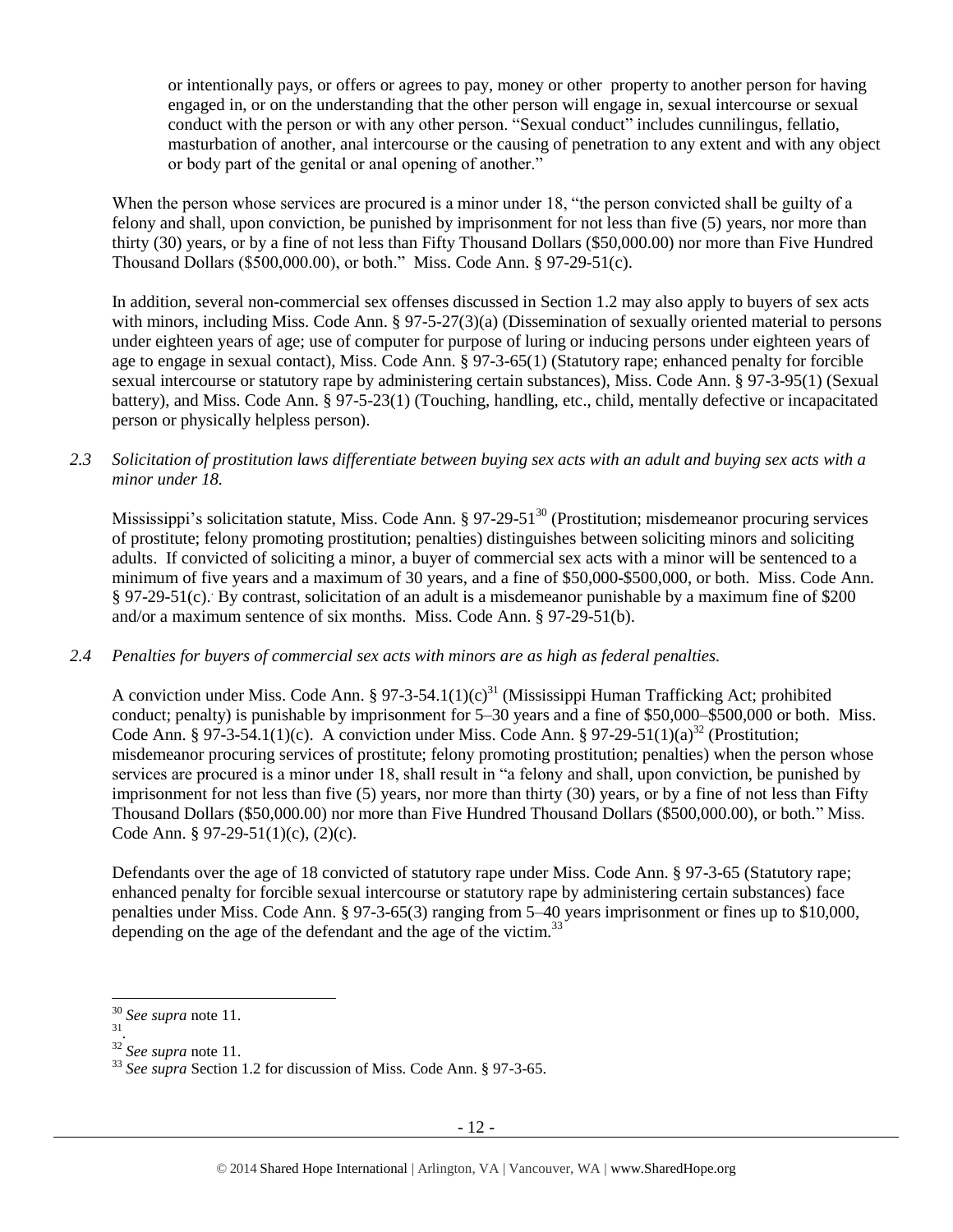Penalties for buyers convicted under Miss. Code Ann. § 97-5-39 (Contributing to the neglect or delinquency of a child; felonious abuse and/or battery of a child), § 97-3-101 (Sexual battery; penalty) or § 97-5-23(1) (Touching, handling, etc., child, mentally defective or incapacitated person or physically helpless person) range from a misdemeanor punishable by up to 1 year in jail to imprisonment for life "or such lesser term of imprisonment as the court may determine, but not less than twenty (20) years" and possible fines ranging from \$1,000 to \$10,000. Miss Code Ann. §§ 97-5-39(1)(e), 97-3-95(1)(c), (d), 97-3-101(2)(a), (b), 97-3-101(3), 97-  $5-23(1).^{34}$ 

<span id="page-12-1"></span><span id="page-12-0"></span>In comparison, if the victim is under the age of 14, a conviction under the Trafficking Victim Protection Act  $(TVPA)^{35}$  for child sex trafficking is punishable by 15 years to life imprisonment and a fine not to exceed \$250,000. 18 U.S.C. §§ 1591(b)(1), 3559(a)(1), 3571(b)(3). If the victim is between the ages of 14–17, a conviction is punishable by 10 years to life imprisonment and a fine not to exceed \$250,000. 18 U.S.C. §§ 1591(b)(2),  $3559(a)(1)$ ,  $3571(b)(3)$ . A conviction is punishable by mandatory life imprisonment, however, if the buyer has a prior conviction for a federal sex offense<sup>36</sup> against a minor. 18 U.S.C. § 3559(e)(1). To the extent buyers can be prosecuted under other federal CSEC laws,<sup>37</sup> a conviction is punishable by penalties ranging from a fine not to exceed \$250,000 to life imprisonment and a fine not to exceed  $$250,000.<sup>38</sup>$ 

*2.5 Using the Internet to lure, entice, or purchase, or attempt to lure, entice, or purchase commercial sex acts with a minor is a separate crime or results in an enhanced penalty for buyers.*

Although not expressly commercial, Miss. Code Ann. § 97-5-27(3)(a) (Dissemination of sexually oriented material to persons under eighteen years of age; use of computer for purpose of luring or inducing persons under eighteen years of age to engage in sexual contact) penalizes a person who knowingly engages in sexually oriented communication with a minor by using a computer. Miss. Code Ann. § 97-5-27(3)(a) states,

 $\overline{a}$ 

an offense under section 1591 [18 USCS § 1591] (relating to sex trafficking of children), 2241 [18 USCS § 2241] (relating to aggravated sexual abuse), 2242 [18 USCS § 2242] (relating to sexual abuse),  $2244(a)(1)$  [18 USCS §  $2244(a)(1)$ ] (relating to abusive sexual contact),  $2245$  [18 USCS § 2245] (relating to sexual abuse resulting in death), 2251 [18 USCS § 2251] (relating to sexual exploitation of children), 2251A [18 USCS § 2251A] (relating to selling or buying of children), 2422(b) [18 USCS § 2422(b)] (relating to coercion and enticement of a minor into prostitution), or 2423(a)  $[18$  USCS § 2423(a)] (relating to transportation of minors).

 $37$  18 U.S.C. §§ 2251A(b) (Selling or buying of children), 2251(a) (Sexual exploitation of children), 2423(a) (Transportation of a minor with intent for minor to engage in criminal sexual activity), 2422(a) (Coercion and enticement), 2252(a)(2), (a)(4) (Certain activities relating to material involving the sexual exploitation of minors). <sup>38</sup> 18 U.S.C. §§ 2251A(b) (conviction punishable by imprisonment for 30 years to life and a fine), 2251(e) (conviction punishable by imprisonment for 15–30 years and a fine), 2423(a) (conviction punishable by imprisonment for 10 years to life and a fine), 2422(a) (conviction punishable by a fine, imprisonment up to 20 years, or both),  $2252(a)(2)$ , (4) (stating that a conviction under subsection (a)(2) is punishable by imprisonment for  $5-20$ years and a fine, while a conviction under subsection (a)(4) is punishable by imprisonment up to 10 years, a fine, or both); *see also* 18 U.S.C §§ 3559(a)(1) (classifying all of the above listed offenses as felonies), 3571(b)(3) (providing a fine up to \$250,000 for any felony conviction).

<sup>34</sup> *See supra* Section 1.2.

<sup>&</sup>lt;sup>35</sup> Trafficking Victims Protection Act (TVPA) of 2000, Pub. L. No. 106-386, 114 Stat. 1464, 1466 (codified in scattered sections of 18 and 22 U.S.C.).

<sup>&</sup>lt;sup>36</sup> Pursuant to 18 U.S.C. § 3559 $(e)(2)$ , "federal sex offense" is defined as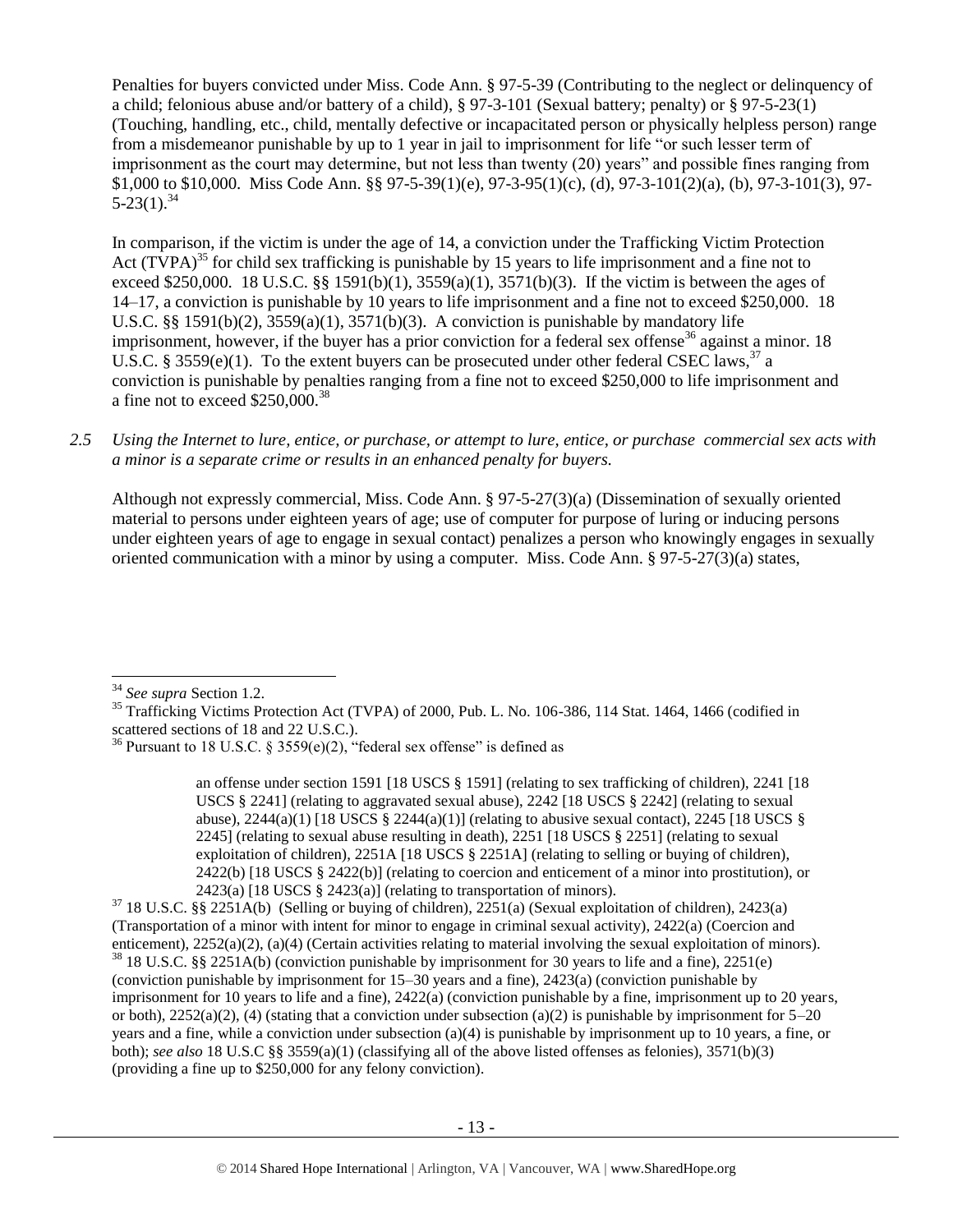A person is guilty of computer luring when:

(i) Knowing the character and content of any communication of sexually oriented material, he intentionally uses any computer communication system allowing the input, output, examination or transfer of computer data or computer programs from one computer to another, to initiate or engage in such communication with a person under the age of eighteen (18); and (ii) By means of such communication he importunes, invites or induces a person under the age of eighteen (18) years to engage in sexual intercourse, deviant sexual intercourse or sexual contact with him, or to engage in a sexual performance, obscene sexual performance or sexual conduct for his benefit.

The penalty for a conviction under Miss. Code Ann. § 97-5-27(3)(a) is commitment up to 3 years to the Department of Corrections and a maximum fine of \$10,000. Miss. Code Ann. § 97-5-27(3)(e), and "does not preclude prosecution of the defendant for a violation of other applicable criminal laws, including, but not limited to, the Mississippi Human Trafficking Act, Section 97-3-54." Miss. Code Ann. § 97-5-27(4).

Using the Internet to commit crimes involving commercial sexual exploitation of minors is also punishable under Miss. Code Ann.  $\S97-5-33^{39}$  (Exploitation of children; prohibitions). Although not specifically commercial in nature, Miss. Code Ann. § 97-5-33 (Exploitation of children; prohibitions) criminalizes acts of sexual exploitation of minors that may be committed by buyers. Miss. Code Ann. § 97-5-33(6) states, "No person shall, by any means including computer, knowingly entice, induce, persuade, seduce, solicit, advise, coerce, or order a child to meet with the defendant or any other person for the purpose of engaging in sexually explicit conduct."

## *2.6 No age mistake defense is permitted for a buyer of commercial sex acts with any minor under 18.*

The Anti-Human Trafficking Act (§§ 97-3-54 to 54.4) expressly prohibits a mistake of age defense. While Miss. Code Ann. § 97-29-51(2)(c) and (4) (Prostitution; misdemeanor procuring services of prostitute; felony promoting prostitution; penalties) prohibit a mistake of age defense for promoting prostitution offenses, the buyer-applicable offense of procuring the services of a prostitute under Miss. Code Ann. § 97-29-51(1)(c) does not prohibit this defense.

The non-commercial offense of Miss. Code Ann. § 97-5-27(3)(c)(i) (Dissemination of sexually oriented material to persons under eighteen years of age; use of computer for purpose of luring or inducing persons under eighteen years of age to engage in sexual contact) also provides several defenses that may apply to buyers, stating,

(c) In any prosecution for computer luring, it shall be a defense that:

(i) The defendant made a reasonable effort to ascertain the true age of the minor and was unable to do so as a result of actions taken by the minor; or

(ii) The defendant has taken, in good faith, reasonable, effective and appropriate actions under the circumstances to restrict or prevent access by minors to the materials prohibited, which may involve any appropriate measures to restrict minors from access to such communications, including any method which is feasible under available technology; or

(iii) The defendant has restricted access to such materials by requiring use of a verified credit card, debit account, adult access code or adult personal identification number; or

(iv) The defendant has in good faith established a mechanism such that the labeling, segregation or other mechanism enables such material to be automatically blocked or screened by software or other capabilities reasonably available to responsible adults wishing to effect such blocking or

 $\overline{a}$ 

<sup>39</sup> *See supra* note [13.](#page-3-0)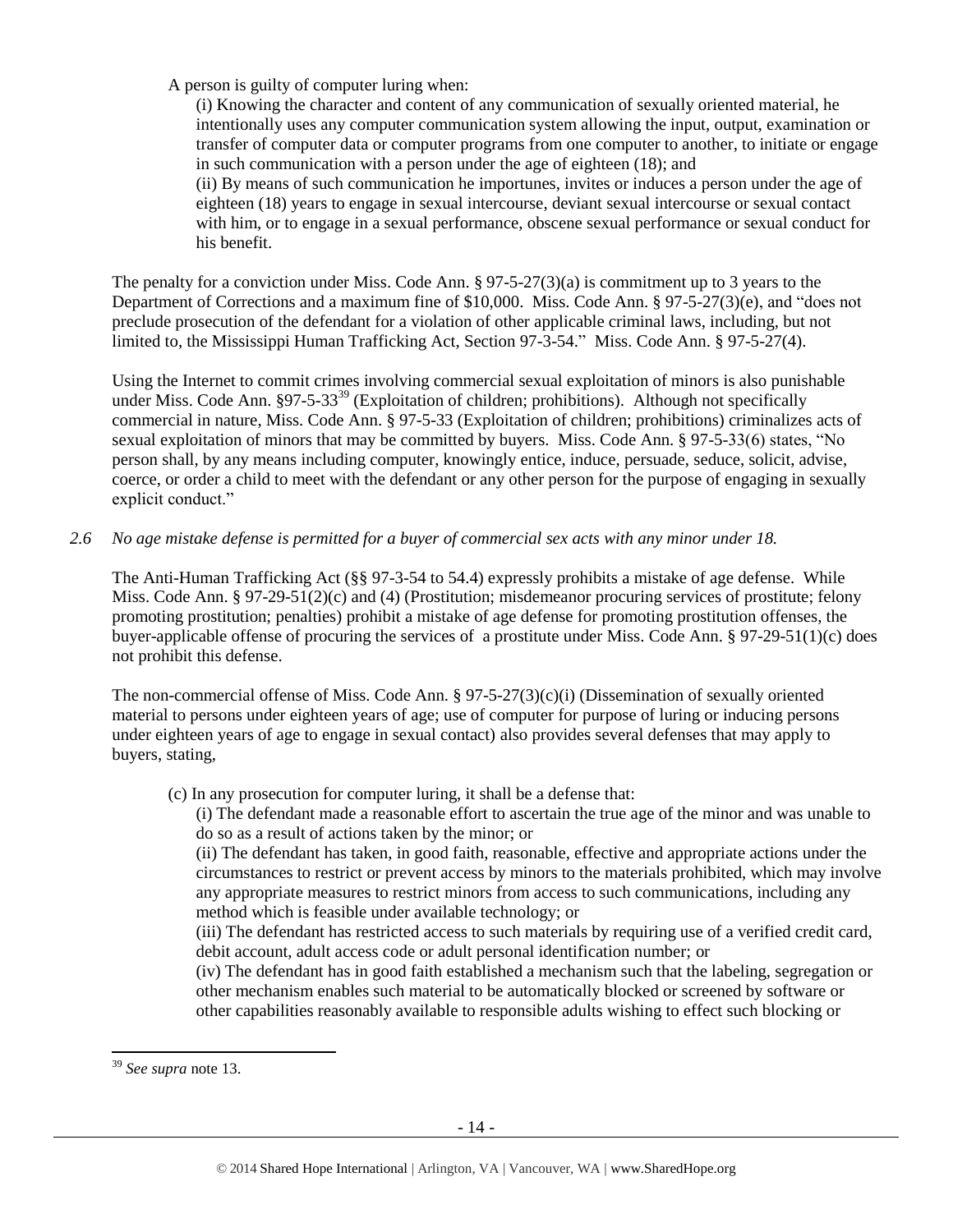screening and the defendant has not otherwise solicited minors not subject to such screening or blocking capabilities to access that material or to circumvent any such screening or blocking.

*2.7 Base penalties for buying sex acts with a minor under 18 are sufficiently high and not reduced for older minors.*

Miss. Code Ann. § 97-3-54.1<sup>40</sup> (Human Trafficking Act; prohibited conduct; penalty) and § 97-29-51 (Prostitution; misdemeanor procuring services of prostitute; felony promoting prostitution; penalties) protect all minors under 18 and do not reduce penalties when older minors are the victims of the crime.

*2.8 Financial penalties for buyers of commercial sex acts with minors are sufficiently high to make it difficult for buyers to hide the crime.*

Miss. Code Ann. § 97-3-54.1(1)(c)<sup>41</sup> (Human Trafficking Act; prohibited conduct; penalty) provides significant financial penalties for buyers, including a possible fine of \$50,000–\$500,000. Similarly, under Miss. Code Ann. § 97-29-51(1)(c)<sup>42</sup> (Prostitution; misdemeanor procuring services of prostitute; felony promoting prostitution; penalties), a conviction for soliciting sex with a minor is punishable by "a fine of not less than Fifty Thousand nor more than Five Hundred Thousand Dollars (\$500,000.00)."

Buyers also face asset forfeiture under the Mississippi Human Trafficking Act. Miss. Code Ann. § 97-3-54.7<sup>43</sup> (Forfeiture of assets and disposition of proceeds) states,

(1) In addition to any other civil or criminal penalties provided by law, any property used in the commission of a violation of this act shall be forfeited as provided herein.

(a) The following property shall be subject to forfeiture if used or intended for use as an instrumentality in or used in furtherance of a violation of this act:

(i) Conveyances, including aircraft, vehicles or vessels;

- (ii) Books, records, telecommunication equipment, or computers;
- (iii) Money or weapons;

(iv) Everything of value furnished, or intended to be furnished, in exchange for an act in violation and all proceeds traceable to the exchange;

(v) Negotiable instruments and securities;

(vi) Any property, real or personal, directly or indirectly acquired or received in a violation or as an inducement to violate;

(vii) Any property traceable to proceeds from a violation; and

(viii) Any real property, including any right, title and interest in the whole of or any part of any lot or tract of land used in furtherance of a violation of this act.

Pursuant to Miss. Code Ann.  $\S 97-3-54.6^{44}$  (Injunctive and other relief for victims of trafficking; confidentiality), buyers are subject to mandatory restitution and a possible civil judgment for threefold the actual damages sustained by the victim. Miss Code Ann. § 97-3-54.6 states in part,

(2) Notwithstanding any provisions to the contrary in Section 99–37–1 et seq., the court shall order restitution to the victim for any offense under this chapter. The order of restitution under this section shall direct the defendant to pay the victim, through the appropriate court mechanism, the full amount of the victim's pecuniary damages. For the purposes of determining restitution,

.

l . .

<sup>42</sup> *See supra* note [11.](#page-2-0)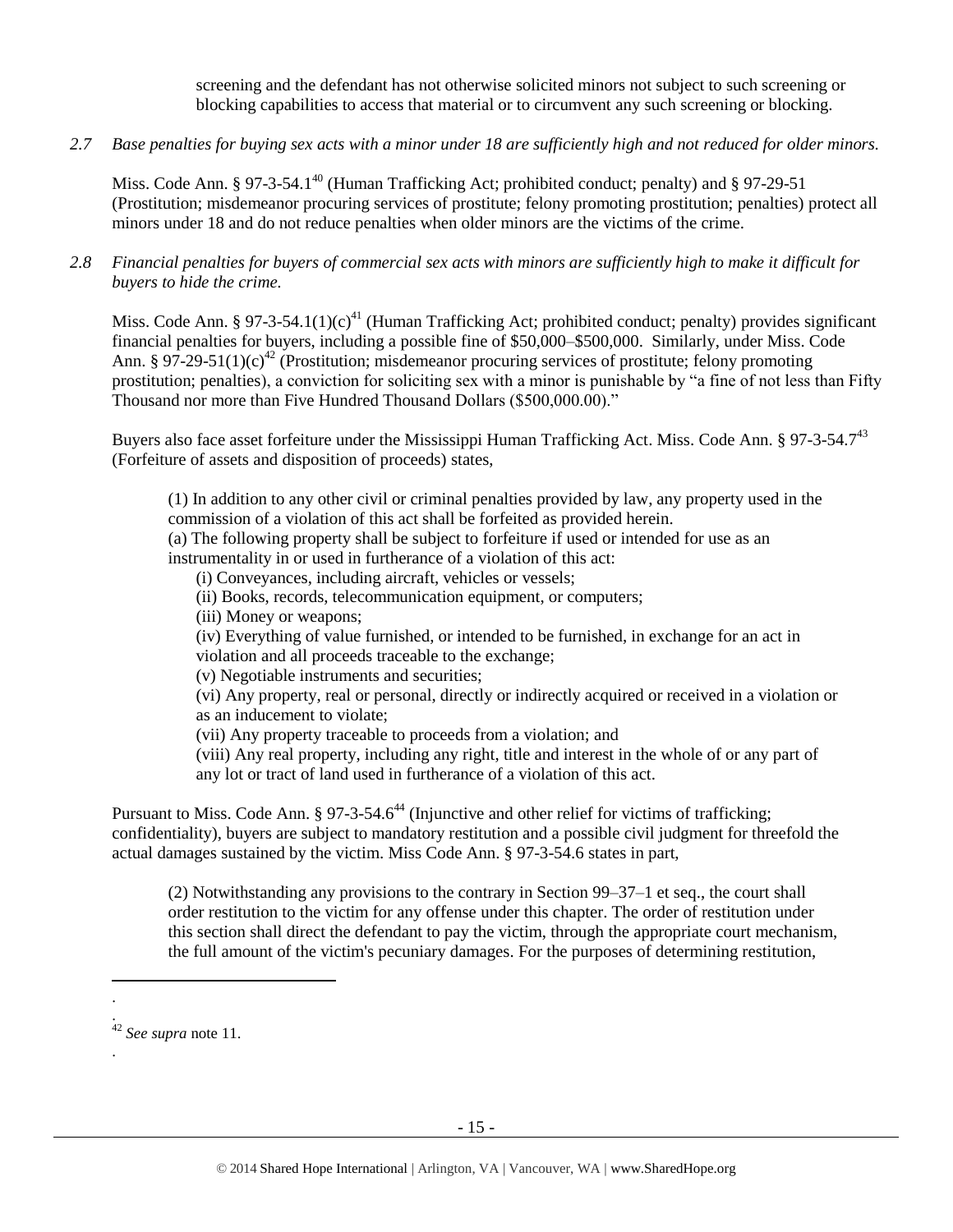the term "victim" means the individual harmed as a result of a crime under this chapter, including, in the case of a victim who is under eighteen (18) years of age, incompetent, incapacitated, or deceased, the legal guardian of the victim or a representative of the victim's estate, or another family member, or any other person appointed as suitable by the court, but in no event shall the defendant be named as such a representative or guardian. The court may order restitution even if the victim is absent from the jurisdiction or unavailable. (3) Any person who is injured by reason of any violation of the provisions of this chapter shall have a cause of action against any person or enterprise convicted of engaging in activity in violation of this chapter for threefold the actual damages sustained and, when appropriate, punitive damages. The person shall also recover attorney's fees in the trial and appellate courts and reasonable costs of investigation and litigation.

Pursuant to Miss. Code Ann. § 99-19-75 (Assessment on certain offenses against children to be deposited in Mississippi Children's Trust Fund), the court shall impose a special assessment of \$1,000 against persons convicted of certain listed crimes, including statutory rape and convictions under § 97-5-1 et. seq. (Offenses affecting children) in addition to any fines that the court levies as part of the judgment. The special assessment is paid into the Mississippi Children's Trust fund. Miss. Code Ann. § 99-19-75.

Restitution to victims of any crime is authorized, at the court's discretion, under Miss Code Ann. § 99-37-3 (Imposition and amount of restitution), which states, "(1) When a person is convicted of criminal activities which have resulted in pecuniary damages, in addition to any other sentence it may impose, the court may order that the defendant make restitution to the victim; provided, however, that the justice court shall not order restitution in an amount exceeding Five Thousand Dollars (\$ 5,000.00)." The discretionary decision by the court must take into account, among other things, the defendant's ability to pay. Miss Code Ann. § 99-37-3(2).

## *2.9 Buying and possessing child pornography carries penalties as high as similar federal offenses.*

l

Miss. Code Ann. § 97-5-33(3) (Exploitation of children; prohibitions) states, "No person shall, by any means including computer, knowingly send, transport, transmit, ship, mail or receive any photograph, drawing, sketch, film, video tape or other visual depiction of an actual child engaging in sexually explicit conduct." Under subsection (5), a person may not "by any means including computer, knowingly possess or knowingly access with intent to view any photograph, drawing, sketch, film, video tape or other visual depiction of an actual child engaging in sexually explicit conduct." A conviction under Miss. Code Ann. § 97-5-33 is punishable by imprisonment for 5–40 years and a \$50,000–\$500,000 fine for the first offense and 20 years to life and a \$100,000–\$1,000,000 fine for subsequent convictions. Miss. Code Ann. § 97-5-35.

In comparison, a federal conviction for possession of child pornography<sup>45</sup> is generally punishable by imprisonment for  $5-20$  years and a fine not to exceed  $$250,000.<sup>46</sup>$  Subsequent convictions, however, are punishable by imprisonment up to 40 years and a fine not to exceed  $$250,000.<sup>47</sup>$ 

<sup>47</sup> 18 U.S.C. §§ 2252(b) (stating if a person has a prior conviction under subsection (a)(2), or a list of other statutes, a conviction is punishable by a fine and imprisonment for 15–40 years, but if a person has a prior conviction under

<sup>&</sup>lt;sup>45</sup> 18 U.S.C. §§ 2252(a)(2), (a)(4) (Certain activities relating to material involving the sexual exploitation of minors),  $2252A(a)(2)$ –(3) (Certain activities relating to material constituting or containing child pornography), 1466A(a), (b) (Obscene visual representations of the sexual abuse of children).

<sup>&</sup>lt;sup>46</sup> 18 U.S.C. §§ 2252(b) (stating that a conviction under subsection (a)(2) is punishable by imprisonment for 5–20 years and a fine, while a conviction under subsection (a)(4) is punishable by imprisonment up to 10 years, a fine, or both), 2252A(b)(1) (a conviction is punishable by imprisonment for 5–20 years and a fine), 1466A(a), (b) (stating that a conviction under subsection (a) is "subject to the penalties provided in section  $2252A(b)(1)$ ," imprisonment for 5–20 years and a fine, while a conviction under subsection (b) is "subject to the penalties provided in section 2252A(b)(2)," imprisonment up to 10 years, a fine, or both); *see also* 18 U.S.C §§ 3559(a)(1) (classifying all of the above listed offenses as felonies), 3571(b)(3) (providing a fine up to \$250,000 for any felony conviction).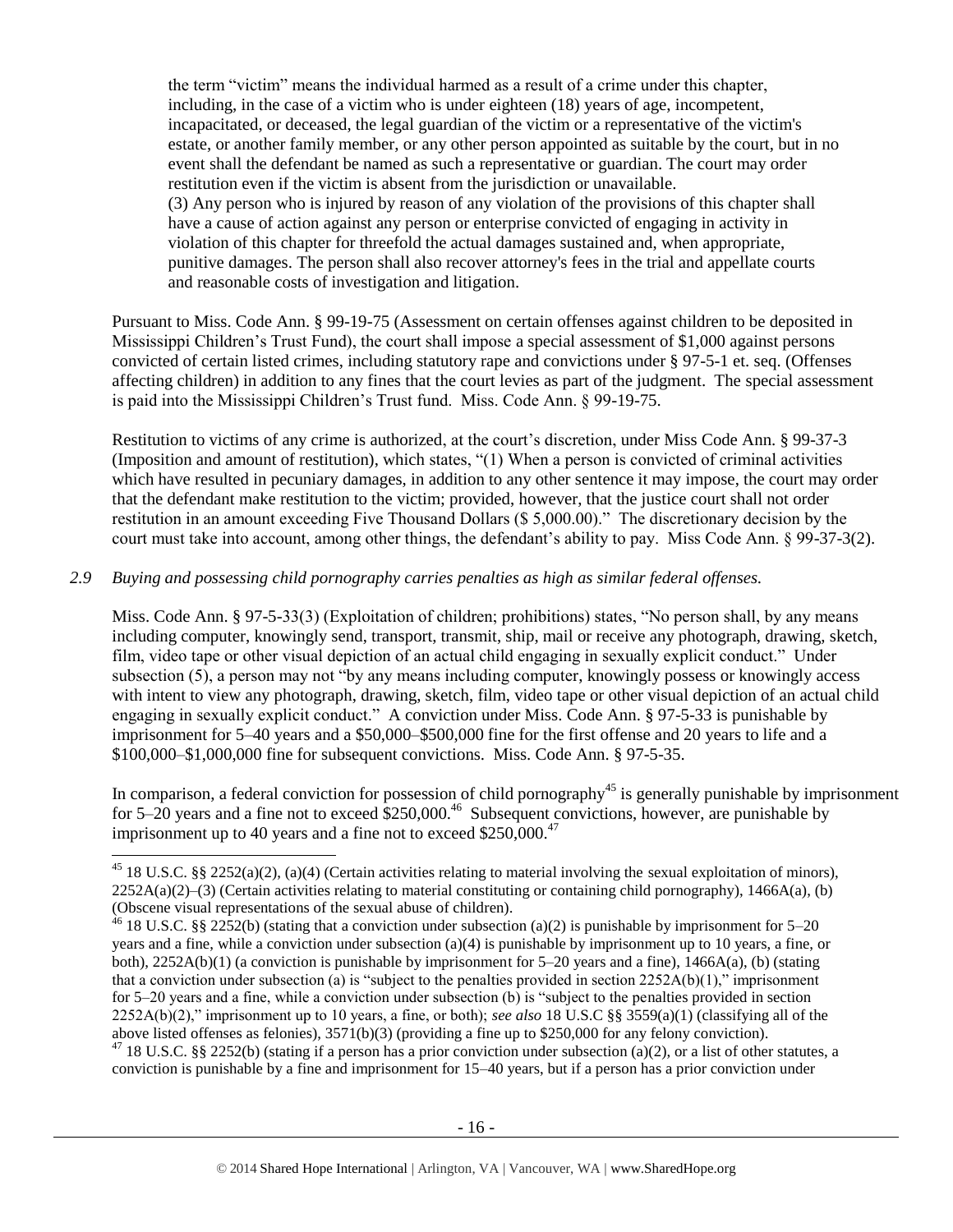## *2.10 Convicted buyers of commercial sex acts with minors and child pornography are required to register as sex offenders.*

With respect to adult offenders, Miss. Code Ann. § 45-33-25(1)(a)<sup>48</sup> (Registration with Mississippi Department of Public Safety of all convicted sex offenders residing in the state) states in part, "Any person having a permanent or temporary residence in this state or who is employed or attending school in this state who has been convicted of a registrable offense in this state or another jurisdiction or who has been acquitted by reason of insanity of a registrable offense in this state or another jurisdiction shall register with the responsible agency and the Mississippi Department of Public Safety." Miss. Code Ann. § 45-33-23(h) (Definitions)<sup>49</sup> defines "sex offense" or "registrable offense" as any of the following offenses:

(ii) Section 97-3-65 relating to rape; however, conviction or adjudication under Section 97-3-65(1)(a) when the offender was eighteen (18) years of age or younger at the time of the alleged offense, shall not be a registrable sex offense;

(iii) Section 97-3-71 relating to rape and assault with intent to ravish;

(iv) Section 97-3-95 relating to sexual battery; however, conviction or adjudication under Section 97-3-  $95(1)(c)$  when the offender was eighteen (18) years of age or younger at the time of the alleged offense, shall not be a registrable sex offense;

(v) Section 97-5-5 relating to enticing a child for concealment, prostitution or marriage;

(vi) Section 97-5-23 relating to the touching of a child, mentally defective or incapacitated person or physically helpless person for lustful purposes;

(vii) Section 97-5-27 relating to the dissemination of sexually oriented material to children;

(viii) Section 97-5-33 relating to the exploitation of children;

(xi) Section 97–29–59 relating to unnatural intercourse;

(xii) Section 43-47-18 relating to sexual abuse of a vulnerable person;

 $(xiii)$  Section 97-3-54.1(1)(c) relating to procuring sexual servitude of a minor; and Section 97-3-54.3 relating to aiding, abetting or conspiring to violate Section  $97-3-54.1(1)(c)$ ;

. . .

 $\overline{a}$ 

. . .

 $(xviii)$  Section 97-5-39(1)(e) relating to contributing to the neglect or delinquency of a child, felonious abuse or battery of a child, if the victim was sexually abused;

xix) Section 97–1–7 relating to attempt to commit any of the above-referenced offenses;

(xx) Any other offense resulting in a conviction in another jurisdiction which, if committed in this state, would be deemed to be such a crime without regard to its designation elsewhere;

(xxi) Any offense resulting in a conviction in another jurisdiction for which registration is required in the jurisdiction where the conviction was had;

(xxii) Any conviction of conspiracy to commit, accessory to commission, or attempt to commit any offense listed in this section;

(xxiii) Capital murder when one (1) of the above-described offenses is the underlying crime.

subsection (a)(4), or a list of other statutes, a conviction is punishable by a fine and imprisonment for  $10-20$  years),  $2252A(b)(1)$  (stating if a person has a prior conviction under subsection (a)(2), (a)(3), or a list of other statutes, a conviction is punishable by a fine and imprisonment for  $15-40$  years),  $1466A(a)$ , (b) (stating that the penalty scheme for section 2252A(b) applies); *see also* 18 U.S.C §§ 3559(a)(1) (classifying all of the above listed offenses as felonies), 3571(b)(3) (providing a fine up to \$250,000 for any felony conviction).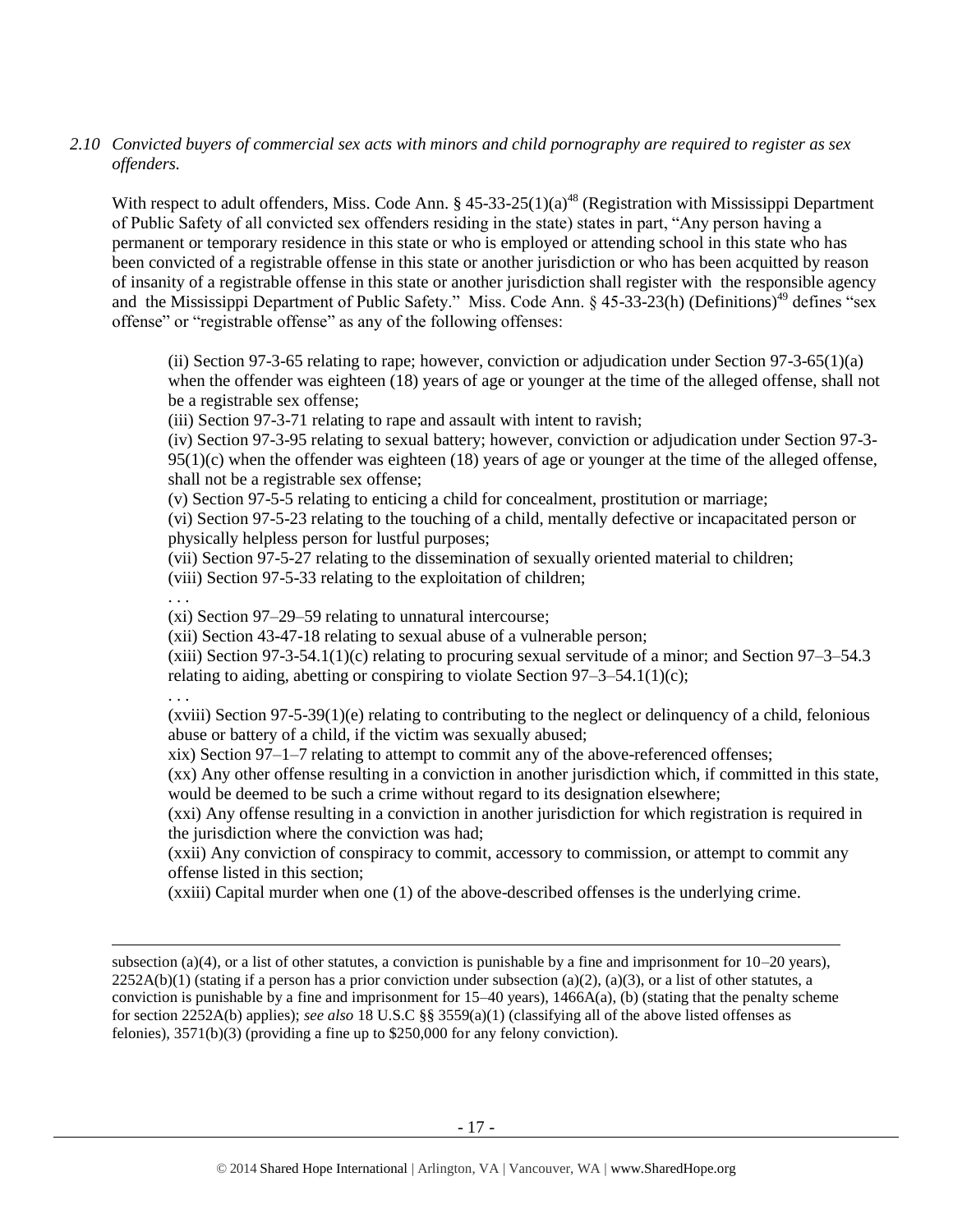Miss. Code Ann. § 45-33-25(1)(b) also requires offenders adjudicated delinquent by the youth court for sex offenses to register as sex offenders if force was used against the victim in committing any of the following sex offenses:

(i) Section 97-3-71 relating to rape and assault with intent to ravish;

(ii) Section 97-3-95 relating to sexual battery;

(iii) Section 97-3-65 relating to statutory rape; or

(iv) Conspiracy to commit, accessory to the commission of, or attempt to commit any offense listed in this paragraph.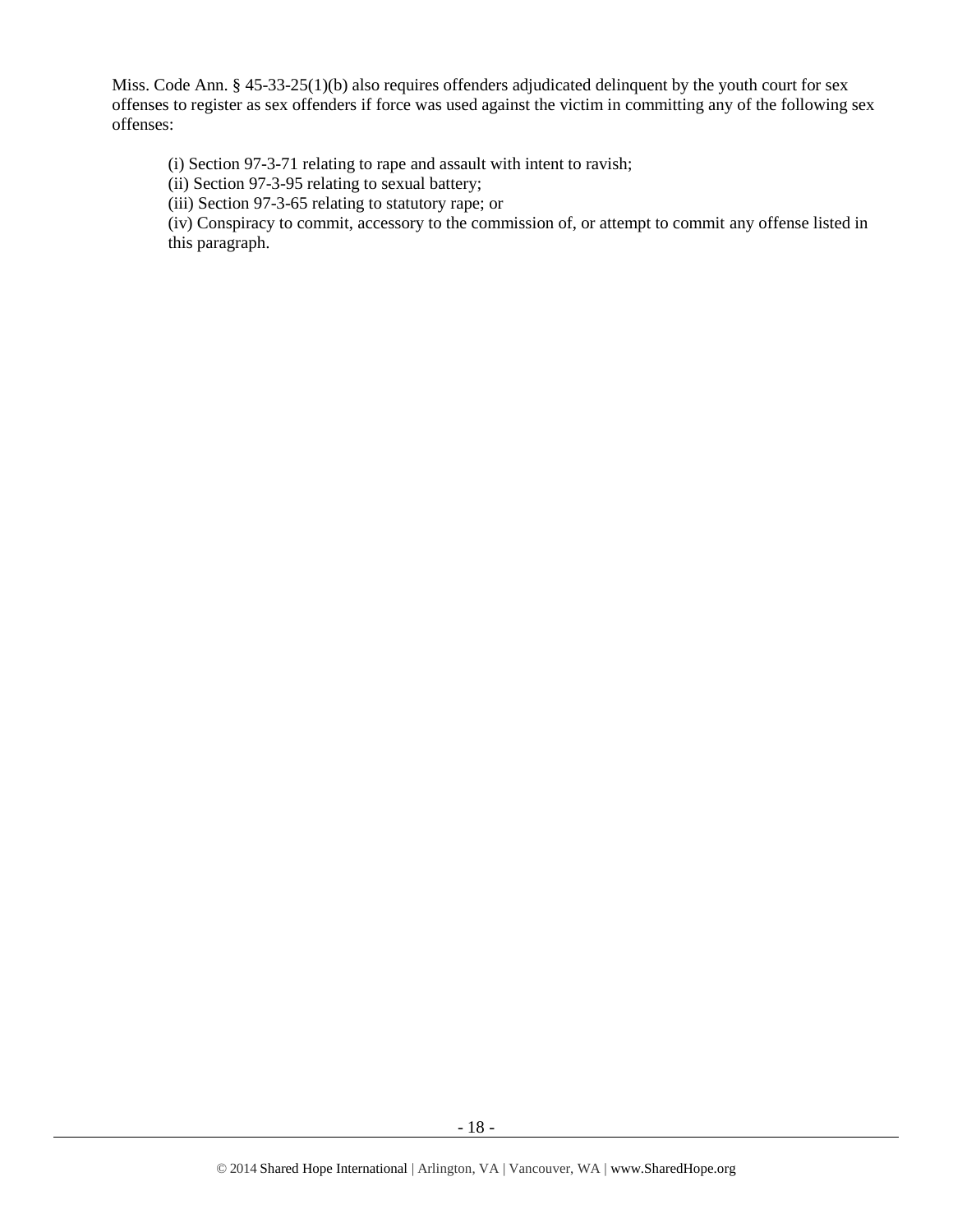#### *Legal Components:*

- *3.1 Penalties for trafficking a child for sexual exploitation are as high as federal penalties.*
- *3.2 Creating and distributing child pornography carries penalties as high as similar federal offenses.*
- *3.3 Using the Internet to lure, entice, recruit, or sell commercial sex acts with a minor is a separate crime or results in an enhanced penalty for traffickers.*
- *3.4 Financial penalties for traffickers, including asset forfeiture, are sufficiently high*.
- *3.5 Convicted traffickers are required to register as sex offenders.*
- *3.6 Laws relating to termination of parental rights for certain offenses include sex trafficking or commercial sexual exploitation of children (CSEC) offenses in order to remove the children of traffickers from their control and potential exploitation.*

*\_\_\_\_\_\_\_\_\_\_\_\_\_\_\_\_\_\_\_\_\_\_\_\_\_\_\_\_\_\_\_\_\_\_\_\_\_\_\_\_\_\_\_\_\_\_\_\_\_\_\_\_\_\_\_\_\_\_\_\_\_\_\_\_\_\_\_\_\_\_\_\_\_\_\_\_\_\_\_\_\_\_\_\_\_\_\_\_\_\_\_\_\_\_*

#### *Legal Analysis:*

*3.1 Penalties for trafficking a child for sexual exploitation are as high as federal penalties.* 

Miss. Code Ann. § 97-3-54.1(1)(c)<sup>50</sup> (Mississippi Human Trafficking Act; prohibited conduct; penalty) carries a sentence of 5–30 years and a possible fine of \$50,000–\$500,000. Miss. Code Ann. § 97-3-54.1(1)(c). A trafficker may also be convicted under Miss. Code Ann. § 97-29-51(2)(a) (Prostitution; misdemeanor procuring services of prostitute; felony promoting prostitution; penalties) for promoting prostitution and a conviction when a minor is victimized is punishable by imprisonment for "not less than five (5) years, nor more than thirty (30) years, or by a fine of not less than Fifty Thousand Dollars (\$50,000.00) nor more than Five Hundred Thousand Dollars (\$500,000.00), or both." Miss. Code Ann. § 97-29-51(2)(c).

Traffickers may also be convicted under other criminal statutes for their crimes. Under Miss. Code Ann. § 97- 5-5<sup>51</sup> (Enticing child for concealment, prostitution or marriage), convicted traffickers "shall, on conviction, be imprisoned in the custody of the Department of Corrections for not less than two (2) years nor more than ten (10) years, or fined not more than Ten Thousand Dollars (\$10,000.00), or both. Investigation and prosecution of a defendant under this section does not preclude prosecution of the defendant for a violation of other applicable criminal laws, including, but not limited to, the Mississippi Human Trafficking Act, Sections 97–3– 54 et seq." A conviction under Miss. Code Ann. § 97-5-33 (Exploitation of children; prohibitions) is punishable by imprisonment for 5–40 years and \$50,000–\$500,000 fine. Miss Code Ann. § 97-5-35. A subsequent conviction is punishable by imprisonment of 20 years to life and a \$100,000–\$1,000,000 fine. Miss Code Ann. § 97-5-35. A conviction under Miss. Code Ann. § 97-5-39(1)(a) (Contributing to the neglect or delinquency of a child; felonious abuse and/or battery of a child) is punishable as a misdemeanor by up to 1 year in jail, a fine of up to \$1,000, or both. A conviction under Miss Code Ann. § 97-5-39(1)(e) is punishable by imprisonment of up to 10 years, a fine of up to \$10,000, or both. Miss. Code Ann. § 97-5-39(1)(e).

A trafficking enterprise<sup>52</sup> and its agents or employees are also subject to criminal liability under Mississippi law. Miss. Code Ann. § 97-3-54.1 (Mississippi Human Trafficking Act) states that

(3) An enterprise may be prosecuted for an offense under this chapter if:

l .

<sup>51</sup> *See supra* note [12.](#page-3-1)

<sup>&</sup>lt;sup>52</sup> "Enterprise" is defined to mean "any individual, sole proprietorship, partnership, corporation, union or other legal entity, or any association or group of individuals associated in fact regardless of whether a legal entity has been formed pursuant to any state, federal or territorial law. It includes illicit as well as licit enterprises and governmental as well as other entities." Miss. Code Ann. § 97-3-54.4(e). *See supra* note [2](#page-0-0).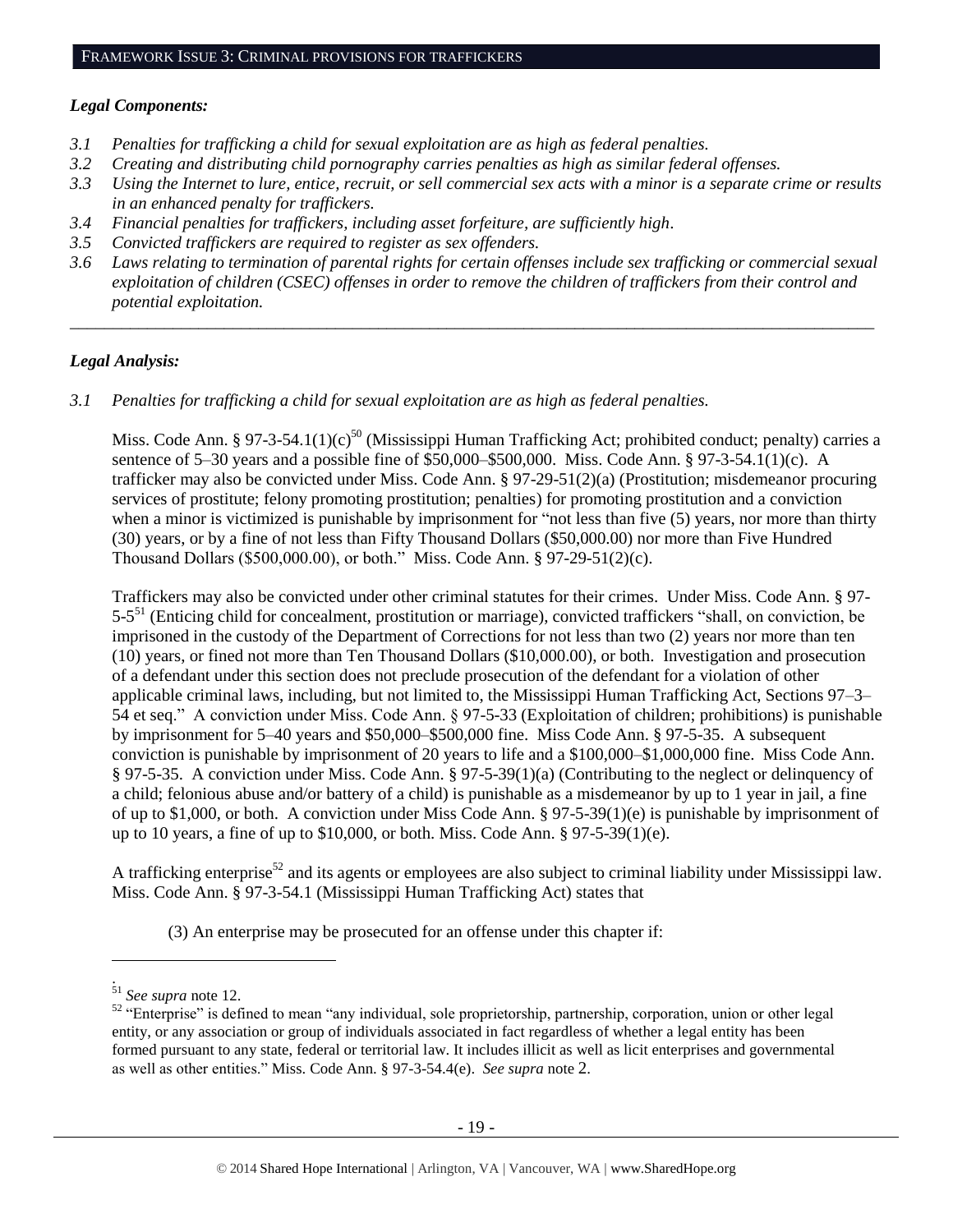(a) An agent of the enterprise knowingly engages in conduct that constitutes an offense under this chapter while acting within the scope of employment and for the benefit of the entity. (b) An employee of the enterprise engages in conduct that constitutes an offense under this chapter and the commission of the offense was part of a pattern of illegal activity for the benefit of the enterprise, which an agent of the enterprise either knew was occurring or recklessly disregarded, and the agent failed to take effective action to stop the illegal activity.

Trafficking enterprises are subject to enhanced fines. Pursuant to Miss. Code Ann. § 97-3-54.1(d), "[t]he court may consider the severity of the enterprise's offense and order penalties, including: (i) a fine of not more than One Million Dollars (\$1,000,000.00); (ii) disgorgement of profit; and (iii) debarment from government contracts. Additionally, the court may order any of the relief provided in Section 97–3–54.7 [Forfeiture of assets and disposition of proceeds]."

A conviction under Miss. Code Ann. § 97-5-27(3)(a) (Use of computer for purpose of luring or inducing persons under eighteen years of age to engage in sexual contact) is punishable as a felony by commitment up to 3 years to the Department of Corrections and a fine not exceeding \$10,000. Miss. Code Ann. § 97-5-27(3)(e).

Lastly, traffickers could be found guilty of money laundering under Miss. Code Ann. § 97-23-101, which prohibits the following conduct:

(1) (a) Whoever, knowing that the property involved in a financial transaction represents the proceeds of some form of unlawful activity,<sup>53</sup> conducts or attempts to conduct such a financial transaction<sup>54</sup> which in fact involves the proceeds of specified unlawful activity:

(i) With the intent to promote the carrying on of specified unlawful activity; or (2) With intent to engage in conduct constituting a violation of Section 7201 or 7206 of the Internal Revenue Code of 1986; or

(ii) Knowing that the transaction is designed in whole or in part:

<span id="page-19-1"></span><span id="page-19-0"></span>1. To conceal or disguise the nature, the location, the source, the ownership, or the control of the proceeds of specified unlawful activity; or

2. To avoid a transaction reporting requirement under state or federal law, shall be sentenced to a fine of not more than Five Hundred Thousand Dollars (\$ 500,000.00) or twice the value of the property involved in the transaction, whichever is greater, or imprisonment for not more than twenty (20) years, or both.

In comparison, if the victim is under the age of 14, a conviction under the Trafficking Victims Protection Act  $(TVPA)^{55}$  for child sex trafficking is punishable by 15 years to life imprisonment and a fine not to exceed \$250,000. 18 U.S.C. §§ 1591(b)(1), 3559(a)(1), 3571(b)(3). If the victim is between the ages of 14–17, a conviction is punishable by 10 years to life imprisonment and a fine not to exceed \$250,000. 18 U.S.C.

 $\overline{a}$ 

<sup>53</sup> Miss. Code Ann. § 97-23-101(3)(a) states, "The term 'knowing that the property involved in a financial transaction represents the proceeds of some form of unlawful activity' means that the person knew the property involved in the transaction represented proceeds from some form, though not necessarily which form, of activity that constitutes a felony under state or federal law."

 $54$  Miss. Code Ann. § 97-23-101(3)(c) states, "The term 'transaction' includes a purchase, sale, loan, pledge, gift, transfer, delivery, or other disposition, and with respect to a financial institution includes a deposit, withdrawal, transfer between accounts, exchange of currency, loan, extension of credit, purchase or sale of any stock, bond, certificate of deposit, or other monetary instrument, or any other payment, transfer, or delivery by, through, or to a financial institution, by whatever means effected."

<sup>55</sup> *See supra* note [35.](#page-12-0)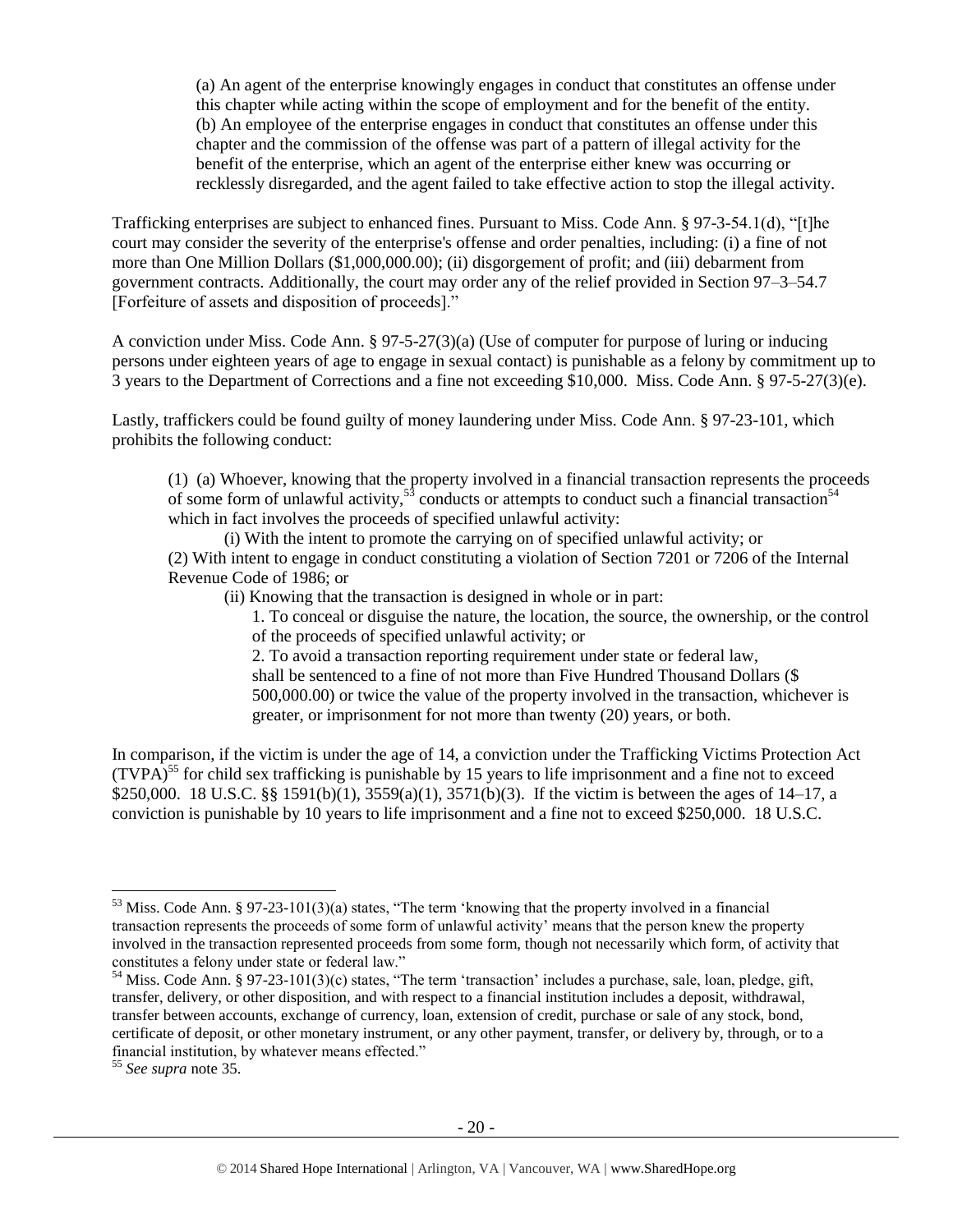§§ 1591(b)(2), 3559(a)(1), 3571(b)(3). A conviction is punishable by mandatory life imprisonment, however, if the trafficker has a prior conviction for a federal sex offense<sup>56</sup> against a minor.

*3.2 Creating and distributing child pornography carries penalties as high as similar federal offenses.*

Miss. Code Ann. § 97-5-33(1)-(2), (7) (Exploitation of children; prohibitions) makes it a crime to create and distribute child pornography. A first-time offender faces imprisonment for 5–40 years and a \$50,000–\$500,000 fine. Miss. Code Ann. § 97-5-35. The penalty increases for subsequent offenses to 20 years to life and a \$100,000–\$1,000,000 fine. Miss. Code Ann. § 97-5-35.

In comparison, if the victim is under the age of 14, a conviction under the TVPA for child sex trafficking is punishable by 15 years to life imprisonment and a fine not to exceed \$250,000. 18 U.S.C. §§ 1591(b)(1),  $3559(a)(1)$ ,  $3571(b)(3)$ . If the victim is between the ages of  $14-17$ , a conviction is punishable by 10 years to life imprisonment and a fine not to exceed \$250,000. 18 U.S.C. §§ 1591(b)(2), 3559(a)(1), 3571(b)(3). A conviction is punishable by mandatory life imprisonment, however, if the trafficker has a prior conviction for a federal sex offense<sup>57</sup> against a minor. Additionally, a federal conviction for distribution of child pornography<sup>58</sup> is generally punishable by imprisonment for 5–20 years and a fine not to exceed \$250,000.<sup>59</sup> Subsequent convictions, however, are punishable by imprisonment up to 40 years and a fine not to exceed \$250,000.<sup>60</sup>

*3.3 Using the Internet to lure, entice, recruit, or sell commercial sex acts with a minor is a separate crime or results in an enhanced penalty for traffickers.*

Although not expressly commercial, Miss. Code Ann. § 97-5-27(3)(a) (Dissemination of sexually oriented material to persons under eighteen years of age; use of computer for purpose of luring or inducing persons under eighteen years of age to engage in sexual contact) penalizes a person who knowingly engages in sexuallyoriented communication with a minor by use of a computer. Miss. Code Ann. § 97-5-27(3)(a) states,

A person is guilty of computer luring when:

(i) Knowing the character and content of any communication of sexually oriented material, he intentionally uses any computer communication system allowing the input, output, examination or transfer of computer data or computer programs from one computer to another, to initiate or engage in such communication with a person under the age of eighteen (18); and

<sup>56</sup> *See supra* note [36.](#page-12-1)

<sup>57</sup> *See supra* note [36.](#page-12-1)

<sup>&</sup>lt;sup>58</sup> 18 U.S.C. §§ 2252(a)(1), (a)(2), (a)(3) (Certain activities relating to material involving the sexual exploitation of minors),  $2252A(a)(2)$ , (a)(3) (Certain activities relating to material constituting or containing child pornography), 1466A(a) (Obscene visual representations of the sexual abuse of children).

<sup>&</sup>lt;sup>59</sup> 18 U.S.C. §§ 2252(b) (stating that a conviction under subsection (a)(1), (a)(2), or (a)(3) is punishable by imprisonment for 5–20 years and a fine), 2252A(b)(1) (a conviction is punishable by imprisonment for 5–20 years and a fine), 1466A(a), (b) (stating that a conviction under subsection (a) is "subject to the penalties provided in section 2252A(b)(1)," imprisonment for 5–20 years and a fine, while a conviction under subsection (b) is "subject to the penalties provided in section 2252A(b)(2)," imprisonment up to 10 years, a fine, or both); *see also* 18 U.S.C §§  $3559(a)(1)$  (classifying all of the above listed offenses as felonies),  $3571(b)(3)$  (providing a fine up to \$250,000 for any felony conviction).

 $60$  18 U.S.C. §§ 2252(b) (stating if a person has a prior conviction under subsection (a)(1), (a)(2), or (a)(3) or a list of other statutes, a conviction is punishable by a fine and imprisonment for 15–40 years), 2252A(b)(1) (stating if a person has a prior conviction under subsection (a)(2), (a)(3), or a list of other statutes, a conviction is punishable by a fine and imprisonment for  $15-40$  years),  $1466A(a)$ , (b) (stating that the penalty scheme for section  $2252A(b)$ applies); *see also* 18 U.S.C §§ 3559(a)(1) (classifying all of the above listed offenses as felonies), 3571(b)(3) (providing a fine up to \$250,000 for any felony conviction).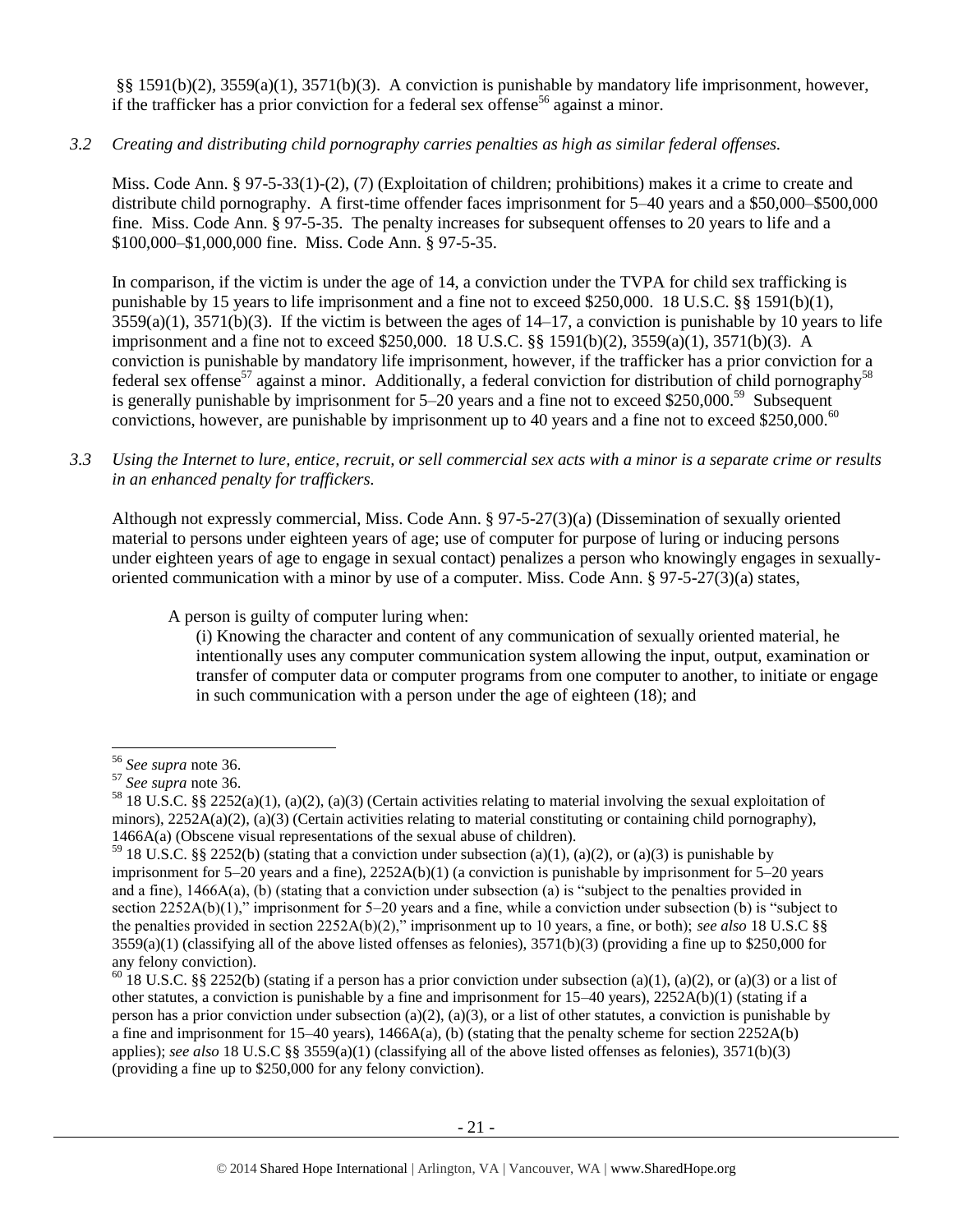(ii) By means of such communication he importunes, invites or induces a person under the age of eighteen (18) years to engage in sexual intercourse, deviant sexual intercourse or sexual contact with him, or to engage in a sexual performance, obscene sexual performance or sexual conduct for his benefit.

The penalty for conviction under Miss. Code Ann. § 97-5-27(3)(a) is commitment up to 3 years to the Department of Corrections and a maximum fine of \$10,000. Miss. Code Ann. § 97-5-27(3)(e). Pursuant to Miss. Code Ann. § 97-5-27(4), "[i]nvestigation and prosecution of a defendant under this section does not preclude prosecution of the defendant for a violation of other applicable criminal laws, including, but not limited to, the Mississippi Human Trafficking Act, Section 97–3–54 et seq."

Neither Miss. Code Ann. §§ 97-3-54 to 97-3-54.9 (Mississippi Human Trafficking Act) nor Miss. Code Ann. § 97-5-35 (Exploitation of Children; penalties) specifically provide enhanced penalties when the offender uses the Internet to commit these crimes.

## *3.4 Financial penalties for traffickers, including asset forfeiture, are sufficiently high.*

A conviction under Miss. Code Ann. § 97-3-54.1(1)(c)<sup>61</sup> (Human Trafficking Act; prohibited conduct; penalty) carries a fine of \$50,000–\$500,000. A conviction for promoting the prostitution of a minor under Miss. Code Ann. § 97-29-51(2)(c) is punishable with a fine of \$50,000.00–\$500,000.00. If convicted under Miss. Code Ann. § 97-5-33 (Exploitation of children; prohibitions), a trafficker faces a fine of \$50,000–\$500,000, or  $$100,000–$1,000,000$  for a subsequent conviction, and traffickers convicted under Miss. Code Ann. § 97-5-5<sup>62</sup> (Enticing child for concealment, prostitution or marriage) face a fine up to \$10,000. Miss Code Ann. § 97-5-35, 97-5-5. Pursuant to Miss. Code Ann. § 99-19-75 (Assessment on certain offenses against children to be deposited in Mississippi Children's Trust Fund), the court shall impose a special assessment of \$1,000 against persons convicted of certain listed crimes, including statutory rape and convictions under § 97-5-1 et. seq. (Offenses affecting children) in addition to any fines that the court levies as part of the judgment. The special assessment is paid into the Mississippi Children's Trust fund. Miss. Code Ann. § 99-19-75.

In addition to fines, traffickers are also subject to forfeiture under Miss. Code Ann. § 97-3-54.7<sup>63</sup> (Forfeiture of assets and disposition of proceeds). Miss. Code Ann. § 97-3-54.7 states,

(1) In addition to any other civil or criminal penalties provided by law, any property used in the commission of a violation of this act shall be forfeited as provided herein.

(a) The following property shall be subject to forfeiture if used or intended for use as an instrumentality in or used in furtherance of a violation of this act:

(i) Conveyances, including aircraft, vehicles or vessels;

(ii) Books, records, telecommunication equipment, or computers;

(iii) Money or weapons;

(iv) Everything of value furnished, or intended to be furnished, in exchange for an act in violation and all proceeds traceable to the exchange;

(v) Negotiable instruments and securities;

(vi) Any property, real or personal, directly or indirectly acquired or received in a violation or as an inducement to violate;

(vii) Any property traceable to proceeds from a violation; and

(viii) Any real property, including any right, title and interest in the whole of or any part of any lot or tract of land used in furtherance of a violation of this act.

l

.

<sup>.</sup> <sup>62</sup> *See supra* note [12.](#page-3-1)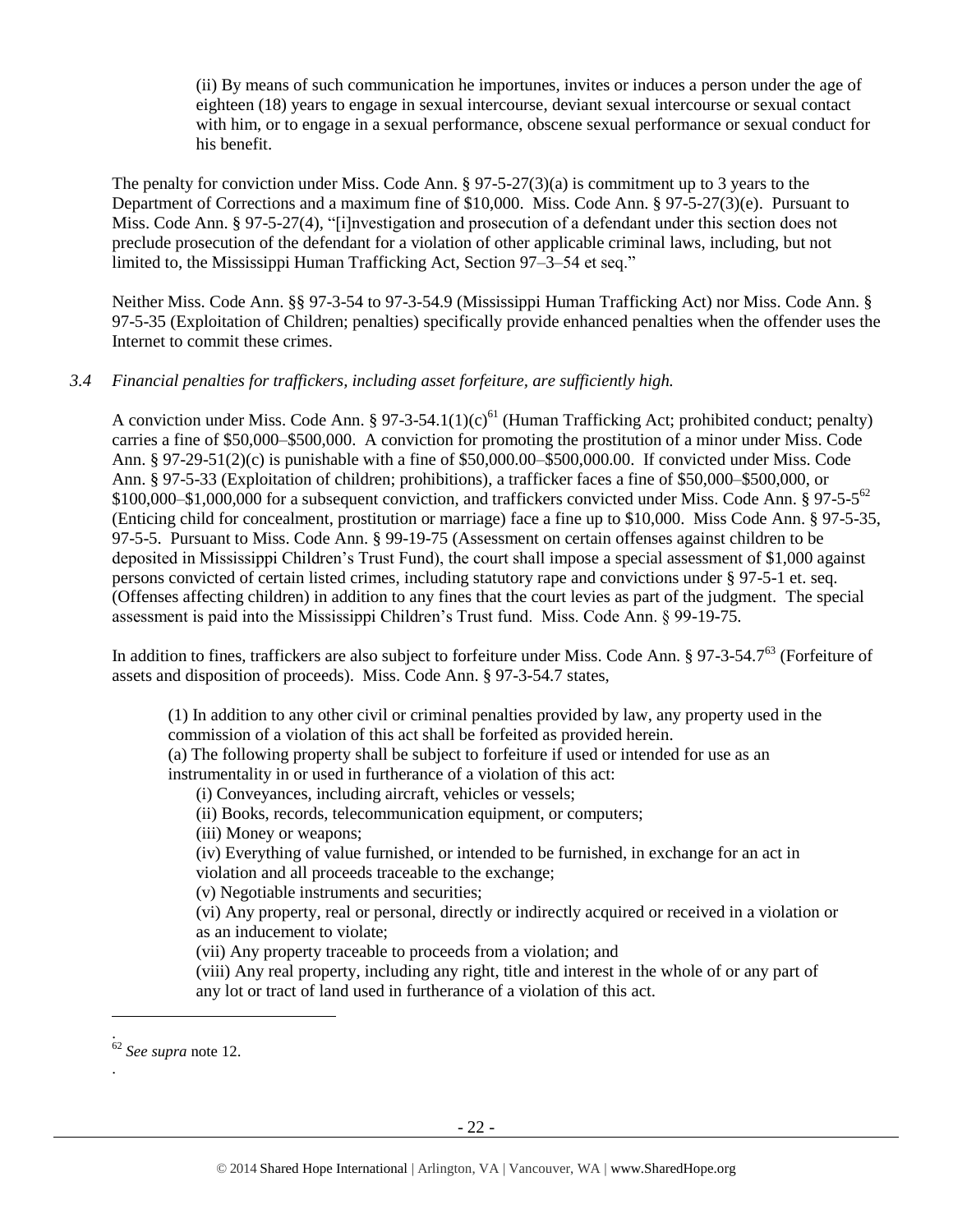Traffickers are also subject to mandatory restitution and a possible civil judgment pursuant to Miss Code Ann. § 97-3-54.6, $^{64}$  which states,

(2) Notwithstanding any provisions to the contrary in Section 99–37–1 et seq., the court shall order restitution to the victim for any offense under this chapter. The order of restitution under this section shall direct the defendant to pay the victim, through the appropriate court mechanism, the full amount of the victim's pecuniary damages. For the purposes of determining restitution, the term "victim" means the individual harmed as a result of a crime under this chapter, including, in the case of a victim who is under eighteen (18) years of age, incompetent, incapacitated, or deceased, the legal guardian of the victim or a representative of the victim's estate, or another family member, or any other person appointed as suitable by the court, but in no event shall the defendant be named as such a representative or guardian. The court may order restitution even if the victim is absent from the jurisdiction or unavailable. (3) Any person who is injured by reason of any violation of the provisions of this chapter shall have a cause of action against any person or enterprise convicted of engaging in activity in violation of this chapter for threefold the actual damages sustained and, when appropriate, punitive damages. The person shall also recover attorney's fees in the trial and appellate courts and reasonable costs of investigation and litigation.

Discretionary restitution to victims of any crime is authorized under Miss Code Ann. § 99-37-3 (Imposition and amount of restitution), which states in part, "(1) When a person is convicted of criminal activities which have resulted in pecuniary damages, in addition to any other sentence it may impose, the court may order that the defendant make restitution to the victim; provided, however, that the justice court shall not order restitution in an amount exceeding Five Thousand Dollars (\$ 5,000.00)." The discretionary decision by the court must take into account, among other things, the defendant's ability to pay. Miss Code Ann. § 99-37-3(2).

A trafficker convicted under the money laundering statute may be fined up to \$500,000 or "twice the value of the property involved in the transaction, whichever is greater." Miss. Code Ann.  $\S 97-23-101(1)(a)$ .

Human trafficking enterprises may be subject to court ordered restraints on future enterprises. Miss Code Ann. § 97-3-54.6<sup>65</sup> (Injunctive and other relief for victims of trafficking; confidentiality) states that any circuit court may, after making due provision for the rights of trafficked persons, enjoin violations of the provisions of this act by issuing appropriate orders and judgments, including, but not limited to:

(a) Ordering any defendant to divest himself of any interest in any enterprise, including real property.

(b) Imposing reasonable restrictions upon the future activities or investments of any defendant, including, but not limited to, prohibiting any defendant from engaging in the same type of endeavor as the enterprise in which he was engaged in violation of the provisions of this act. (c) Ordering the dissolution or reorganization of any enterprise.

(d) Ordering the suspension or revocation of a license or permit granted to any enterprise by any agency of the state.

(e) Ordering the forfeiture of the charter of a corporation organized under the laws of the state, or the revocation of a certificate authorizing a foreign corporation to conduct business within the state, upon finding that the board of directors or a managerial agent acting on behalf of the corporation in conducting the affairs of the corporation, has authorized or engaged in conduct in violation of this chapter and that, for the prevention of future criminal activity, the public interest

l .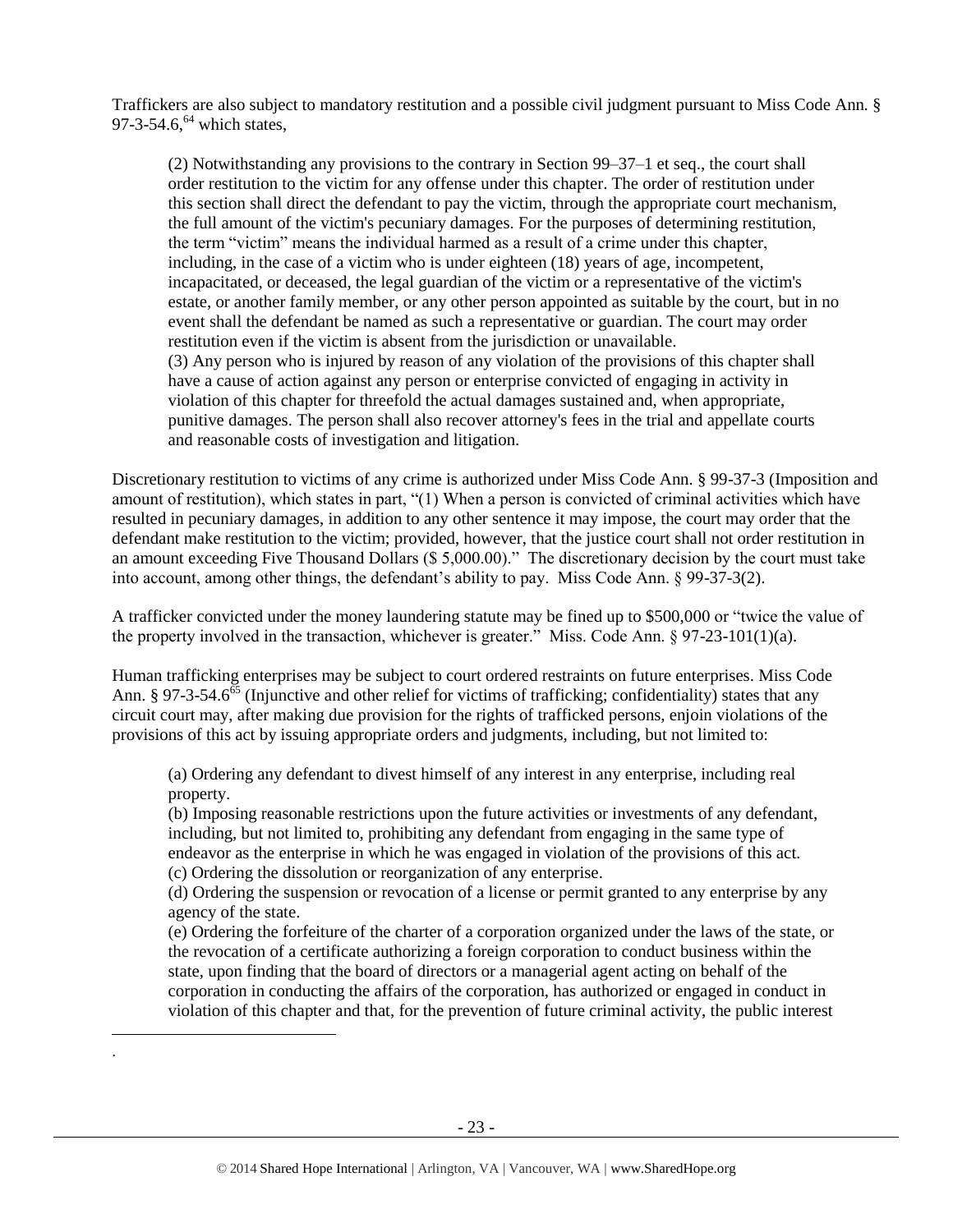requires the charter of the corporation forfeited and the corporation dissolved or the certificate revoked.

Trafficking enterprises<sup>66</sup> are also subject to fines, asset forfeiture, and rescission of government contracts. Pursuant to Miss. Code Ann. § 97-3-54.1(d), "[t]he court may consider the severity of the enterprise's offense and order penalties, including: (i) a fine of not more than One Million Dollars (\$1,000,000.00); (ii) disgorgement of profit; and (iii) debarment from government contracts. Additionally, the court may order any of the relief provided in Section 97–3–54.7 [Forfeiture of assets and disposition of proceeds]."<sup>67</sup>

### *3.5 Convicted traffickers are required to register as sex offenders.*

. . .

l .

Miss. Code Ann. § 45-33-23(h) (Registration of sex offenders; definitions), includes Miss. Code Ann. § 97-3- 54.1(1)(c) (Human Trafficking Act; prohibited conduct; penalty), § 97-3-54.3 (Human Trafficking Act; aiding, abetting, or conspiring to violate human trafficking provisions), § 97-5-5 (Enticing a child for concealment, prostitution or marriage) and Miss. Code Ann. § 97-5-33 (Exploitation of children; prohibitions) in its definition of "registrable offense," but not promoting prostitution in violation of Miss. Code Ann. § 97-29-51(1)(c) (Prostitution; misdemeanor procuring services of prostitute; felony promoting prostitution; penalties).

*3.6 Laws relating to termination of parental rights for certain offenses include sex trafficking or commercial sexual exploitation of children (CSEC) offenses in order to remove the children of traffickers from their control and potential exploitation.* 

Miss. Code Ann. § 93-15-103 (Factors justifying adoption; grounds for termination of parental rights; alternatives) sets out the grounds for terminating parental rights. Pursuant to Miss. Code Ann. § 93-15-103,

(1) When a child has been removed from the home of its natural parents and cannot be returned to the home of his natural parents within a reasonable length of time because returning to the home would be damaging to the child or the parent is unable or unwilling to care for the child, relatives are not appropriate or are unavailable, and when adoption is in the best interest of the child, taking into account whether the adoption is needed to secure a stable placement for the child and the strength of the child's bonds to his natural parents and the effect of future contacts between them, the grounds listed in subsections (2) and (3) of this section shall be considered as grounds for the termination of parental rights. The grounds may apply singly or in combination in any given case.

(3) Grounds for termination of parental rights shall be based on one or more of the following factors:

. . . (g) When a parent has been convicted of any of the following offenses against any child: (i) rape of a child under the provisions of Section 97-3-65, (ii) sexual battery of a child under the provisions of Section 97-3-95(c), (iii) touching a child for lustful purposes under the provisions of Section 97-5-23, (iv) exploitation of a child under the provisions of Section 97-5-31, (v) felonious abuse or battery of a child under the provisions of Section 97-5-39(2), (vi) carnal knowledge of a step or adopted child or a child of a cohabitating partner under the provisions of Section 97-5-41, or (vii) murder of another child of such parent, voluntary manslaughter of another child of such parent, aided or abetted, attempted, conspired or solicited to commit such murder or voluntary

 $67$  Miss. Code Ann. § 97-3-54.1(c) stipulates that "It is an affirmative defense to a prosecution of an enterprise that the enterprise had in place adequate procedures, including an effective complaint procedure, designed to prevent persons associated with the enterprise from engaging in the unlawful conduct and to promptly correct any violations of this chapter."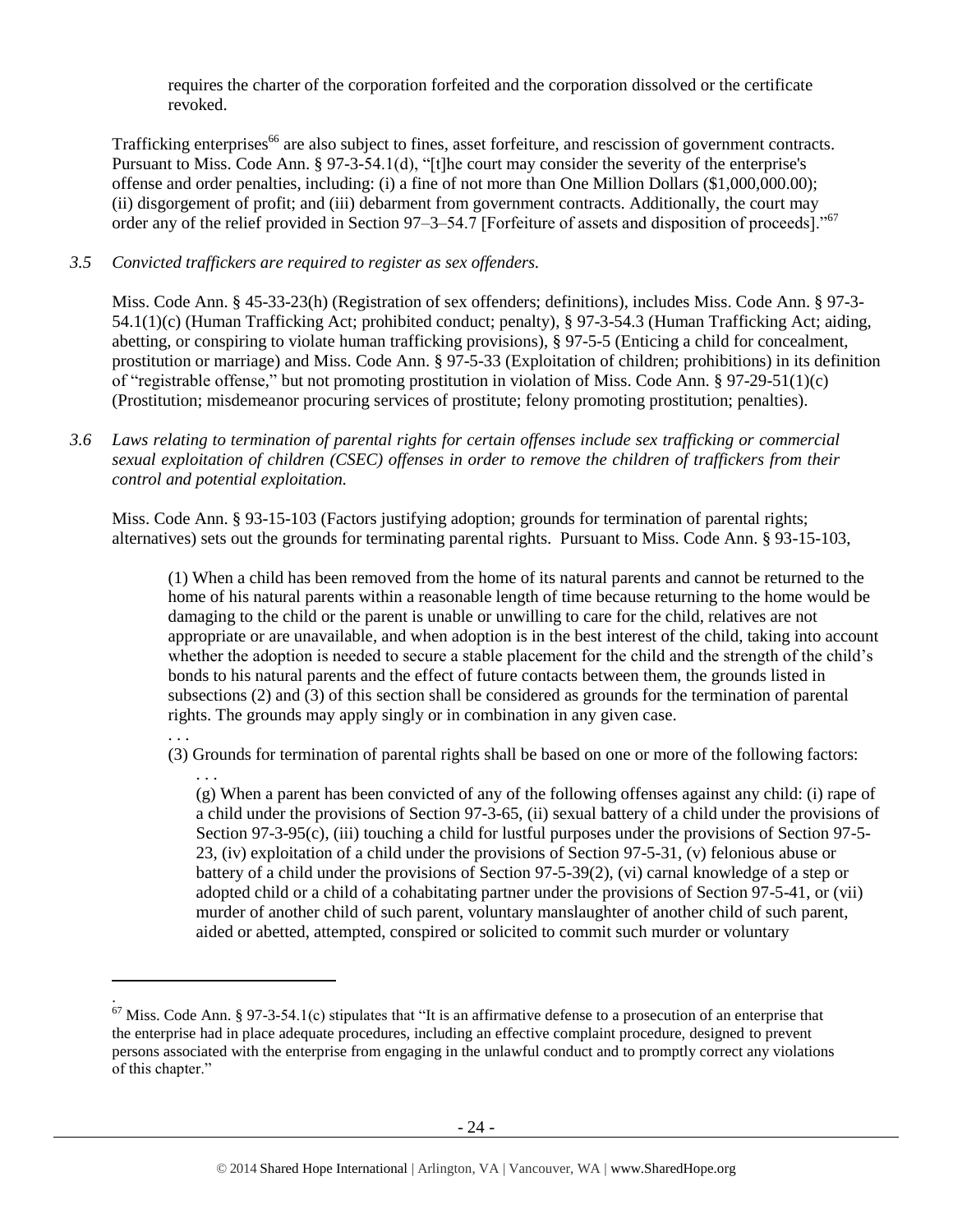manslaughter, or a felony assault that results in the serious bodily injury to the surviving child or another child of such parent.

(h) The child has been adjudicated to have been abused or neglected and custody has been transferred from the child's parent(s) for placement pursuant to Section 43-15-13, and a court of competent jurisdiction has determined that reunification shall not be in the child's best interest.

. . . .

Convictions under Miss. Code Ann. § 97-3-54.1(1)(c) (Mississippi Human Trafficking Act; prohibited conduct; penalty) are not among the bases for terminating parental rights.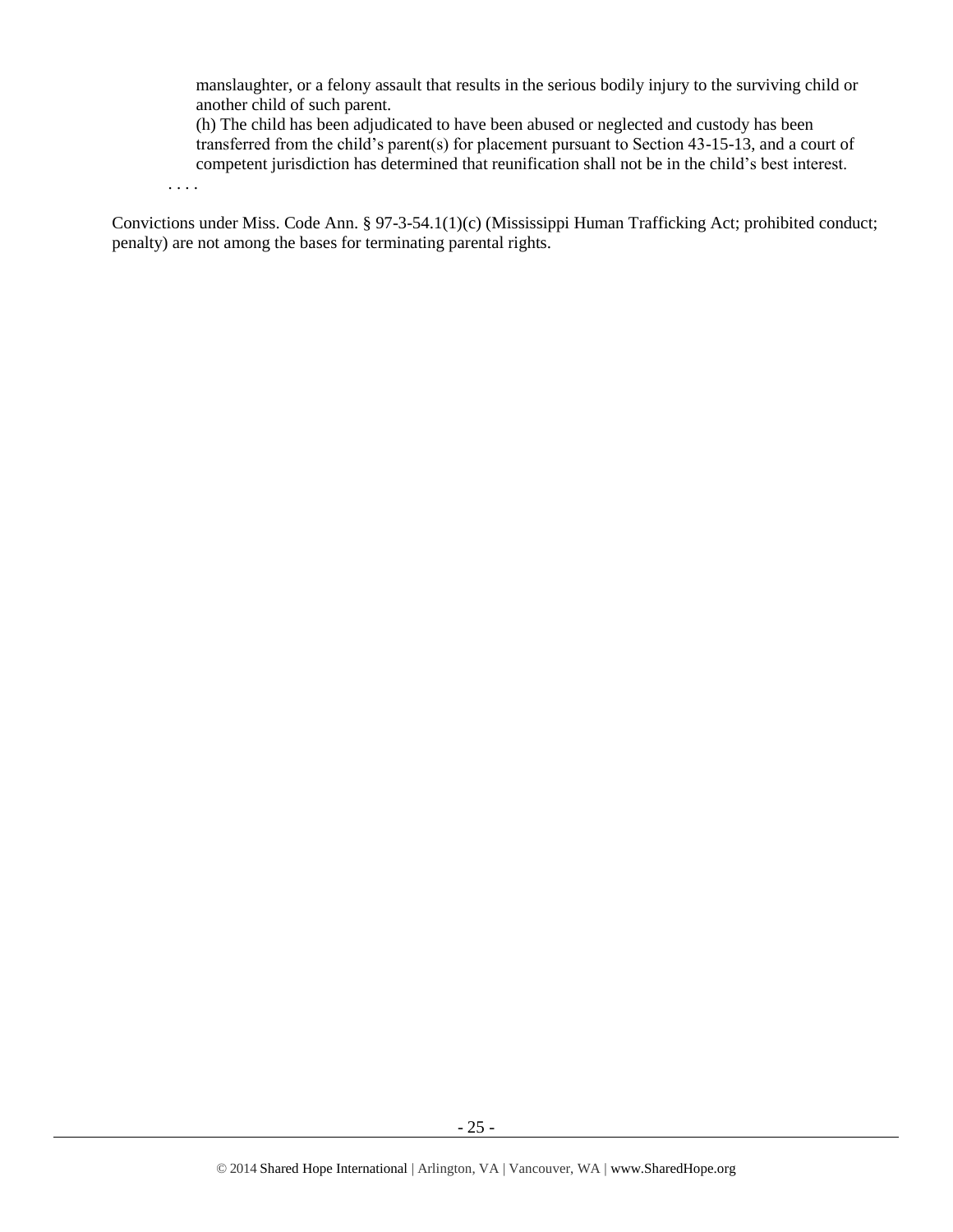#### *Legal Components:*

- *4.1 The acts of assisting, enabling, or financially benefitting from child sex trafficking are included as criminal offenses in the state sex trafficking statute.*
- *4.2 Financial penalties, including asset forfeiture laws, are in place for those who benefit financially from or aid and assist in committing domestic minor sex trafficking.*

*\_\_\_\_\_\_\_\_\_\_\_\_\_\_\_\_\_\_\_\_\_\_\_\_\_\_\_\_\_\_\_\_\_\_\_\_\_\_\_\_\_\_\_\_\_\_\_\_\_\_\_\_\_\_\_\_\_\_\_\_\_\_\_\_\_\_\_\_\_\_\_\_\_\_\_\_\_\_\_\_\_\_\_\_\_\_\_\_\_\_\_\_\_\_*

- *4.3 Promoting and selling child sex tourism is illegal.*
- *4.4 Promoting and selling child pornography is illegal.*

#### *Legal Analysis:*

l

*4.1 The acts of assisting, enabling, or financially benefitting from child sex trafficking are included as criminal offenses in the state sex trafficking statute.*

Miss. Code Ann. § 97-3-54.3<sup>68</sup> (Human Trafficking Act; aiding, abetting, or conspiring to violate human trafficking provisions) makes persons who aid or abet traffickers criminally liable as principals under the human trafficking law. Miss. Code Ann. § 97-3-54.3 states that "[a] person who knowingly aids, abets or conspires with one or more persons to violate the Mississippi Human Trafficking Act shall be considered a principal in the offense and shall be indicted and punished as such whether the principal has been previously convicted or not." Thus, a person who aids or abets the commission of procuring sexual servitude of a minor pursuant to Miss. Code Ann. § 97-3-54.1(1)(c) faces a sentence of 5–30 years and a possible fine of \$50,000–\$500,000. Miss. Code Ann. §§ 97-3-54.1(1)(c), 99-19-32. In addition, Miss. Code Ann. § 97-3-54.1(2) provides in part, "A person who is convicted of an offense set forth in subsection (1)(a) or (b) [Trafficking for forced labor or services and involuntary servitude] of this section, or who benefits, whether financially or by receiving anything of value, from participation in a venture that has engaged in an act described in this section" is subject to a maximum sentence of 20 years and a possible maximum fine of \$10,000. Miss. Code Ann. §§ 97-3-54.1(2), 99-19-32. In addition, Miss. Code Ann. § 97-3-54.1(c) contains the words "harbors" and "transports," which could reach the conduct of some facilitators.

An enterprise that facilitates human trafficking is also subject to criminal liability under Mississippi law. Miss. Code Ann. § 97-3-54.1 (Mississippi Human Trafficking Act) states that

(3) An enterprise<sup>69</sup> may be prosecuted for an offense under this chapter if:

(a) An agent of the enterprise knowingly engages in conduct that constitutes an offense under this chapter while acting within the scope of employment and for the benefit of the entity. (b) An employee of the enterprise engages in conduct that constitutes an offense under this chapter and the commission of the offense was part of a pattern of illegal activity for the benefit of the enterprise, which an agent of the enterprise either knew was occurring or recklessly disregarded, and the agent failed to take effective action to stop the illegal activity.

In addition to the Mississippi Human Trafficking Act, there are other laws that may apply to a facilitator of domestic minor sex trafficking. Pursuant to Miss. Code Ann. §§ 97-5-27(3)(d)(i)-(ii) (Dissemination of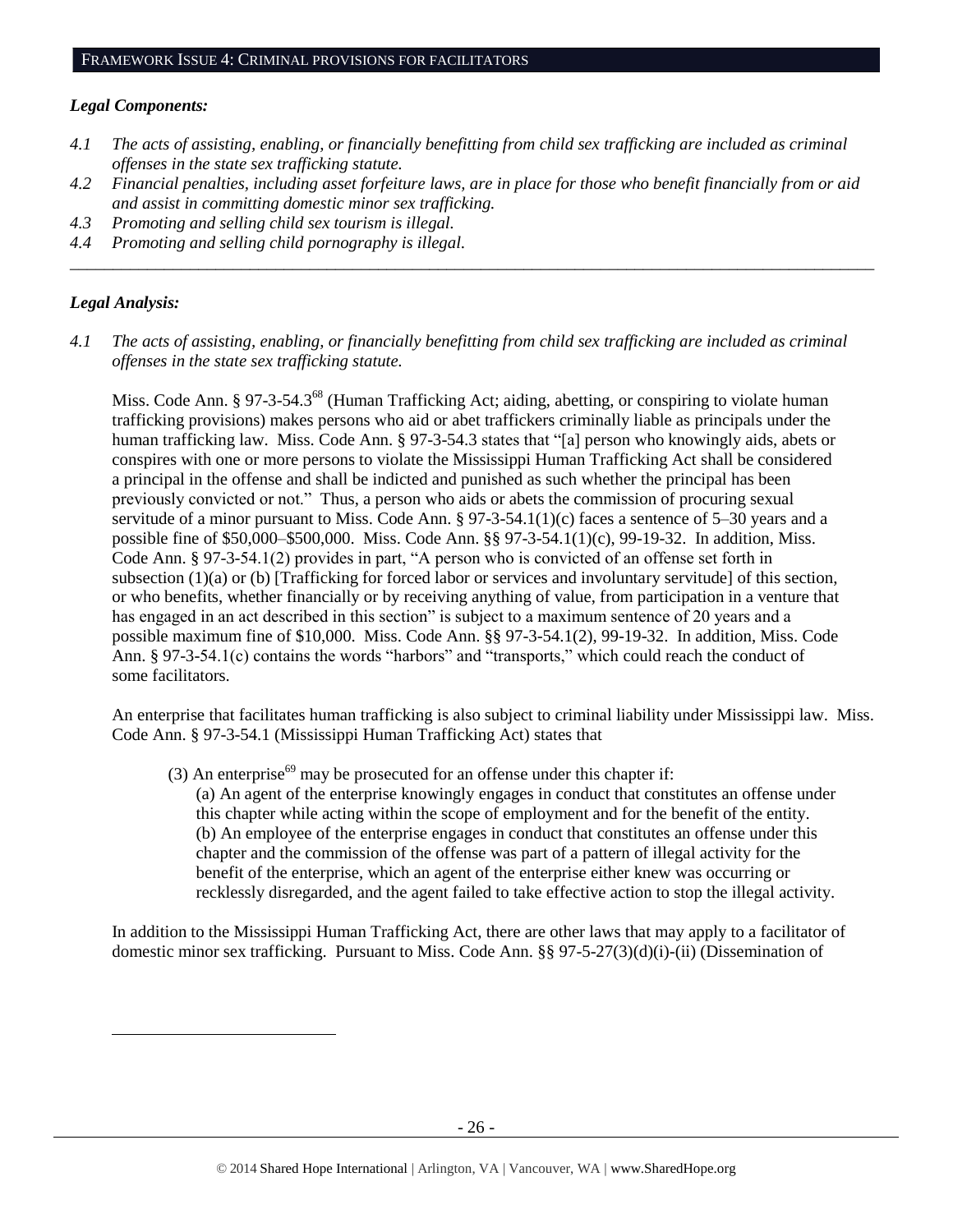sexually oriented material to persons under eighteen years of age; use of computer for purpose of luring or inducing persons under eighteen years of age to engage in sexual contact).<sup>70</sup>

(i) No person shall be held to have violated this subsection (3) solely for providing access or connection to or from a facility, system, or network not under that person's control, including transmission, downloading, intermediate storage, access software or other related capabilities that are incidental to providing such access or connection that do not include the creation of the content of the communication.

(ii) No employer shall be held liable for the actions of an employee or agent unless the employee's or agent's conduct is within the scope of his employment or agency or the employer, having knowledge of such conduct, authorizes or ratifies such conduct, or recklessly disregards such conduct.

However, under subsection (3)(d)(iii), "The limitations provided by this paragraph (d) shall not be applicable to a person who is a conspirator with an entity actively involved in the creation or knowing distribution of communications that violate such provisions, or who knowingly advertises the availability of such communications, [or] a person who provides access or connection to a facility, system or network engaged in the violation of such provisions that is owned or controlled by such person." Miss. Code Ann. § 97-5-  $27(3)(d)(iii)$ .

Facilitators could also be convicted for promoting prostitution. Miss. Code Ann. § 97-29-51(2)(a)<sup>71</sup> (Prostitution; misdemeanor procuring services of prostitute; felony promoting prostitution; penalties) states that a person commits the felony of promoting prostitution if the person:

A person commits the felony of promoting prostitution if the person:

. . . . (ii) Knowingly or intentionally solicits or offers or agrees to solicit, or receives or gives, or agrees to receive or give any money or thing of value for soliciting, or attempting to solicit, another person for the purpose of prostitution;

(iii) Knowingly induces, persuades, or encourages a person to come into or leave this state for the purpose of prostitution;

(iv) Having control over the use of a place or vehicle, knowingly or intentionally permits another person to use the place or vehicle for prostitution;

(v) Accepts, receives, levies or appropriates money or other property of value from a prostitute, without lawful consideration, with knowledge or reasonable cause to know it was earned, in whole or in part, from prostitution; or

(vi) Conducts, directs, takes, or transports, or offers or agrees to take or transport, or aids or assists in transporting, any person to any vehicle, conveyance, place, structure, or building, or to any other person with knowledge or reasonable cause to know that the purpose of such directing, taking or transporting is prostitution.

Finally, facilitators could be found guilty of money laundering under Miss. Code Ann. § 97-23-101, which in subsection  $(1)(a)$  prohibits the following conduct:

 $70$  Pursuant to Miss. Code Ann. § 99-19-75 (Assessment on certain offenses against children to be deposited in Mississippi Children's Trust Fund), the court shall impose a special assessment of \$1,000 against persons convicted of certain listed crimes, including statutory rape and convictions under § 97-5-1 et. seq. (Offenses affecting children) in addition to any fines that the court levies as part of the judgment. The special assessment is paid into the Mississippi Children's Trust fund. Miss. Code Ann. § 99-19-75.

<sup>71</sup> *See supra* note [11.](#page-2-0)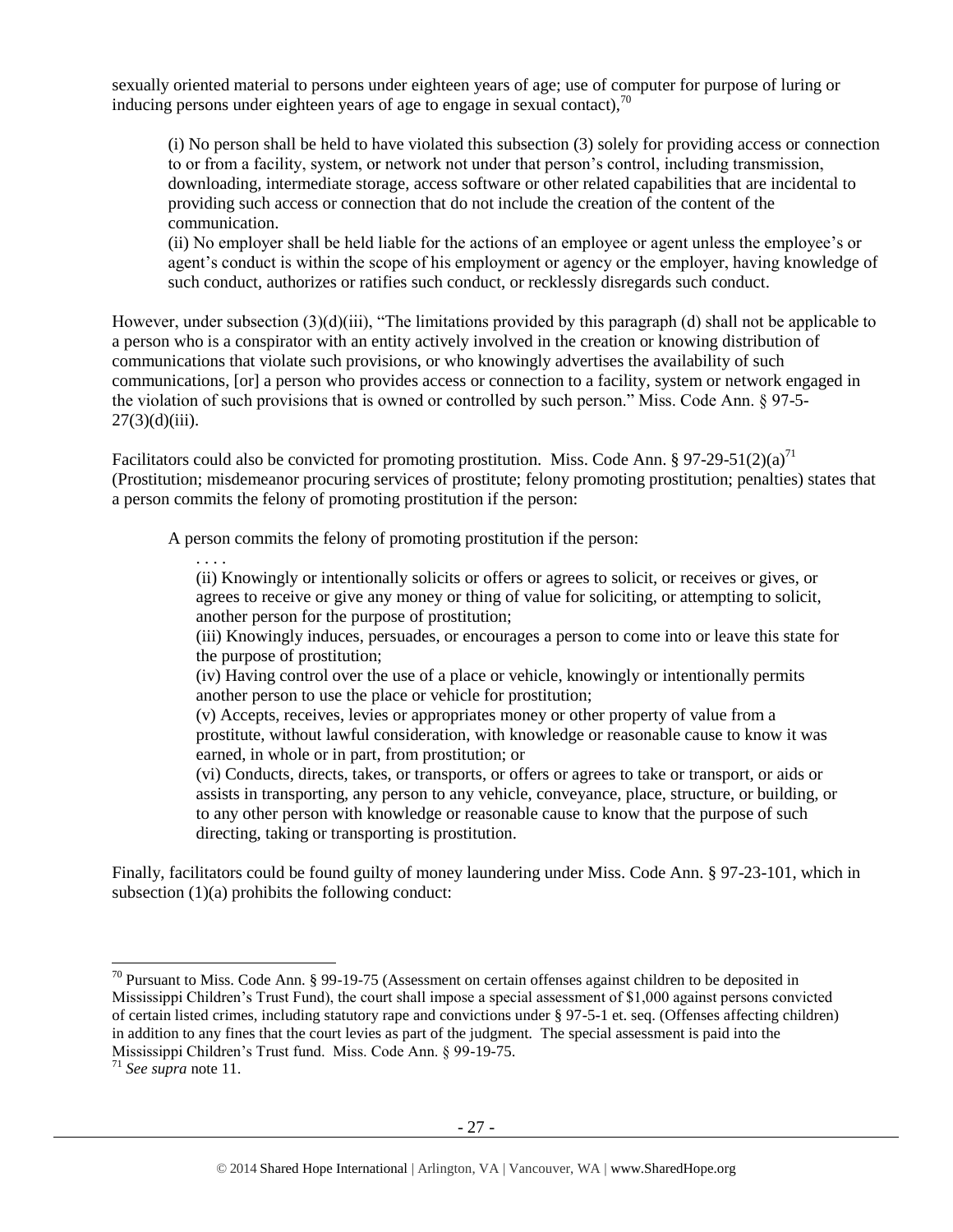(a) Whoever, knowing that the property involved in a financial transaction represents the proceeds of some form of unlawful activity, $72$  conducts or attempts to conduct such a financial transaction<sup>73</sup> which in fact involves the proceeds of specified unlawful activity:

- (i) 1. With the intent to promote the carrying on of specified unlawful activity; or
	- 2. With intent to engage in conduct constituting a violation of Section 7201 or 7206 of the Internal Revenue Code of 1986; or
- (ii) Knowing that the transaction is designed in whole or in part:

1. To conceal or disguise the nature, the location, the source, the ownership, or the control of the proceeds of specified unlawful activity; or

2. To avoid a transaction reporting requirement under state or federal law shall be sentenced to a fine of not more than Five Hundred Thousand Dollars (\$ 500,000.00) or twice the value of the property involved in the transaction, whichever is greater, or imprisonment for not more than twenty (20) years, or both.

## *4.2 Financial penalties, including asset forfeiture laws, are in place for those who benefit financially from or aid and assist in committing domestic minor sex trafficking.*

A facilitator convicted under Miss. Code Ann. § 97-3-54. 3 (Aiding or abetting human trafficking) or Miss. Code Ann. § 97-29-51(2)(a)<sup>74</sup> (Prostitution; misdemeanor procuring services of prostitute; felony promoting prostitution; penalties) faces a fine of \$50,000-\$500,000. Miss. Code Ann. §§ 97-3-54.1(1)(c), 97-29- 51(2)(a)(vi), 97-29-51(2)(c). Facilitators convicted of conspiracy to commit computer luring pursuant to Miss. Code Ann. § 97-5-27(3)(a) (Dissemination of sexually oriented material to persons under eighteen years of age; use of computer for purpose of luring or inducing persons under eighteen years of age to engage in sexual contact) face up to a \$10,000 fine. Miss. Code Ann.  $\S$ § 99-19-32, 97-5-27(3)(d)(iii), (3)(e). If an enterprise is convicted under the Mississippi Human Trafficking Act,

"[T]he court may consider the severity of the enterprise's offense and order penalties, including:

- (i) a fine of not more than One Million Dollars (\$1,000,000.00);
- (ii) disgorgement of profit; and
- (iii) debarment from government contracts.

Similarly, pursuant to Miss. Code Ann. § 97-29-51(4) (Prostitution; misdemeanor procuring services of prostitute; felony promoting prostitution; penalties), "Any partnership, association, corporation or other entity violating any provision of subsection (2) against the promotion of prostitution shall, upon conviction, be punished by a fine not exceeding Fifty Thousand Dollars (\$50,000.00). If the person whose services are promoted is under eighteen (18) years of age, the partnership, association, corporation or other legal entity convicted shall be punished by a fine not exceeding One Million Dollars (\$1,000,000.00)."

In addition, facilitators are also subject to forfeiture under Miss. Code Ann. § 97-3-54.7<sup>75</sup> (Forfeiture of assets and disposition of proceeds). Miss. Code Ann. § 97-3-54.7 states,

(1) In addition to any other civil or criminal penalties provided by law, any property used in the commission of a violation of this act shall be forfeited as provided herein.

(a) The following property shall be subject to forfeiture if used or intended for use as an instrumentality in or used in furtherance of a violation of this act:

(i) Conveyances, including aircraft, vehicles or vessels;

 $\overline{a}$ 

<sup>72</sup> *See supra* note [53.](#page-19-0)

<sup>73</sup> *See supra* note [54.](#page-19-1)

<sup>74</sup> *See supra* note [11.](#page-2-0)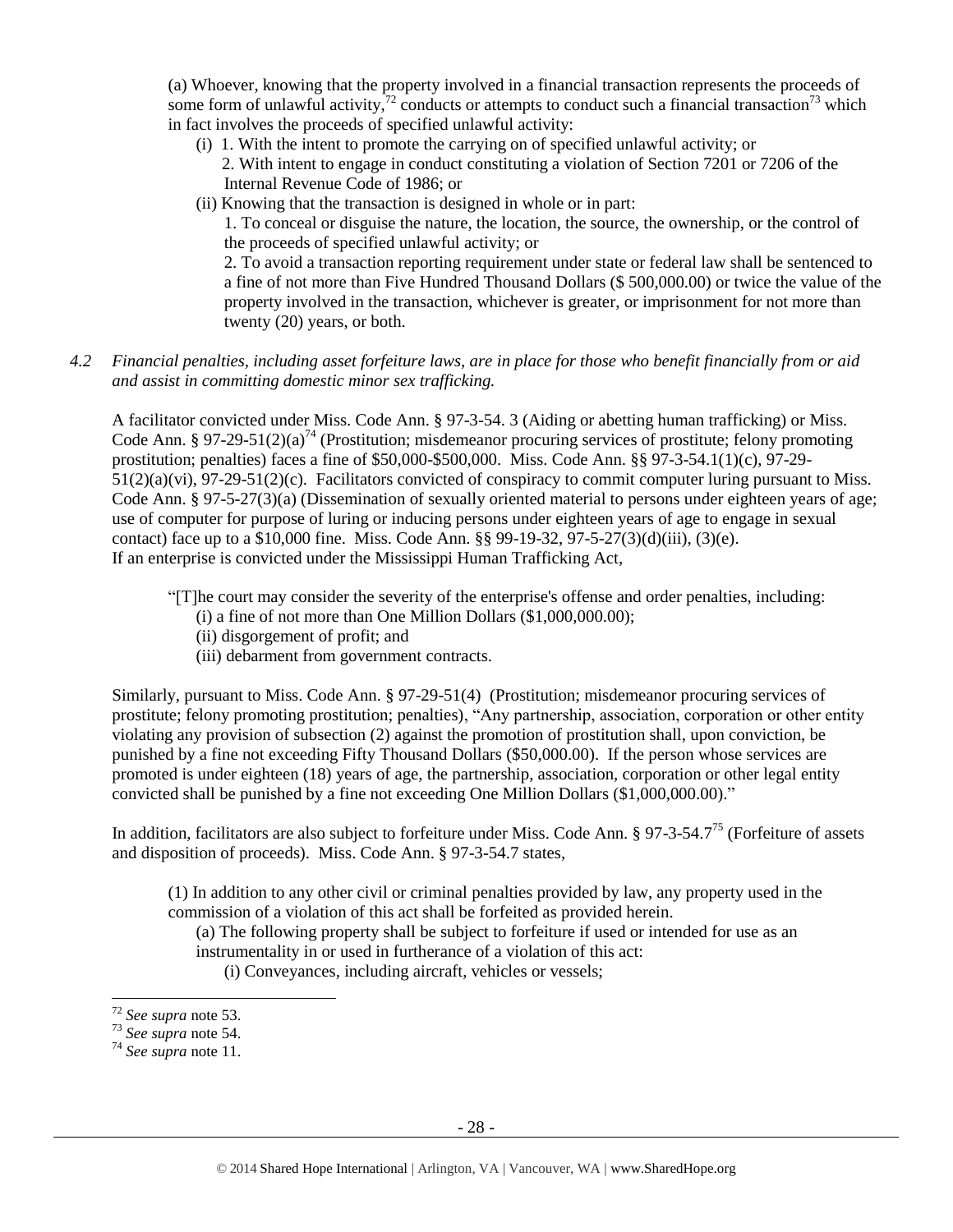(ii) Books, records, telecommunication equipment, or computers;

(iii) Money or weapons;

(iv) Everything of value furnished, or intended to be furnished, in exchange for an act in violation and all proceeds traceable to the exchange;

(v) Negotiable instruments and securities;

(vi) Any property, real or personal, directly or indirectly acquired or received in a

violation or as an inducement to violate;

(vii) Any property traceable to proceeds from a violation; and

(viii) Any real property, including any right, title and interest in the whole of or any part of any lot or tract of land used in furtherance of a violation of this act.

Facilitators convicted of engaging in a human trafficking enterprise may be subject to court ordered restraints on future enterprises. Miss Code Ann. § 99-3-54.6<sup>76</sup> (Injunctive and other relief for victims of trafficking; confidentiality) states that any circuit court may, after making due provision for the rights of trafficked persons, enjoin violations of the provisions of this act by issuing appropriate orders and judgments, including, but not limited to:

(a) Ordering any defendant to divest himself of any interest in any enterprise, including real property.

(b) Imposing reasonable restrictions upon the future activities or investments of any defendant, including, but not limited to, prohibiting any defendant from engaging in the same type of endeavor as the enterprise in which he was engaged in violation of the provisions of this act. (c) Ordering the dissolution or reorganization of any enterprise.

(d) Ordering the suspension or revocation of a license or permit granted to any enterprise by any agency of the state.

(e) Ordering the forfeiture of the charter of a corporation organized under the laws of the state, or the revocation of a certificate authorizing a foreign corporation to conduct business within the state, upon finding that the board of directors or a managerial agent acting on behalf of the corporation in conducting the affairs of the corporation, has authorized or engaged in conduct in violation of this chapter and that, for the prevention of future criminal activity, the public interest requires the charter of the corporation forfeited and the corporation dissolved or the certificate revoked.

Facilitators also face mandatory restitution and a possible civil judgment for threefold the actual damages sustained by the victim under Miss Code Ann. § 97-3-54.6 (Injunctive and other relief for victims of trafficking; confidentiality) which states,

(2) Notwithstanding any provisions to the contrary in Section 99–37–1 et seq., the court shall order restitution to the victim for any offense under this chapter. The order of restitution under this section shall direct the defendant to pay the victim, through the appropriate court mechanism, the full amount of the victim's pecuniary damages. For the purposes of determining restitution, the term "victim" means the individual harmed as a result of a crime under this chapter, including, in the case of a victim who is under eighteen (18) years of age, incompetent, incapacitated, or deceased, the legal guardian of the victim or a representative of the victim's estate, or another family member, or any other person appointed as suitable by the court, but in no event shall the defendant be named as such a representative or guardian. The court may order restitution even if the victim is absent from the jurisdiction or unavailable.

(3) Any person who is injured by reason of any violation of the provisions of this chapter shall have a cause of action against any person or enterprise convicted of engaging in activity in violation of this

 $\overline{a}$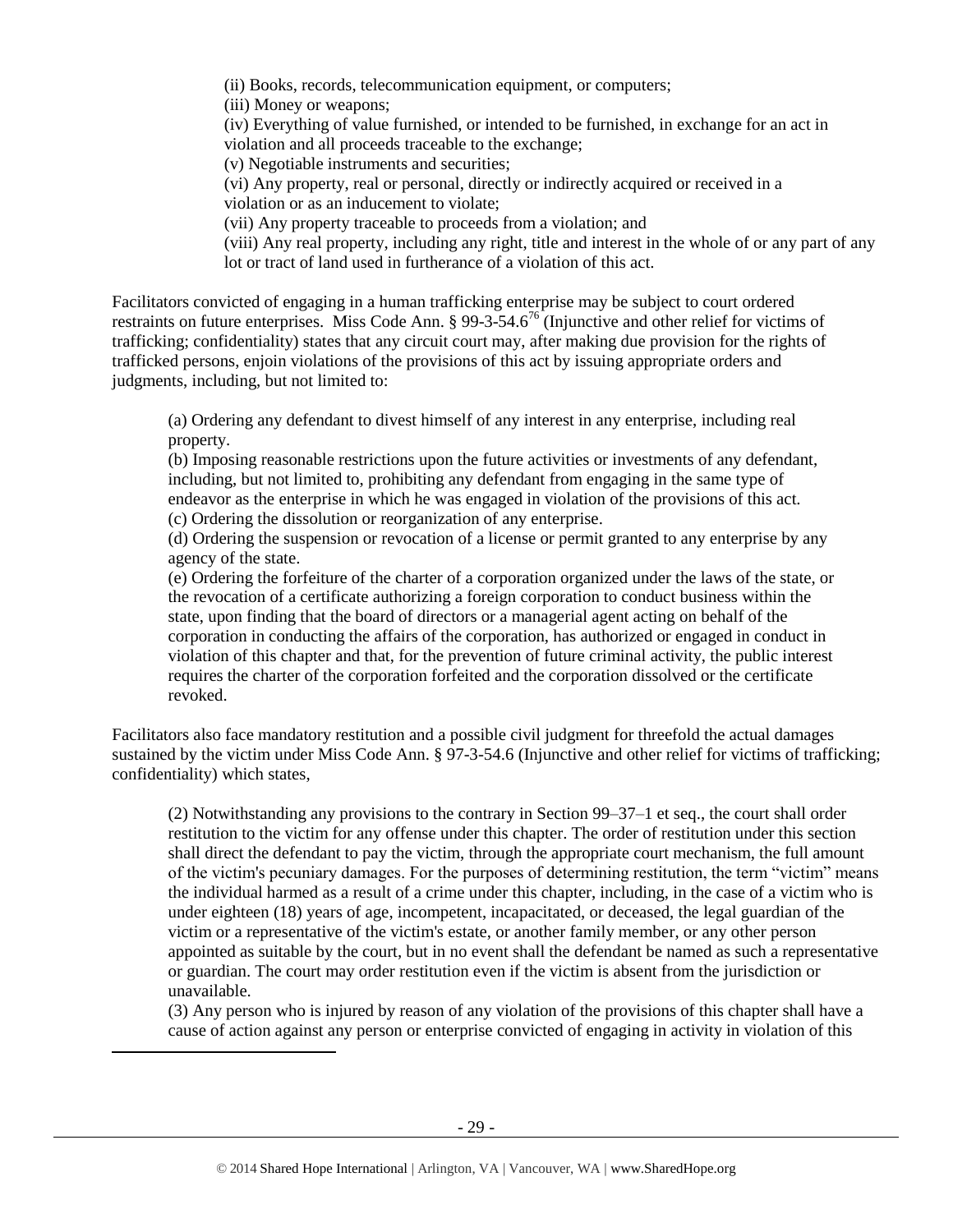chapter for threefold the actual damages sustained and, when appropriate, punitive damages. The person shall also recover attorney's fees in the trial and appellate courts and reasonable costs of investigation and litigation.

Discretionary restitution to victims of any crime is authorized under Miss Code Ann. § 99-37-3 (Imposition and amount of restitution), which states in part, "(1) When a person is convicted of criminal activities which have resulted in pecuniary damages, in addition to any other sentence it may impose, the court may order that the defendant make restitution to the victim; provided, however, that the justice court shall not order restitution in an amount exceeding Five Thousand Dollars (\$ 5,000.00)." The discretionary decision by the court must take into account, among other things, the defendant's ability to pay. Miss Code Ann. § 99-37-3(2).

## *4.3 Promoting and selling child sex tourism is illegal*.

Mississippi has no provision related to sex tourism.

4.3.1 Recommendation: Enact a law prohibiting selling or offering to sell travel services that include or facilitate travel for the purpose of engaging in commercial sexual exploitation of a minor or prostitution of a minor if the travel is occurring in Mississippi.

## *4.4 Promoting and selling child pornography is illegal.*

 $\overline{a}$ 

Miss. Code Ann. § 97-5-33 (Exploitation of children; prohibitions) makes it a crime to promote or sell child pornography. Under subsection (4), "No person shall, by any means including computer, receive with intent to distribute, distribute for sale, sell or attempt to sell in any manner any photograph, drawing, sketch, film, video tape or other visual depiction of an actual child engaging in sexually explicit conduct." Under subsection (3), "No person shall, by any means including computer, knowingly send, transport, transmit, ship, mail or receive any photograph, drawing, sketch, film, video tape or other visual depiction of an actual child engaging in sexually explicit conduct."

Miss. Code Ann. § 97-29-101 (Distribution or wholesale distribution of obscene materials or performances; character and reputation as evidence; prosecutor's bond) states in part,

A person commits the offense of distributing obscene materials or obscene performances when he sells, rents, leases, advertises, publishes or exhibits to any person any obscene material or obscene performance of any description knowing the obscene nature thereof, or offers to do so, or possesses such material with the intent to do so. A person commits the offense of wholesale distributing obscene materials or obscene performances when he distributes for the purpose of resale any obscene material or obscene performance of any description knowing<sup>77</sup> the obscene nature thereof, or offers to do so, or possesses such material with the intent to do so.

Under Miss. Code Ann. § 97-29-109 (Penalties), the penalty for conviction under Miss. Code Ann. § 97-29-101 depends on whether the defendant is convicted of distribution or wholesale distribution. Distribution, for the first offense, is a misdemeanor punishable by a maximum fine of \$5,000, or up to 6 months in jail, or both. If the defendant has previously been convicted for violating § 97-29-101, § 97-29-105 (Distribution or wholesale distribution of unlawful sexual devices), § 97-5-27 (Dissemination of sexually oriented material to persons under eighteen years of age; use of computer for purpose of luring or inducing persons under eighteen years of

 $^{77}$  Pursuant to Miss. Code Ann. § 97-29-101, "The word 'knowing' as used in this section means either actual or constructive knowledge of the obscene contents of the subject matter, and a person has constructive knowledge of the obscene contents if he has knowledge of facts which would put a reasonable and prudent person on notice as to the suspect nature of the material."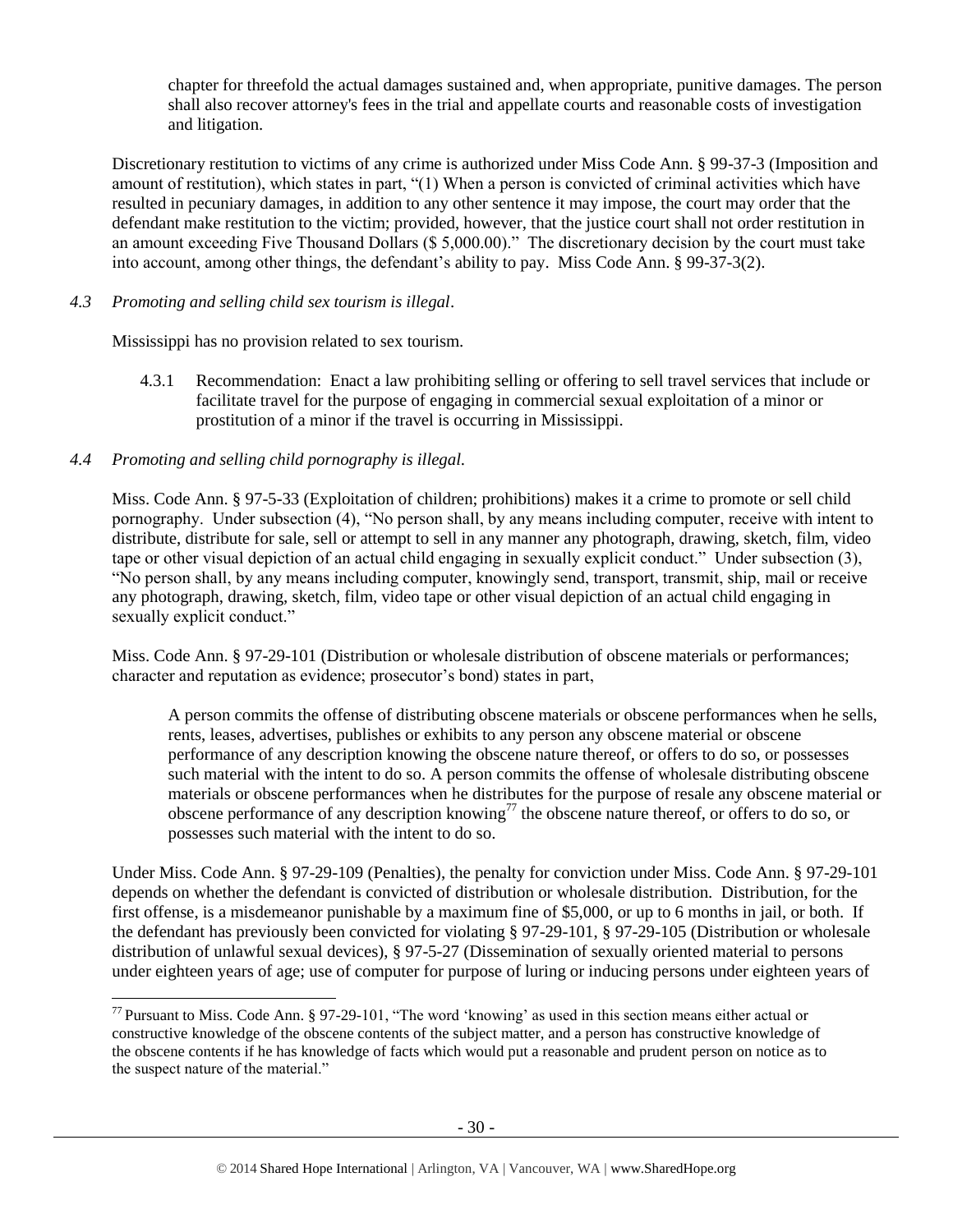age to engage in sexual contact), or § 97-5-29 (Public display of sexually oriented materials), the defendant may be fined between \$2,500–\$10,000, imprisoned for up to one year, or both. Wholesale distribution<sup>78</sup> of obscene materials is punishable by a maximum fine of \$10,000, up to a year in jail for the first offense, or both. If the defendant has previously been convicted for violating § 97-29-101, § 97-29-105, § 97-5-27, or § 97-5-29, the defendant may be fined between \$2,500–\$50,000, imprisoned for up to one year, or both. If the defendant is a corporation or partnership, the penalty is a fine of \$1,000–\$10,000. If the non-individual entity defendant is a subsequent offender, the penalty is a fine of \$5,000–\$50,000. Miss. Code Ann. § 97-29-109.

l  $^{78}$  Under Miss. Code Ann. § 97-29-103(5) (Definitions), "wholesale distributes" means "to distribute for the purpose of resale."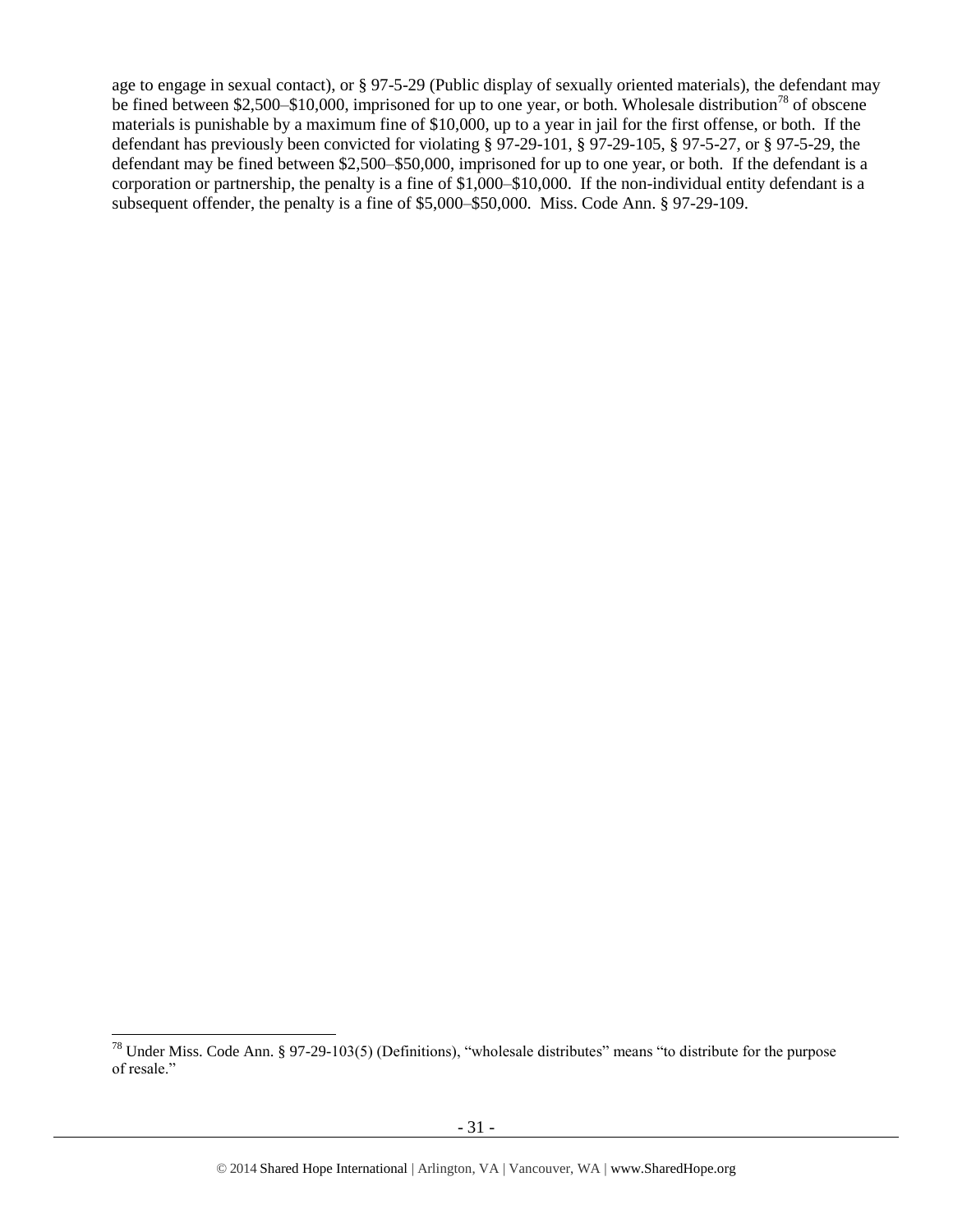#### FRAMEWORK ISSUE 5: PROTECTIVE PROVISIONS FOR THE CHILD VICTIMS

## *Legal Components:*

- *5.1 Statutorily-mandated victim services define "victim" to specifically include victims of domestic minor sex trafficking or commercial sexual exploitation of children (CSEC) to ensure prompt identification and access to victims' rights and services.*
- *5.2 The state sex trafficking statute expressly prohibits a defendant from raising consent of the minor to the commercial sex acts as a defense.*
- *5.3 Prostitution laws apply only to adults, making minors under 18 specifically immune from this offense.*
- *5.4 Child victims of sex trafficking or commercial sexual exploitation are provided with a child protection response, including specialized shelter and services, and are not detained in juvenile detention facilities.*
- *5.5 Commercial sexual exploitation or sex trafficking is identified as a type of abuse and neglect within child protection statutes.*
- *5.6 The definition of "caregiver" (or similar term) in the child welfare statutes is broad enough to include a trafficker who has custody or control of a child in order to bring a trafficked child into the protection of child protective services.*
- *5.7 Crime victims' compensation is specifically available to a child victim of sex trafficking or commercial sexual exploitation of children (CSEC) without regard to ineligibility factors.*
- *5.8 Victim-friendly procedures and protections are provided in the trial process for minors under 18.*
- *5.9 Expungement or sealing of juvenile delinquency records resulting from arrests or adjudications for prostitution-related offenses committed as a result of, or in the course of, the commercial sexual exploitation of a minor is available within a reasonable time after turning 18.*
- *5.10 Victim restitution and civil remedies for victims of domestic minor sex trafficking or commercial sexual exploitation of children (CSEC) are authorized by law.*
- *5.11 Statutes of limitations for civil and criminal actions for child sex trafficking or commercial sexual exploitation of children (CSEC) offenses are eliminated or lengthened sufficiently to allow prosecutors and victims a realistic opportunity to pursue criminal action and legal remedies.*

*\_\_\_\_\_\_\_\_\_\_\_\_\_\_\_\_\_\_\_\_\_\_\_\_\_\_\_\_\_\_\_\_\_\_\_\_\_\_\_\_\_\_\_\_\_\_\_\_\_\_\_\_\_\_\_\_\_\_\_\_\_\_\_\_\_\_\_\_\_\_\_\_\_\_\_\_\_\_\_\_\_\_\_\_\_\_\_\_\_\_\_\_\_*

## *Legal Analysis:*

*5.1 Statutorily-mandated victim services define "victim" to specifically include victims of domestic minor sex trafficking or commercial sexual exploitation of children (CSEC) to ensure prompt identification and access to victims' rights and services.*

Pursuant to Miss. Code Ann. § 99-43-3(t) (Definitions) in the Mississippi Crime Victims' Bill of Rights, "'Victim' means a person against whom the criminal offense has been committed, or if the person is deceased or incapacitated, the lawful representative." "Criminal offense" is defined as "conduct that gives a law enforcement officer or prosecutor probable cause to believe that a felony involving physical injury, the threat of physical injury, a sexual offense, any offense involving spousal abuse or domestic violence has been committed." Miss. Code Ann. § 99-43-3(g).

Miss. Code Ann. § 99-41-5(l) (Definitions), which provides the definitions for the Mississippi Crime Victims' Compensation Act, defines a victim as

a person who suffers personal injury or death as a result of criminally injurious conduct, regardless of whether that person was the intended victim of the criminally injurious conduct.<sup>79</sup> This definition may

l  $79$  Miss. Code Ann. § 99-41-5(d) defines "criminally injurious conduct" as "an act occurring or attempted within the geographical boundaries of this state, or to a resident of Mississippi while that resident is within any other state of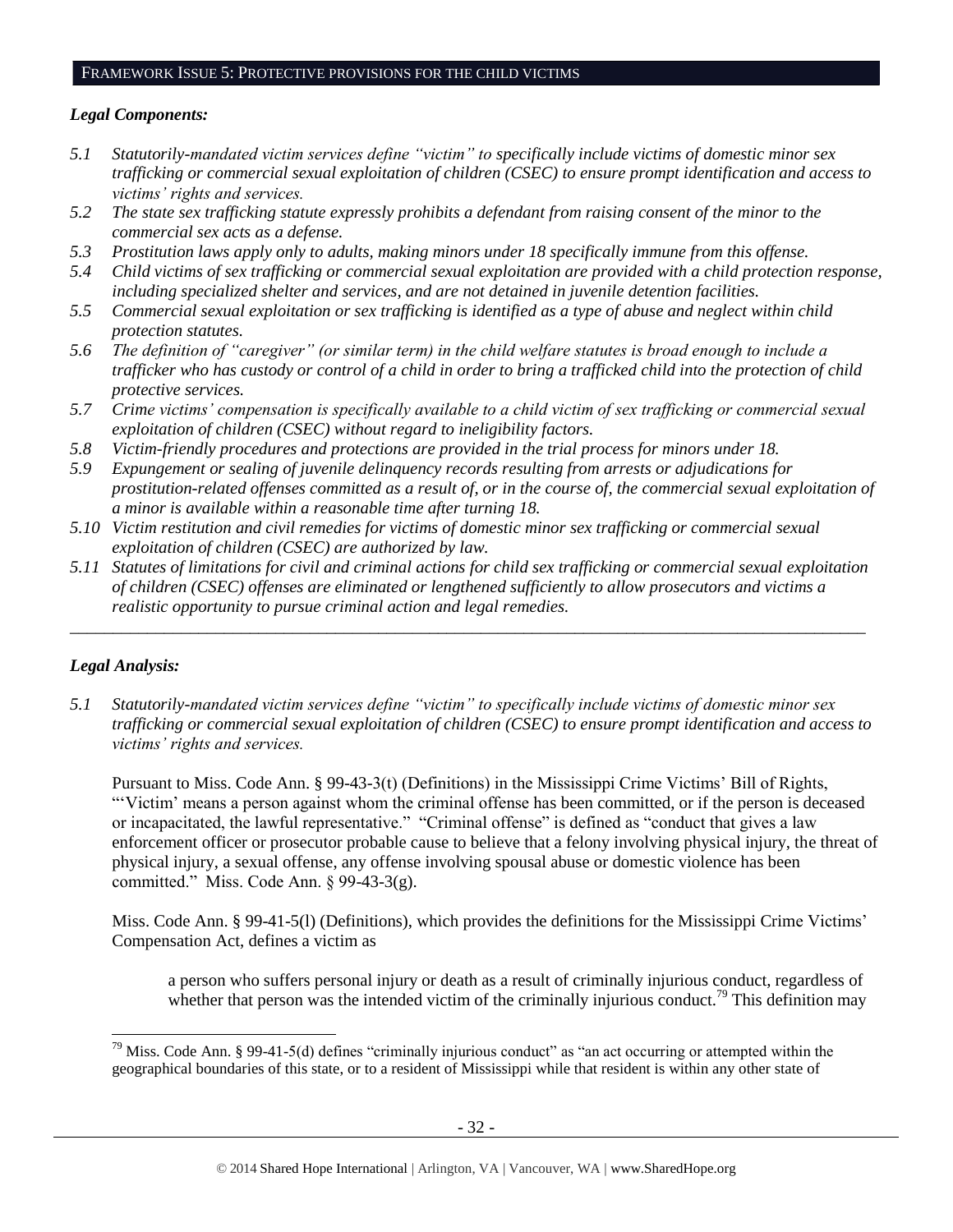include a person who suffers personal injury or death as a result of criminally injurious conduct while going to the aid of another person or a duly sworn law enforcement officer, or while attempting to prevent a crime from occurring.

For purposes of victim restitution under Miss. Code Ann. title 99, chapter 37 (Restitution to victims of crime), "victim" is defined as "any person whom the court determines has suffered pecuniary damages as a result of the defendant's criminal activities. 'Victim' shall not include any coparticipant in the defendant's criminal activities, or any person knowingly participating in a criminal act at the time he became a victim." Miss. Code Ann. § 99-37-1(d). This definition may exclude CSEC victims due to their participation in prostitution offenses as part of their exploitation.

- 5.1.1 Recommendation: Amend the definition of "criminal offense" in Miss. Code Ann. § 99-43-3(g) to expressly include domestic minor trafficking and CSEC victims by including the following offenses: Miss. Code Ann. §§ 97-3-54 through 97-3-54.9 (Mississippi Human Trafficking Act), § 97-5-5 (Enticing child for concealment, prostitution or marriage), and § 97-5-33 (Exploitation of children; prohibitions).
- *5.2 The state sex trafficking statute expressly prohibits a defendant from raising consent of the minor to the commercial sex acts as a defense.*

Under Miss. Code Ann. § 97-3-54.1(1)(c)<sup>80</sup> (Human Trafficking Act; prohibited conduct; penalty) the minor's consent is specifically prohibited as a defense. "It is not a defense in a prosecution under this section that a minor consented to engage in the commercial sexual activity, sexually explicit performance, or the production of sexually oriented material  $\dots$ ." Miss. Code Ann. § 97-3-54.1(1)(c).

Defendants charged under Miss. Code Ann. § 97-29-51(1)(c) (Prostitution; misdemeanor procuring services of prostitute; felony promoting prostitution; penalties) are barred from raising the consent of a minor as a defense. Miss. Code Ann.  $\S$ § 97-29-51(1)(d), 97-29-51(2)(c),<sup>81</sup> and 97-29-51(4).

The minor's consent is not listed as a defense, and lack of consent is not listed as an element of proof, in prosecuting charges brought under Miss. Code Ann. § 97-5-33 (Exploitation of children; prohibitions), § 97-5-5 (Enticing child for concealment, prostitution or marriage) and § 97-5-27 (Dissemination of sexually oriented material to persons under eighteen years of age; use of computer for purpose of luring or inducing persons under eighteen years of age to engage in sexual contact). However, none of these statutes specifically provide that the victim's consent cannot be a defense.

Miss. Code Ann. § 97-3-65(2) (Statutory rape; enhanced penalty for forcible sexual intercourse or statutory rape by administering certain substances) provides that "[n]either the victim's consent nor the victim's lack of chastity is a defense to a charge of statutory rape." However, for the enhanced penalty in Miss. Code Ann. § 97-3-65(4)(a) to apply, the defendant must be shown to have used force or to have administered without

<sup>81</sup> *See supra* note [11.](#page-2-0)

the United States or any foreign country, which state or foreign country does not provide compensation for those injuries caused by an act for which compensation would be available had the act occurred in Mississippi, and which act results in personal injury or death to a victim for which punishment by fine, imprisonment or death may be imposed." The definition "also include[s] federal offenses committed within the state that result in personal injury or death to a victim and which are punishable by fine, imprisonment or death, and delinquent acts as defined in Section 43-21-105 which result in personal injury or death to a victim and which, if committed by an adult, would be a crime punishable by fine, imprisonment or death."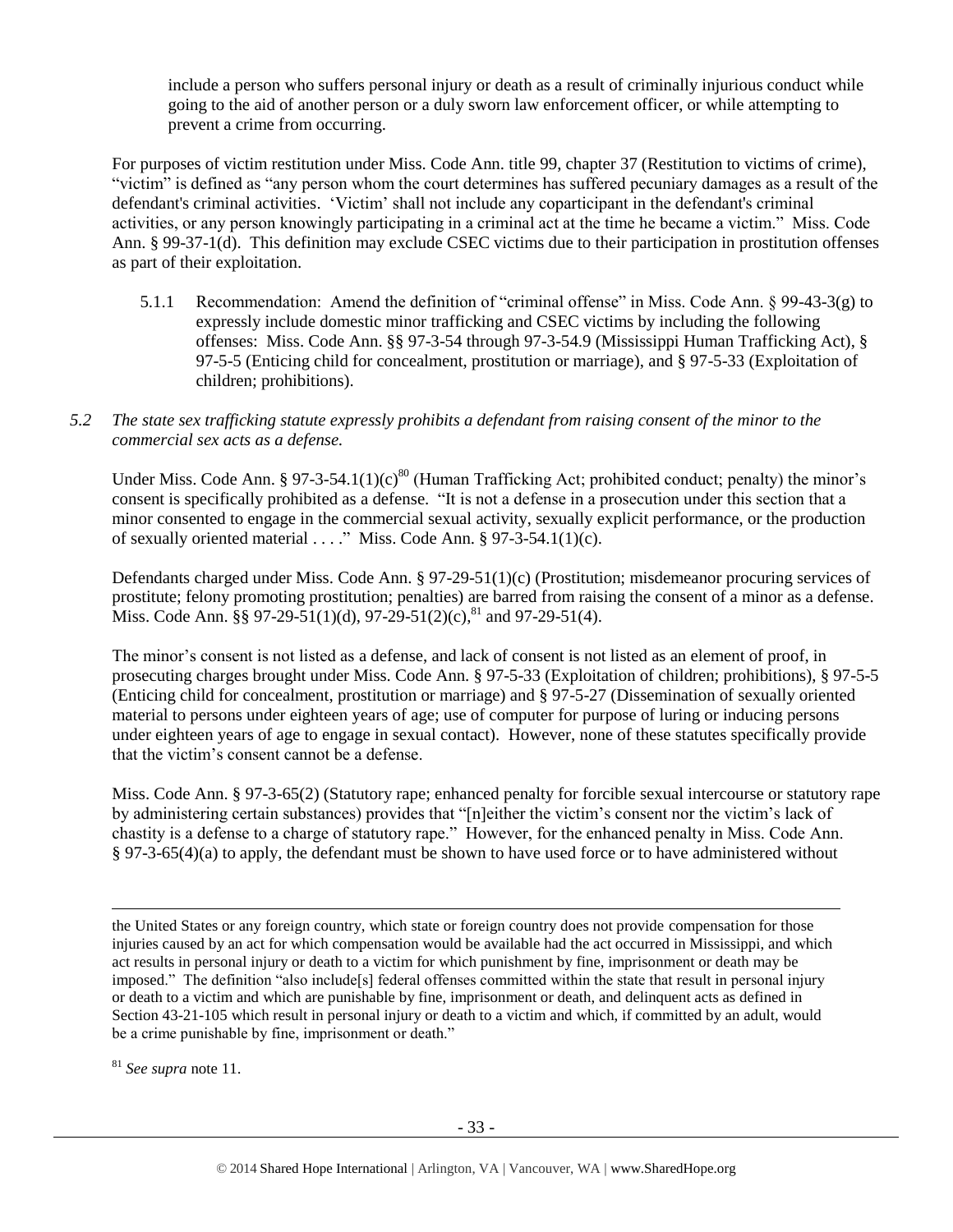consent "any substance or liquid which shall produce such stupor or such imbecility of mind or weakness of body as to prevent effectual resistance."

Miss. Code Ann. § 97-5-23(1) and § 97-5-23(2) (Touching, handling, etc., child, mentally defective or incapacitated person or physically helpless person) are violated whether the defendant acts "with or without the child's consent."

*5.3 Prostitution laws apply only to adults, making minors under 18 specifically immune from this offense.*

Under Miss. Code Ann. § 97-29-49(4) (Prostitution), minors under 18 are specifically immune from prosecution as trafficking victims. Miss. Code Ann. § 97-29-49(4) states,

If it is determined that a person suspected of or charged with engaging in prostitution is engaging in those acts as a direct result of being a trafficked person, as defined by Section 97-3-54.4, that person shall be immune from prosecution for prostitution as a juvenile or adult and, if a minor, the provisions of Section 97-3-54.1(4)<sup>82</sup> shall be applicable.

Pursuant to Miss. Code Ann. § 97-3-54.4(p) (Human Trafficking Act; definitions), '[t]rafficked person' means a person subjected to the practices prohibited by this act regardless of whether a perpetrator is identified, apprehended, prosecuted or convicted, and is a term used interchangeably with the terms 'victim,' 'victim of trafficking' and 'trafficking victim.'" Since anyone who "causes or attempts to cause a minor to engage in commercial sexual activity . . . ." commits an offense under § 97-3-54.1(1)(c) (Human Trafficking Act; prohibited conduct; penalty), any minor who engages in prostitution would qualify for immunity under Miss. Code Ann. § 97-29-49(4) as a victim of trafficking.

*5.4 Child victims of sex trafficking or commercial sexual exploitation are provided with a child protection response, including specialized shelter and services, and are not detained in juvenile detention facilities.*

## **Child Identified as Abused/Neglected**

Under Miss. Code Ann. § 43-21-105(m) (Definitions),<sup>83</sup> an "abused child" is defined as "a child whose parent, guardian or custodian or any person responsible for his care or support,<sup>84</sup> whether legally obligated to do so or not, has caused or allowed to be caused, upon the child, sexual abuse, sexual exploitation, emotional abuse, mental injury, nonaccidental physical injury or other maltreatment."<sup>85</sup> Although "sexual exploitation" is not defined in this chapter, "sexual abuse" is defined as "obscene or pornographic

 $\overline{a}$ 

<sup>84</sup> Pursuant to Miss. Code Ann. § 43-21-105(m), a sexually exploited child is likely to be identified as abused or neglected. If a child is identified as abused or neglected under Miss. Code Ann. § 43-21-105(m) the definition of caregiver under Miss. Code Ann. § 43-21-105(g) may be sufficiently broad to involve Child Protective Services in investigations where the child is in the custody or control of a non-family trafficker.

<sup>85</sup> "However, physical discipline, including spanking, performed on a child by a parent, guardian or custodian in a reasonable manner shall not be deemed abuse under this section." Miss. Code Ann. § 43-21-105(m).

 $82$  Miss. Code. Ann. § 97-3-54.1(4) states,

In addition to the mandatory reporting provisions contained in Section 97-5-51, any person who has reasonable cause to suspect a minor under the age of eighteen (18) is a trafficked person shall immediately make a report of the suspected child abuse or neglect to the Department of Human Services and to the Statewide Human Trafficking Coordinator. The Department of Human Services shall then immediately notify the law enforcement agency in the jurisdiction where the suspected child abuse or neglect occurred as required in Section 43-21-353, and the department shall also commence an initial investigation into the suspected abuse or neglect as required in Section 43-21-353 . . . .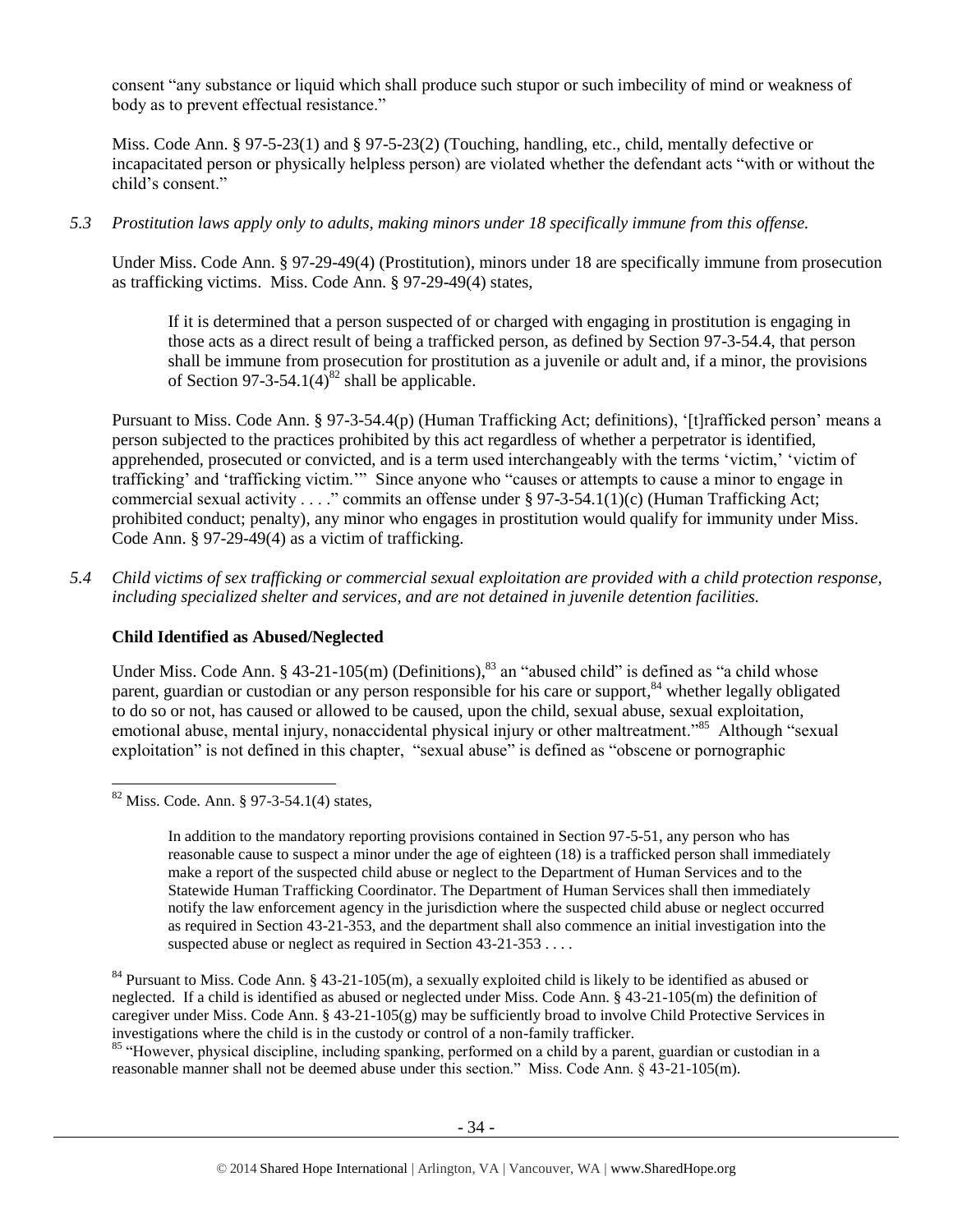photographing, filming or depiction of children for commercial purposes, or the rape, molestation, incest, prostitution or other such forms of sexual exploitation of children under circumstances which indicate that the child's health or welfare is harmed or threatened." Miss. Code Ann. § 43-21-105(n).

## *I. Initial Custody*

l

a. Authority for initial custody

Law enforcement officers who take minors suspected of being engaged in prostitution into custody must file a report of suspected child sexual abuse. Under Miss. Code Ann. § 97-29-49(3) (Prostitution), "any law enforcement officer who takes a minor under eighteen (18) years of age into custody for suspected prostitution shall immediately make a report to the Department of Human Services as required in Section 43-21-353 [Duty to inform state agencies and officials; duty to inform individual about whom report has been made of specific allegations] for suspected child sexual abuse or neglect, and the department shall commence an initial investigation into suspected child sexual abuse or neglect as required in Section 43-21-353."

Special mandatory reporting requirements and procedures for assisting minor victims of sex trafficking are also provided under the human trafficking law. Miss. Code Ann. § 97-3-54.1(4)<sup>86</sup> (Mississippi Human Trafficking Act) states:

any person who has reasonable cause to suspect a minor under the age of eighteen (18) is a trafficked person shall immediately make a report of the suspected child abuse or neglect to the Department of Human Services and to the Statewide Human Trafficking Coordinator. The Department of Human Services shall then immediately notify the law enforcement agency in the jurisdiction where the suspected child abuse or neglect occurred as required in Section 43-21-353 [Duty to inform state agencies and officials; duty to inform individual about whom report has been made of specific allegations], and the department shall also commence an initial investigation into the suspected abuse or neglect as required in Section 43-21-353. . .

In addition to the above, numerous individuals are required to report possible cases of abuse or neglect. $87$  These reports may create the basis for the probable cause by which law enforcement may take a child into custody. Miss. Code Ann. § 43-21-353 (Duty to inform state agencies and officials; duty to inform individual about whom report has been made of specific allegations) sets out the duty to report child abuse, which requires certain persons who have reasonable cause to suspect that a child is neglected or abused to report to the Department of Human Services, which then makes an immediate referral to the youth court intake unit. Miss. Code Ann. § 43-21-353(1) states,

Upon receiving a report that a child has been sexually abused, or burned, tortured, mutilated or otherwise physically abused in such a manner as to cause serious bodily harm, or upon receiving any report of abuse that would be a felony under state or federal law, the Department of Human Services shall immediately notify the law enforcement agency in whose jurisdiction the abuse occurred and shall notify the appropriate prosecutor within forty-eight (48) hours, and the Department of Human Services

<sup>&</sup>lt;sup>87</sup> Miss. Code Ann. § 97-5-51(5)(a)(i)<sup>87</sup> (Mississippi Child Protection Act of 2012) also stipulates a reporting requirement for "[w]hen an abortion is performed on a minor who is less than fourteen (14) years of age at the time of the abortion procedure, fetal tissue extracted during the abortion shall be collected in accordance with rules and regulations adopted pursuant to this section if it would be reasonable to suspect that the pregnancy being terminated is the result of a sex crime against a minor." Additionally, § 97-5-51(5)(a)(ii)<sup>87</sup> "[w]hen a minor who is under sixteen (16) years of age gives birth to an infant, umbilical cord blood shall be collected, if possible, in accordance with rules and regulations adopted pursuant to this section if it would be reasonable to suspect that the minor's pregnancy resulted from a sex crime against a minor."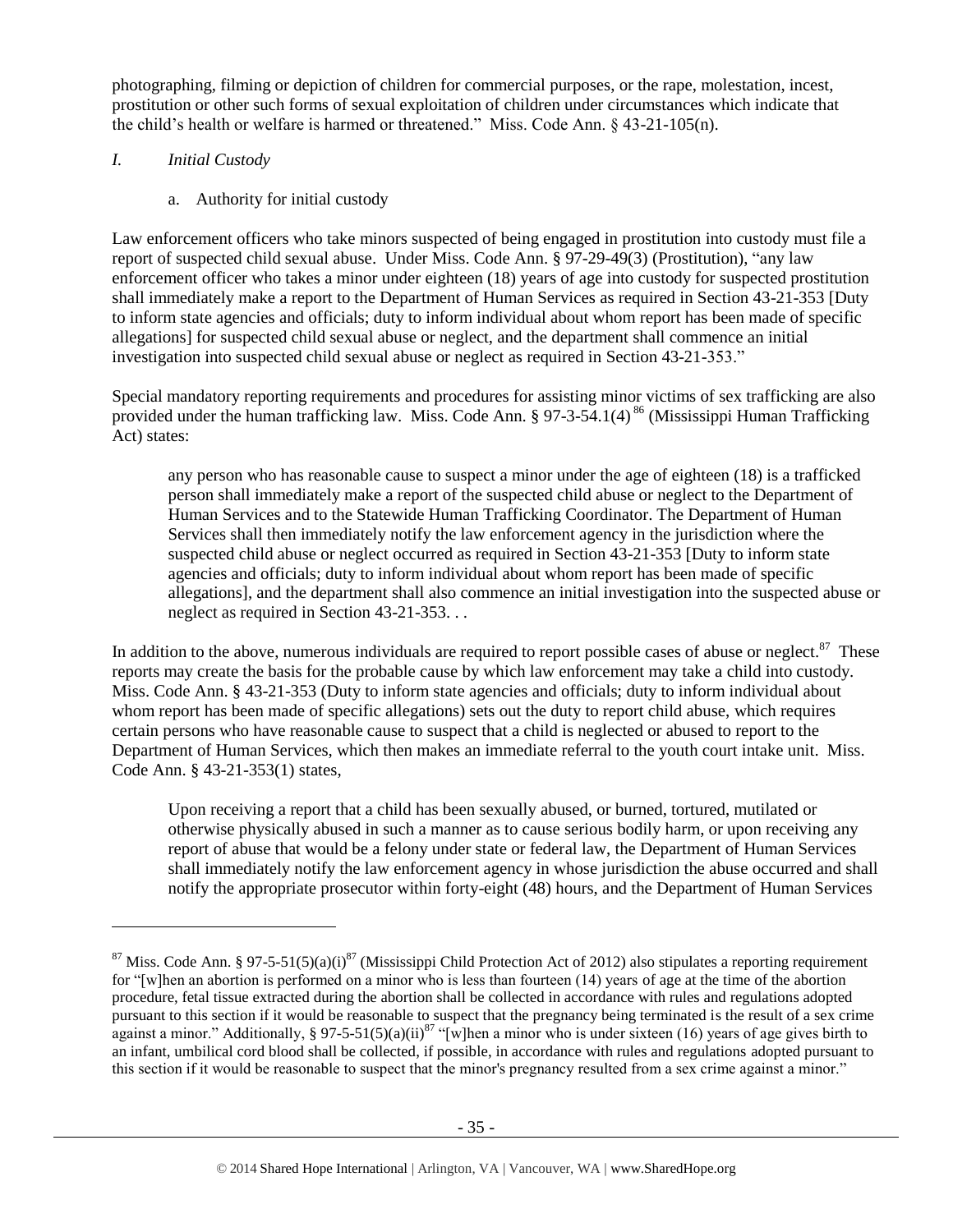shall have the duty to provide the law enforcement agency all the names and facts known at the time of the report; this duty shall be of a continuing nature. The law enforcement agency and the Department of Human Services shall investigate the reported abuse immediately and shall file a preliminary report with the appropriate prosecutor's office within twenty-four (24) hours and shall make additional reports as new or additional information or evidence becomes available. The Department of Human Services shall advise the clerk of the youth court and the youth court prosecutor of all cases of abuse reported to the department within seventy-two (72) hours and shall update such report as information becomes available.

Additionally, pursuant to the "Mississippi Child Protection Act of 2012," mandatory reporting to law enforcement is also required for sex crimes against a minor. Miss. Code Ann,  $\S 97-5-51(a)^{88}$  defines "sex crime against a minor" as:

[A]ny offense under at least one (1) of the following statutes when committed by an adult against a minor who is under the age of sixteen (16):

(i) Section 97-3-65 relating to rape;

(ii) Section 97-3-71 relating to rape and assault with intent to ravish;

(iii) Section 97-3-95 relating to sexual battery;

(iv) Section 97-5-23 relating to the touching of a child, mentally defective or incapacitated person or incapacitated person or physically helpless person for lustful purposes;

(v) Section 97-5-41 relating to carnal knowledge of a stepchild, adopted child or child of a cohabitating partner;

(vi) Section 97-5-33 relating to the exploitation of children;

(vii) Section 97-3-54.1(1) (c) relating to procuring sexual servitude of a minor;

(viii) Section 43-47-18 relating to sexual abuse of a vulnerable person;

(ix) Section 97-1-7 relating to the attempt to commit any of the offenses listed in this subsection.

Under Miss. Code Ann. § 97-5-51(2)(a), "[a] mandatory reporter shall make a report if it would be reasonable for the mandatory reporter to suspect that a sex crime against a minor has occurred." Miss. Code Ann. § 97-5-51(1)(b) defines "mandatory reporter" as "any of the following individuals performing their occupational duties: health care practitioner,  $\frac{89}{9}$  clergy member,  $\frac{90}{9}$  teaching or child care provider,  $\frac{91}{9}$ law enforcement officer, or commercial image processor."<sup>92</sup>

(ii) makes prints from negatives or slides; or

<sup>&</sup>lt;sup>89</sup> Miss Code Ann. § 97-5-51(1)(c) defines "health care practitioner" as "any individual who provides health care services, including a physician, surgeon, physical therapist, psychiatrist, psychologist, medical resident, medical intern, hospital staff member, licensed nurse, midwife, and emergency medical technician or paramedic."

 $90$  Miss Code Ann. § 97-5-51(1)(d) defines "clergy member" as "any priest, rabbi or duly ordained deacon or minister."

<sup>&</sup>lt;sup>91</sup> Miss Code Ann. § 97-5-51(1)(e) defines" teaching or child care provider" as "anyone who provides training or supervision of a minor under the age of sixteen (16), including a teacher, teacher's aide, principal or staff member of a public or private school, social worker, probation officer, foster home parent, foster home parent, group home or other child care institutional staff member, personnel of residential home facilities, a licensed or unlicensed day care provider.

 $^{62}$  Miss Code Ann. § 97-5-51(1)(f) defines "commercial image processor" as "any person who, for compensation:

<sup>(</sup>i) develops exposed photographic film into negatives, slides or prints;

<sup>(</sup>iii) processed or stores digital media or images from any digital process, including, but not limited to, website applications, photography, live streaming of video, posting, creation of power points or any other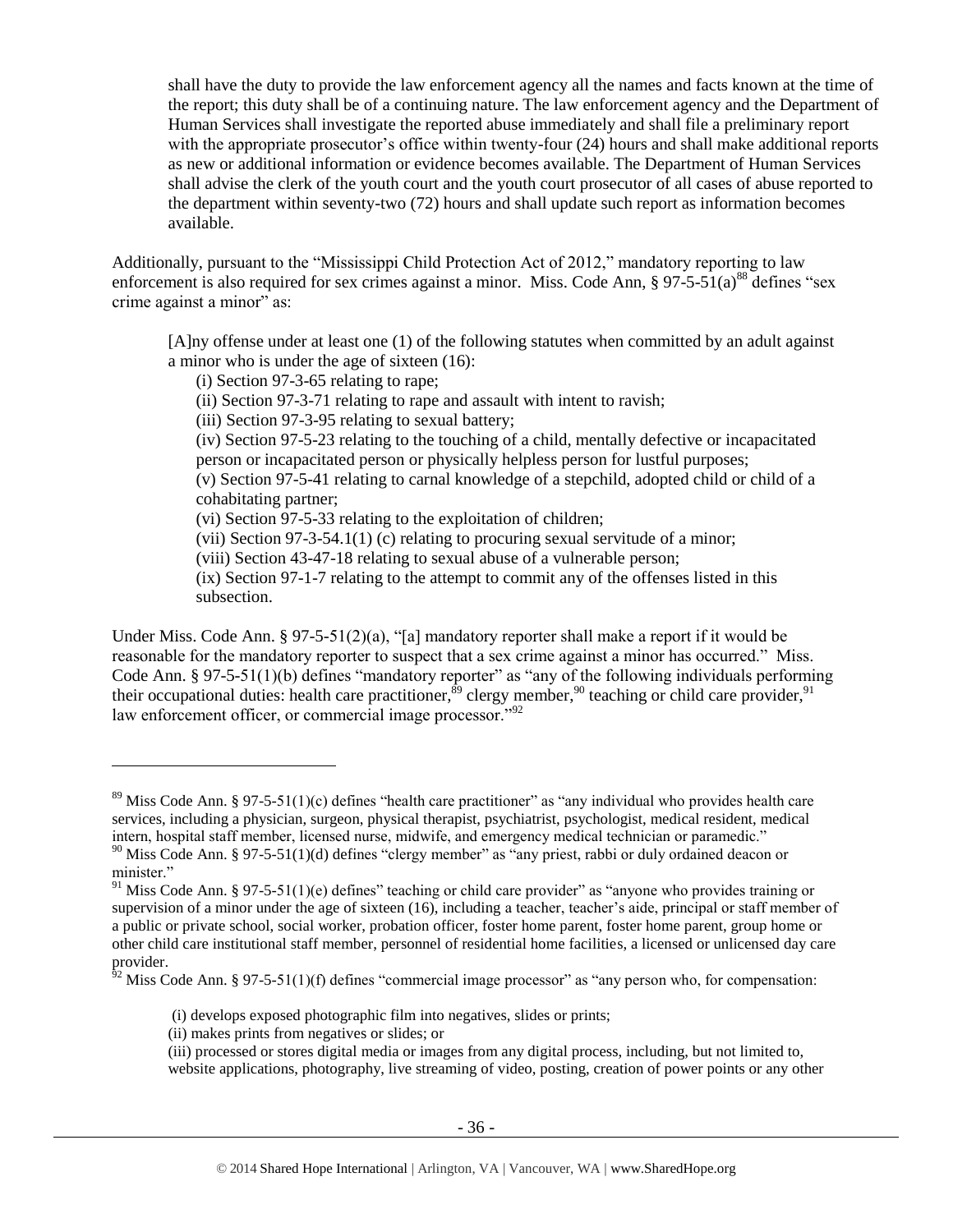Since the reporting system established under the "Mississippi Child Protection Act of 2012" focuses on notification of law enforcement<sup>93</sup> without specifying a protective response for minor victims, such as mandatory referrals for treatment and specialized services, a minor would still have to be identified and reported as abused under Miss. Code Ann. § 43-21-353 in order to come under the jurisdiction of the Department of Human Services. However, this may be accomplished in some cases because the reporting requirement under Miss. Code Ann. § 97-5-51(2)(a) will be met if the report is made "in good faith" to the Department of Human Services instead of reporting directly to law enforcement.<sup>94</sup>

Pursuant to Miss. Code Ann. § 43-21-301(2) (Custody orders), "Except as otherwise provided, no child in a matter in which the youth court has exclusive original jurisdiction shall be taken into custody by a law enforcement officer, the Department of Human Services, or any other person unless the judge or his designee has issued a custody order to take the child into custody." Custody is necessary when a child is in danger or is endangering another, when it is to secure the child's appearance in court, or when there is no parent or guardian available. Miss. Code Ann. § 43-21-301(3)(a)(ii). However, pursuant to Miss. Code Ann. § 43-21-303 (Taking into custody without a custody order), a child may be taken into custody without a custody order if:

. . . . (b) [A] law enforcement officer or an agent of the department of public welfare may take a child into custody if:

(i) there is probable cause to believe that the child is in immediate danger of personal harm; and (ii) such law enforcement officer or agent has probable cause to believe that immediate custody is necessary as defined in Section 43-21-301(3)(b); and

(iii)such law enforcement officer or agent can find no reasonable alternative to custody.

. . . .

l

#### b. Placement

Pursuant to Miss Code Ann. § 43-21-303(2) (Taking into custody without a custody order), "When it is necessary to take a child into custody, the least restrictive custody should be selected." Additionally, a child may not be held for more than 24 hours, "unless the judge or his designee authorizes temporary custody." Miss Code Ann. § 43-21-303(4). Mississippi code does not directly state where the child may be held during the

means of intellectual property communication or media including conversion or manipulation of still shots or video into a digital show stored on a photography site or media storage site."

 $93$  The procedure for the mandatory reporting under Miss. Code Ann. § 97-5-51(3)(a) is as follows:

A report under subsection (2) must be made immediately to the law enforcement agency in whose jurisdiction the reporter believes the sex crime against the minor occurred. Except as otherwise provided in this subsection (3), a mandatory reporter may not delegate to any other person the responsibility to report, but shall make the report personally.

 $94$  Miss. Code Ann. § 97-5-51(3) provides:

 $(3)(a)(i)$  The reporting requirement under this subsection  $(3)$  is satisfied if a mandatory reporter in good faith reports a suspected sex crime against a minor to the Department of Human Services under Section 43- 21-353.

(ii) The reporting requirement under this subsection (3) is satisfied if a mandatory reporter reports a suspected sex crime against a minor by following a reporting procedure that is imposed: (1) By state agency rule as part of a licensure of any person or entity holding a state license to provide services that include the treatment or education of abused or neglected children; or (2) By statute.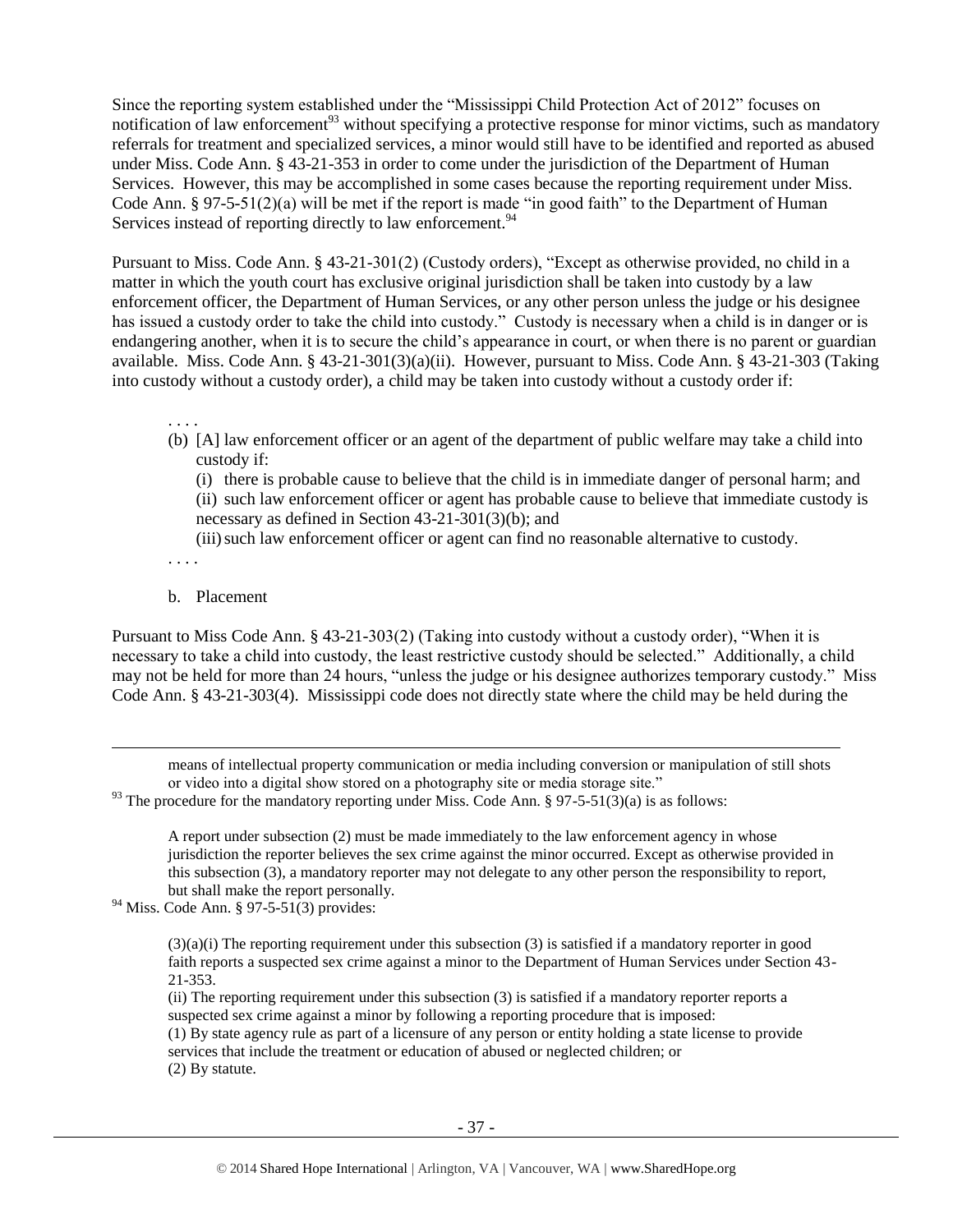initial custody. However, if a child is placed in temporary custody, pursuant to Miss. Code Ann. § 43-21-301, the court is required to file a written order, which

. . . .

. . . .

 $\overline{a}$ 

(c) . . . state[s] the effect of the continuation of the child's residing within his or her own home would be contrary to the welfare of the child, that the placement of the child in foster care is in the best interests of the child, and . . . also state[s] that (i) reasonable efforts have been made to maintain the child within his or her own home, but that the circumstances warrant his removal and there is no reasonable alternative to custody; or (ii) the circumstances are of such an emergency nature that no reasonable efforts have been made to maintain the child within his own home, and that there is no reasonable alternative to custody. . . .

## *II. Process Following Initial Custody*

Pursuant to Miss. Code Ann. § 43-21-303 (Taking into custody without a custody order), a child may only be detained for 24 hours unless a judge allows for custody to be extended. Additionally, under Miss. Code Ann. § 43-21-301(3), a judge or his designee may order the custody of a child for up to 48 hours if there is probable cause that the child is within the court's jurisdiction, if custody is necessary, and there is no reasonable alternative. Miss. Code Ann. § 43-21-301(6)(a) (Custody orders).

A petition must be filed within 5 days of the shelter hearing if the child is detained and 10 days if the child is not in continued custody. § 43-21-451 (Commencement of formal proceedings). The filing of the petition, pursuant to Miss. Code Ann. § 43-21-151 gives the youth court "exclusive original jurisdiction in all proceedings concerning a delinquent child, a child in need of supervision, a neglected child, an abused child or a dependent child," except in certain circumstances.

Additionally, Miss. Code Ann. § 43-15-51 (Formation of multidisciplinary child protection teams to evaluate and investigate reports of child abuse and neglect; membership; order of Youth Court prerequisite to formation of teams; participation by experts and child advocacy centers; disclosure of information obtained from task force meetings prohibited) provides for the creation of multidisciplinary teams to intervene in alleged instances of severe or potentially felonious exploitation, maltreatment, or physical or sexual child abuse.<sup>95</sup>

# *III. Placement Process Pending Adjudication/Investigation*

Pursuant to Miss. Code Ann. § 43-21-315(1) (Designation of facilities), the court designates the facility where the juvenile is placed. Additionally, specifically states that

<sup>&</sup>lt;sup>95</sup> Under Miss. Code Ann. § 43-15-51, "district attorneys or the Department of Human Services may initiate formal cooperative agreements with the appropriate agencies to create multidisciplinary child protection teams in order to implement a coordinated multidisciplinary team approach to intervention in reports involving alleged severe or potential felony child physical or sexual abuse, exploitation, or maltreatment. . . . The purpose of the team or task force shall be to assist in the evaluation and investigation of reports and to provide consultation and coordination for agencies involved in child protection cases." Miss. Code Ann. § 43-15-51(1). The "team or task force must be authorized by court order from the appropriate Youth Court . . . . [which] will designate which agencies will participate in the cooperative multidisciplinary team." Miss. Code Ann. § 43-15-51(2). Under subsection 3(a), "Teams created under this section may invite other persons to serve on the team who have knowledge of and experience in child abuse and neglect matters. These persons may include licensed mental and physical health practitioners and physicians, dentists, representatives of the district attorney's office and the Attorney General's office, experts in the assessment and treatment of substance abuse or sexual abuse, the victim assistance coordinator of the district attorney's office and staff members of a child advocacy center."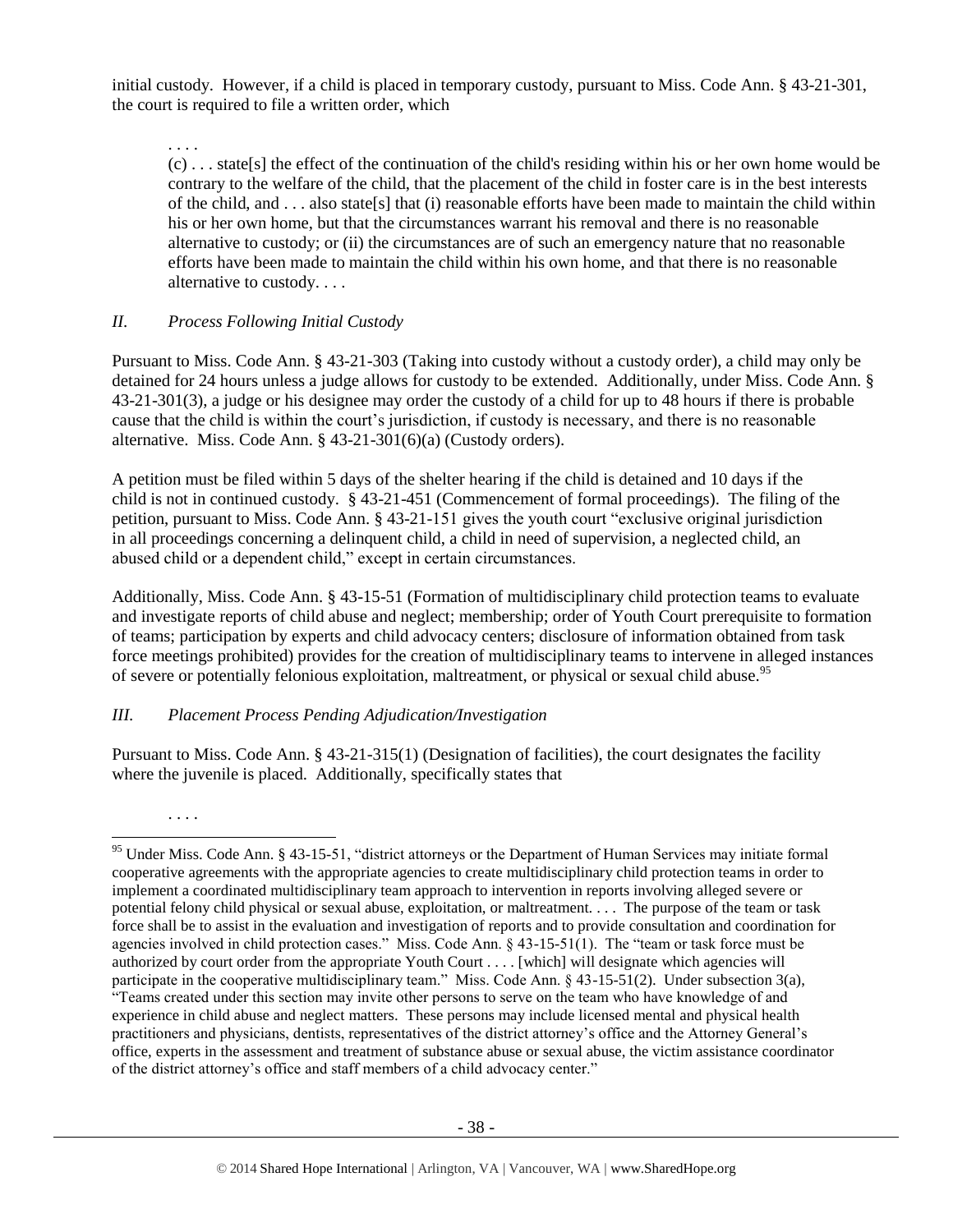(4) After a child is ordered into custody, the youth court may arrange for the custody of the child with any private institution or agency caring for children, may commit the child to the Department of Mental Health pursuant to Section 41-21-61 et seq., or may order the Department of Human Services or any other public agency to provide for the custody, care and maintenance of such child . . . .

## *IV. Adjudication or Referral to Alternate Process*

Pursuant to Miss. Code Ann. § 43-21-551 (Scheduling of adjudicatory hearings), "an adjudicatory hearing shall be held within ninety (90) days after the filing of the petition to determine whether there is legally sufficient evidence to find that the child is . . . a neglected child or an abused child." However, if the child is detained pending the adjudication, the hearing must be held within 21 days of the initial detention. Miss Code. Ann. § 43-21-551(2).

At the adjudication hearing, under Miss. Code Ann. § 43-21-561 (Adjudication of status, standard of proof, and findings), ". . . . (3) If the court finds from a preponderance of the evidence that the child is a neglected child, an abused child, a dependent child or a child in need of special care the youth court shall enter an order adjudicating the child to be a neglected child, an abused child, dependent child or a child in need of special care."

*V. Outcomes*

At a disposition hearing, the youth court determines if a child is "a delinquent child, a child in need of supervision, a neglected child or an abused child." Miss. Code Ann. § 43-21-603(6) (Disposition hearing procedure). Before entering a disposition of a neglect or abuse case, under Miss. Code Ann. § 43-21-603(5) (Disposition hearing procedure) the youth court must consider, among other things, "[t]he manner in which the parent, guardian or custodian participated in, tolerated or condoned the abuse." Miss. Code Ann. § 43-21-609 (Dispositional alternatives in neglect and abuse cases) sets out the options for disposition once the child is adjudicated neglected or abused. The court may, "giving precedence in the following sequence," order the following:

(a) Release the child without further action;

(b) Place the child in the custody of his parents, a relative or other person subject to any conditions and limitations as the court may prescribe. . . .

. . .

(d) Order youth court personnel, the Department of Human Services or child care agencies to assist the child and the child's parent, guardian or custodian to secure social or medical services to provide proper supervision and care of the child;

(e) Give legal custody of the child to any of the following but in no event to any state training school: (i) The Department of Human Services for appropriate placement; or

(ii) Any private or public organization, preferably community-based, able to assume the education, care and maintenance of the child, which has been found suitable by the court. . . .

. . . .

## **Child Identified as In Need of Services ("CHINS")**

A child in need of services is defined under Miss. Code Ann. § 43-21-105 (Definitions), which states that

. . . . (k) "Child in need of supervision" means a child who has reached his seventh birthday and is in need of treatment or rehabilitation because the child: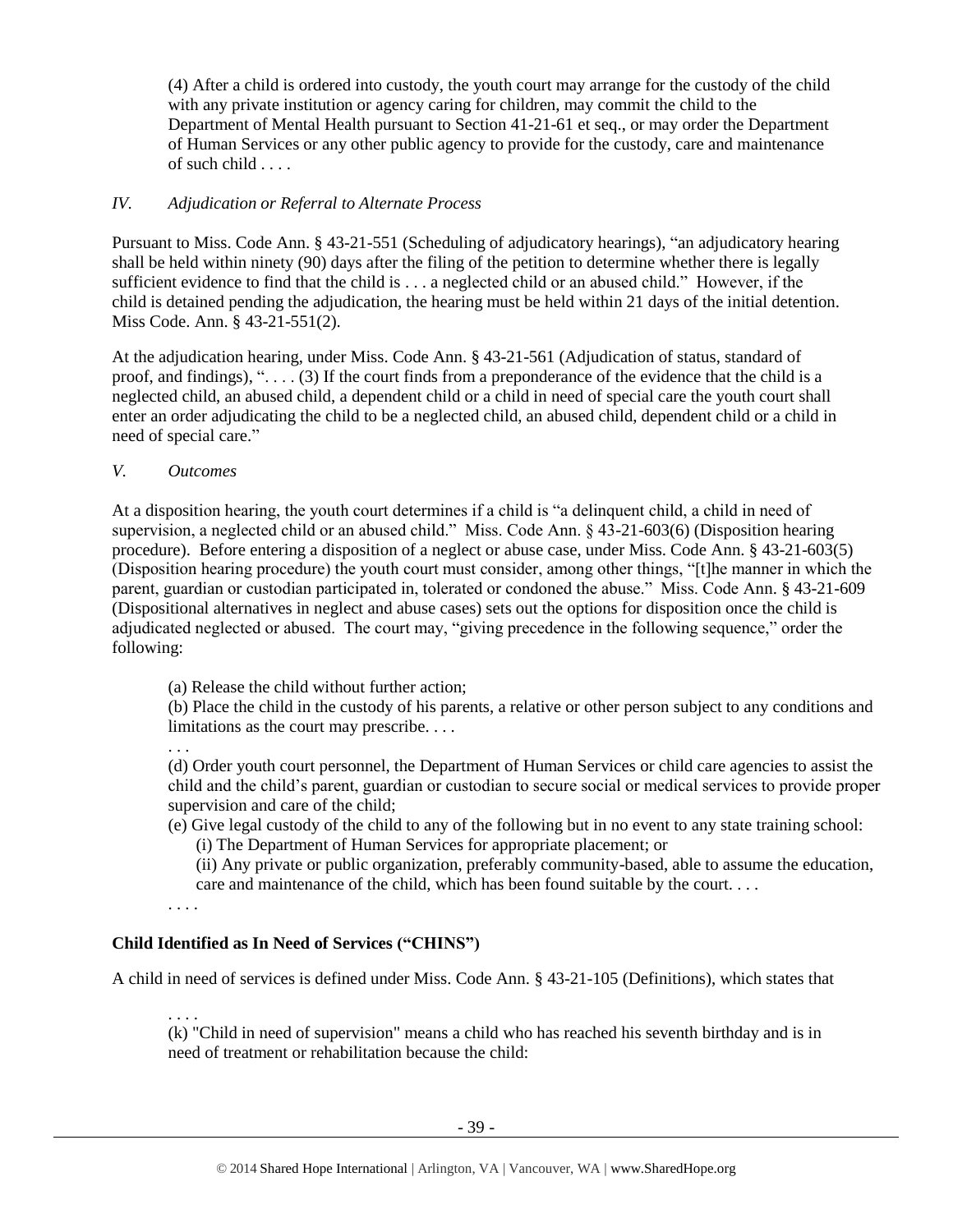(i) Is habitually disobedient of reasonable and lawful commands of his parent, guardian or custodian and is ungovernable; or (ii) While being required to attend school, willfully and habitually violates the rules thereof or willfully and habitually absents himself therefrom; or (iii) Runs away from home without good cause; or (iv) Has committed a delinquent act or acts.

### *I. Initial Custody*

a. Authority for initial custody

Pursuant to Miss. Code Ann. § 43-21-301(2) (Custody orders), "Except as otherwise provided, no child in a matter in which the youth court has exclusive original jurisdiction shall be taken into custody by a law enforcement officer, the Department of Human Services, or any other person unless the judge or his designee has issued a custody order to take the child into custody." Generally, a warrant is required to take a child into custody; however, pursuant to Miss Code Ann. § 43-21-303 (Taking into custody without a custody order), a child may be taken into custody by law enforcement without a warrant if, "grounds exist for the arrest of an adult in identical circumstances," or there is probable cause to believe the child is in immediate danger of personal harm," and, in either circumstance, there is "no reasonable alternative to custody."

b. Placement

Pursuant to Miss Code Ann. § 43-21-303(2), "When it is necessary to take a child into custody, the least restrictive custody should be selected." Additionally, a child may not be held for more than 24 hours, "unless the judge or his designee authorizes temporary custody." Miss Code Ann. § 43-21-303(4). Mississippi code does not directly state where the child may be held during the initial custody. However, it does state that, "No accused or adjudicated juvenile offender, except for an accused or adjudicated juvenile offender in cases where jurisdiction is waived to the adult criminal court, shall be detained or placed into custody of any adult jail or lockup for a period in excess of six (6) hours." Miss. Code Ann. § 43-21-301(6)(b).

Further, under Miss. Code Ann. § 43-21-301(3), a judge or his designee may order the custody of a child for up to 48 hours if there is probable cause that the child is within the court's jurisdiction, if custody is necessary, and there is no reasonable alternative, except "[n]o child who has been accused or adjudicated of any offense that would not be a crime if committed by an adult shall be placed in an adult jail or lockup" and "[a]n accused status offender shall not be held in secure detention longer than twenty-four (24) hours prior to and twenty-four (24) hours after an initial court appearance." Miss. Code Ann. § 43-  $21-301(6)(a)$ .

## *II. Process Following Initial Custody*

After initial custody there are a number scenarios that may occur for a DMST victim that has been identified as possibly a child in need of supervision. An investigation into suspected neglect may occur, the child may be released or continued in detention, or a petition alleging that the child is in need of supervision may be filed.

A "health care practitioner, clergy member, teaching or child care provider, law enforcement officer, or commercial image processor," is required to report a suspected sex crime committed against a minor.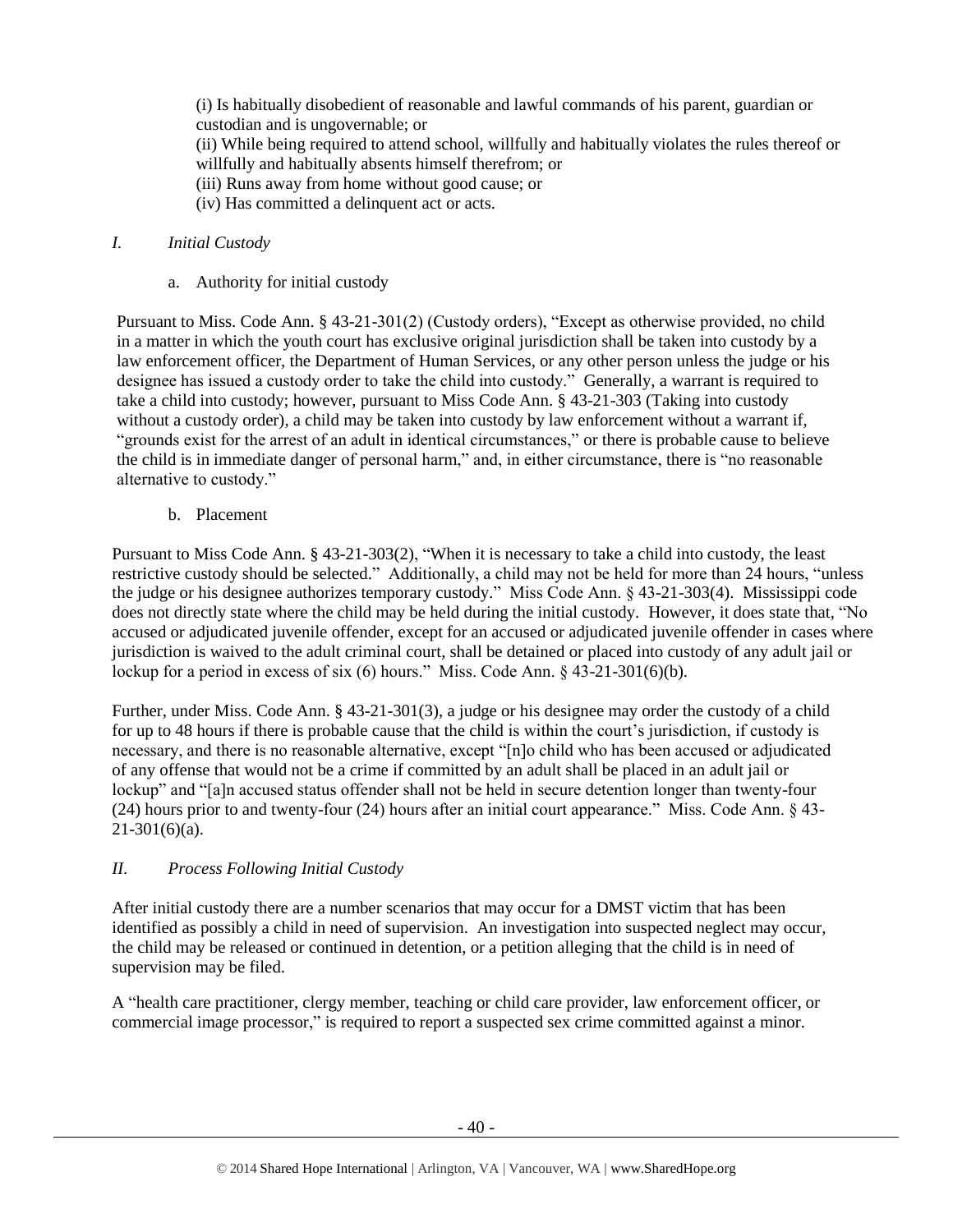Miss. Code Ann. § 97-5-51<sup>96</sup> (Mandatory reporting of sex crimes against minors; definitions; procedure; report contents; forensic samples; penalties). If a child has been identified as a potential child in need of supervision an additional report may be required to be created when the child is taken into custody for a suspected involvement in prostitution. Specifically, pursuant to Miss. Code Ann. § 97-29-49 (Prostitution),

. . . . (3) . . . [A]ny law enforcement officer who takes a minor under eighteen (18) years of age into custody for suspected prostitution shall immediately make a report to the Department of Human Services as required in Section 43-21-353 $^{97}$  for suspected child sexual abuse or neglect, and the department shall commence an initial investigation into suspected child sexual abuse or neglect as required in Section 43-21-353. 98

(4) If it is determined that a person suspected of or charged with engaging in prostitution is engaging in those acts as a direct result of being a trafficked person, as defined by Section 97-3-  $54.4<sup>59</sup>$  that person shall be immune from prosecution for prostitution as a juvenile or adult and, if a minor, the provisions of Section  $97-3-54.1(4)^{100}$  shall be applicable.

Lastly, under Miss. Code Ann. § 43-21-451 (Commencement of formal proceedings), "All proceedings seeking an adjudication of . . . a child in need of supervision . . . shall be initiated by the filing of a petition." This petition must be filed, "within five (5) days from the date of a detention hearing or shelter hearing continuing custody," or "in noncustody cases the petition shall be filed within ten (10) days of the court order authorizing the filing of a petition." Miss. Code Ann. § 43-21-451. Additionally, Miss. Code Ann. § 43-21-151 gives the youth court "exclusive original jurisdiction in all proceedings concerning a delinquent child, a child in need of supervision, a neglected child, an abused child or a dependent child," except in certain circumstances.

## *III. Placement Process Pending Adjudication/Investigation*

Custody is necessary when a child is in danger or is endangering another, when it is to secure the child's appearance in court, or when there is no parent or guardian available. Miss. Code Ann. § 43-21-  $301(3)(a)(ii)$  (Custody orders). However, pursuant to Miss. Code Ann. § 43-21-301(6)(a), "An accused status offender shall not be held in secure detention longer than twenty-four (24) hours prior to and twenty-four (24) hours after an initial court appearance, excluding Saturdays, Sundays and statutory state holidays, except under the following circumstances: a status offender may be held in secure detention for violating a valid court order pursuant to the criteria as established by the federal Juvenile Justice and Delinquency Prevention Act of 2002, and any subsequent amendments thereto, and out-of-state runaways may be detained pending return to their home state."

Pursuant to Miss. Code Ann. § 43-21-315 (Designation of facilities), the youth court, "designate[s] the available detention or shelter facilities to which children shall be delivered when taken into custody." A child may not be placed, "in any jail or place of detention of adults by any person or court unless the

<sup>&</sup>lt;sup>97</sup> Miss. Code Ann. § 43-21-353 (Duty to inform state agencies and officials; duty to inform individual about whom report has been made of specific allegations) sets out the duty to report child abuse, which requires certain persons who have reasonable cause to suspect that a child is neglected or abused to report to the Department of Human Services, which then makes an immediate referral to the youth court intake unit.

<sup>98</sup> *See supra* section 5.4(I).

<sup>&</sup>lt;sup>99</sup> See supra Section 1.1 for definition of "trafficked persons," pursuant to Miss. Code Ann. § 97-3-54.4 (Anti-Human trafficking act; definitions).

<sup>100</sup> *See supra* Section 1.1.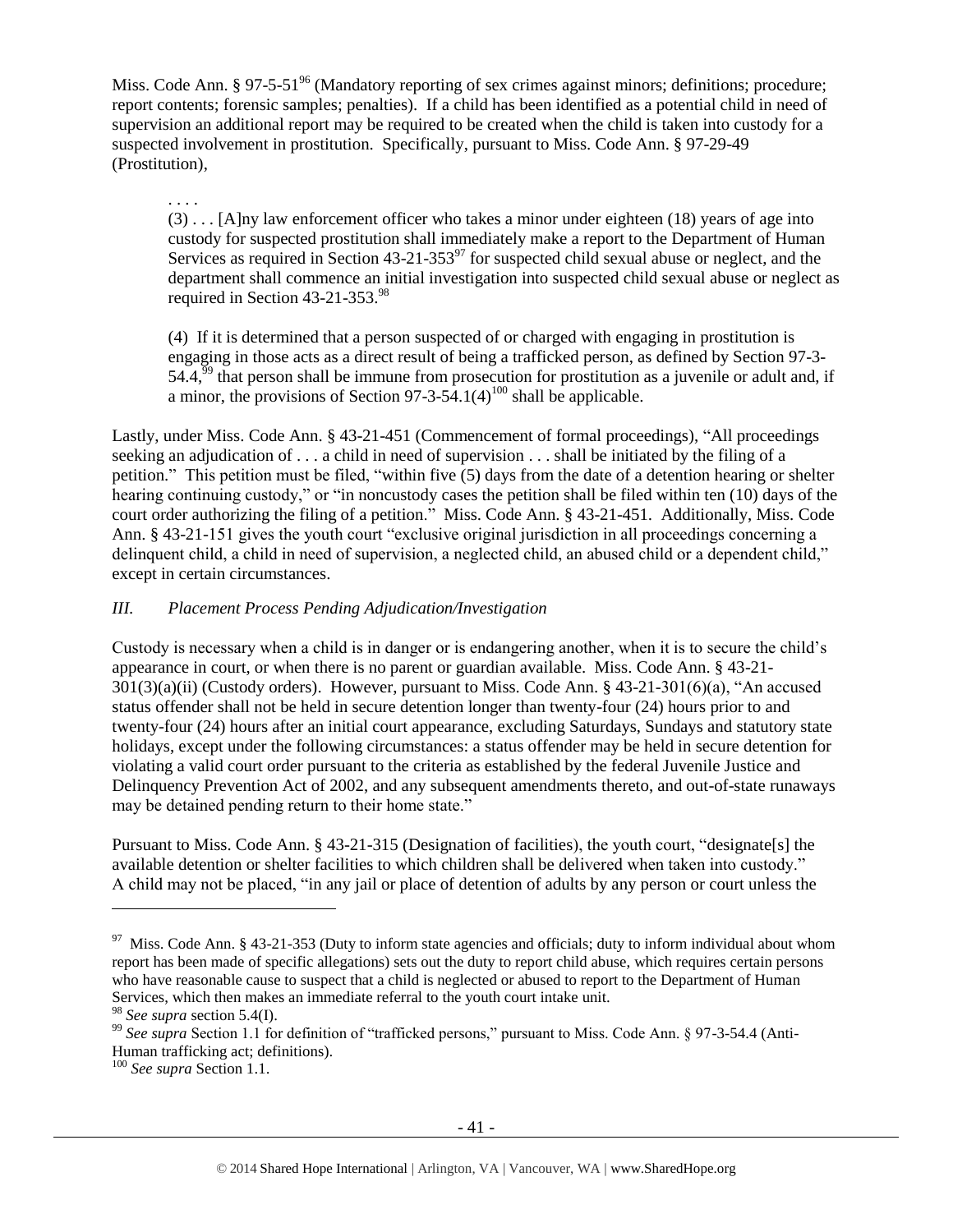child shall be physically segregated" from the adult inmates. Miss Code Ann. § 43-21-315(2). Additionally, a court may order a child to be placed in custody, "with any private institution or agency caring for children, may commit the child to the Department of Mental Health . . . or may order the Department of Human Services or any other public agency to provide for the custody, care and maintenance of such child." Miss Code. Ann. § 43-21-315(4).

## *IV. Adjudication or Referral to Alternate Process*

Pursuant to Miss. Code Ann. § 43-21-551 (Scheduling of adjudicatory hearings), "an adjudicatory hearing shall be held within ninety (90) days after the filing of the petition to determine whether there is legally sufficient evidence to find that the child is . . . a child in need of supervision. . . ." However, if the child is detained pending the adjudication, the hearing must be held within 21 days of the initial detention. Miss Code. Ann. § 43-21-551(2).

At the adjudication hearing, under Miss. Code Ann. § 43-21-561 (Adjudication of status, standard of proof, and findings), "(1) If the youth court finds on proof beyond a reasonable doubt that a child is a delinquent child or a child in need of supervision, the youth court shall enter an order adjudicating the child to be a delinquent child or a child in need of supervision. . . ." However, pursuant to Miss. Code Ann. § 97-29-49 (Prostitution), "If it is determined that a person suspected of or charged with engaging in prostitution is engaging in those acts as a direct result of being a trafficked person . . . that person shall be immune from prosecution for prostitution as a juvenile or adult and, if a minor, the provisions of Section  $97-3-54.1(4)$  shall be applicable."

*V. Outcomes*

At a disposition hearing, the youth court determines if a child is "a delinquent child, a child in need of supervision, a neglected child or an abused child." Miss. Code Ann. § 43-21-603(6) (Disposition hearing procedure). A child in need of services may, among other dispositions, which are listed in the statute in "giving precedence in the following sequence," be placed under youth court supervision pursuant to Miss. Code Ann. § 43-21-607(c), subject to "terms of supervision which may include participation in a constructive program of service or education or restitution not in excess of actual damages" under Miss. Code Ann. § 43-21-607(e), or placed in the custody of an entity other than a state training school pursuant to Miss. Code Ann. § 43-21-607(f), including a wilderness training program provided in Miss. Code Ann. § 43-21-625(1). Additionally, a trafficked child may be adjudicated in need of supervision and placed in a juvenile detention center pursuant to Miss. Code Ann. § 43-21-607 (Dispositional alternatives in children in need of supervision cases).

# **Child Identified as Delinquent**

Pursuant to Miss. Code Ann. § 43-21-105 (Definitions), a delinquent child is defined as a child who is at least 10 years of age and committed a delinquent act. A delinquent act is defined as, "any act, which if committed by an adult, is designated as a crime under state or federal law, or municipal or county ordinance other than offenses punishable by life imprisonment or death. . . ." Miss. Code Ann. § 43-21- 105(j) (Definitions). A victim of domestic minor sex trafficking who is taken into custody for suspected prostitution, however, is immune from adjudication as a juvenile delinquent and must be reported immediately to the Department of Health and Human Services for suspected child sexual abuse. Miss. Code Ann. § 97-29-49(3) (Prostitution).

- *I. Initial Custody*
	- a. Authority for initial custody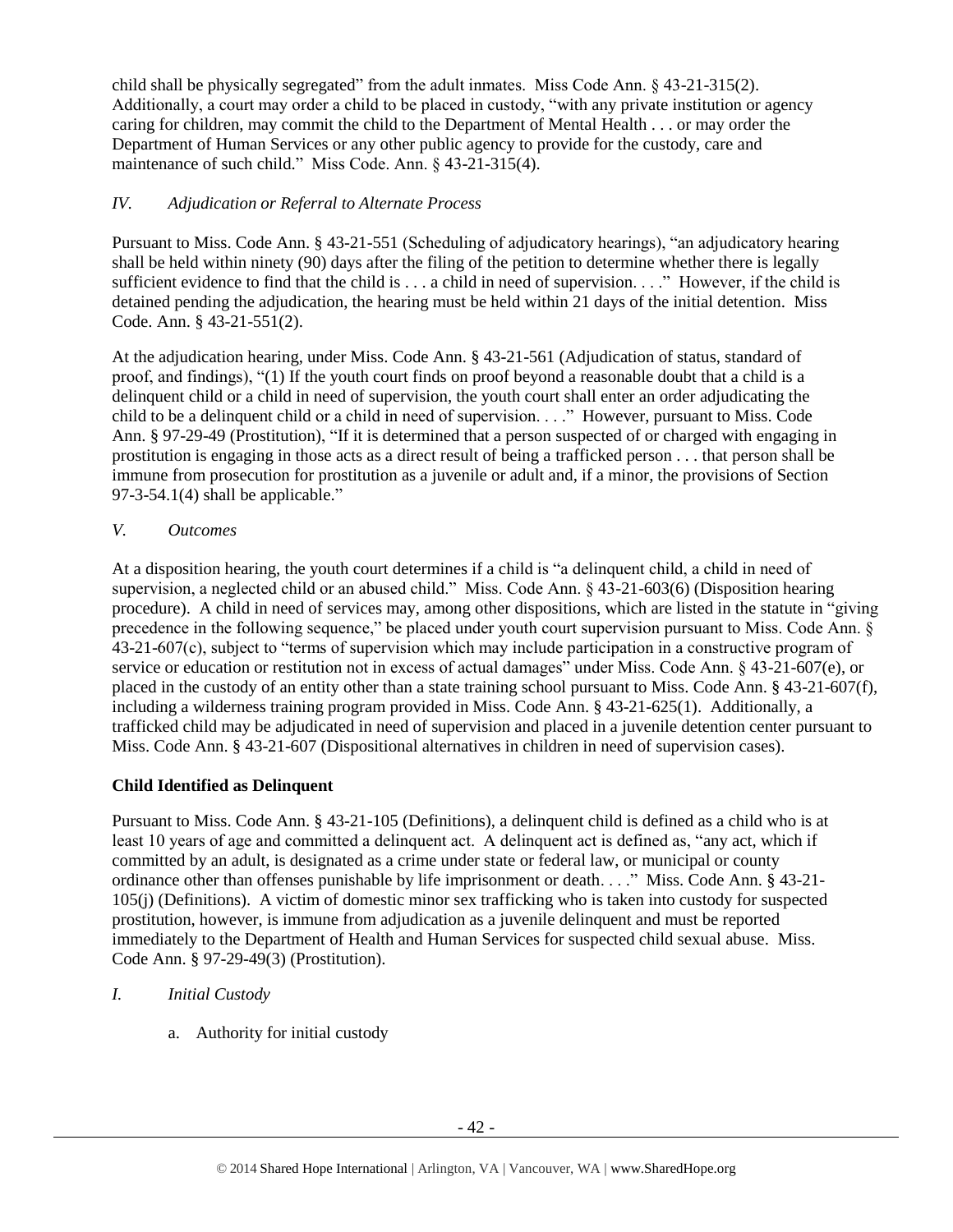Pursuant to Miss. Code Ann. § 43-21-301(2) (Custody orders), "Except as otherwise provided, no child in a matter in which the youth court has exclusive original jurisdiction shall be taken into custody by a law enforcement officer, the Department of Human Services, or any other person unless the judge or his designee has issued a custody order to take the child into custody." Generally, a warrant is required to take a child into custody; however, pursuant to Miss Code Ann. § 43-21-303 (Taking into custody without a custody order), a child may be taken into custody by law enforcement without a warrant if, "grounds exist for the arrest of an adult in identical circumstances," or there is probable cause to believe the child is in immediate danger of personal harm," and, in either circumstance, there is "no reasonable alternative to custody."

b. Placement

Pursuant to Miss Code Ann. § 43-21-303(2), "When it is necessary to take a child into custody, the least restrictive custody should be selected." Additionally, a child may not be held for more than 24 hours, "unless the judge or his designee authorizes temporary custody." Miss Code Ann. § 43-21-303(4). Mississippi code does not directly state where the child may be held during the initial custody. However, it does state that, "No accused or adjudicated juvenile offender, except for an accused or adjudicated juvenile offender in cases where jurisdiction is waived to the adult criminal court, shall be detained or placed into custody of any adult jail or lockup for a period in excess of six (6) hours." Miss. Code Ann. § 43-21-301(6)(b).

Further, under Miss. Code Ann. § 43-21-301(3), a judge or his designee may order the custody of a child for up to 48 hours if there is probable cause that the child is within the court's jurisdiction, if custody is necessary, and there is no reasonable alternative, except "[n]o child who has been accused or adjudicated of any offense that would not be a crime if committed by an adult shall be placed in an adult jail or lockup" and "[a]n accused status offender shall not be held in secure detention longer than twenty-four (24) hours prior to and twenty-four (24) hours after an initial court appearance." Miss. Code Ann. § 43-  $21-301(6)(a)$ .

## *II. Process Following Initial Custody*

l

After initial custody there are a number scenarios that may occur for a DMST victim that has been identified as a delinquent child. An investigation into suspected neglect may occur, the child may be released or continued in detention, or a petition alleging that the child is delinquent may be filed.

A "health care practitioner, clergy member, teaching or child care provider, law enforcement officer, or commercial image processor," is required to report a suspected sex crime committed against a minor. Miss. Code Ann. § 97-5-51<sup>101</sup> (Mandatory reporting of sex crimes against minors; definitions; procedure; report contents; forensic samples; penalties). If a child has been identified as a potential delinquent child an additional report may be required to be created when the child is taken into custody for a suspected involvement in prostitution. Specifically, pursuant to Miss. Code Ann. § 97-29-49 (Prostitution), 102

. . . . (3) . . . [A]ny law enforcement officer who takes a minor under eighteen (18) years of age into custody for suspected prostitution shall immediately make a report to the Department of Human Services as required in Section 43-21-353<sup>103</sup> for suspected child sexual abuse or neglect, and the

<sup>&</sup>lt;sup>103</sup> Miss. Code Ann. § 43-21-353 (Duty to inform state agencies and officials; duty to inform individual about whom report has been made of specific allegations) sets out the duty to report child abuse, which requires certain persons who have reasonable cause to suspect that a child is neglected or abused to report to the Department of Human Services, which then makes an immediate referral to the youth court intake unit.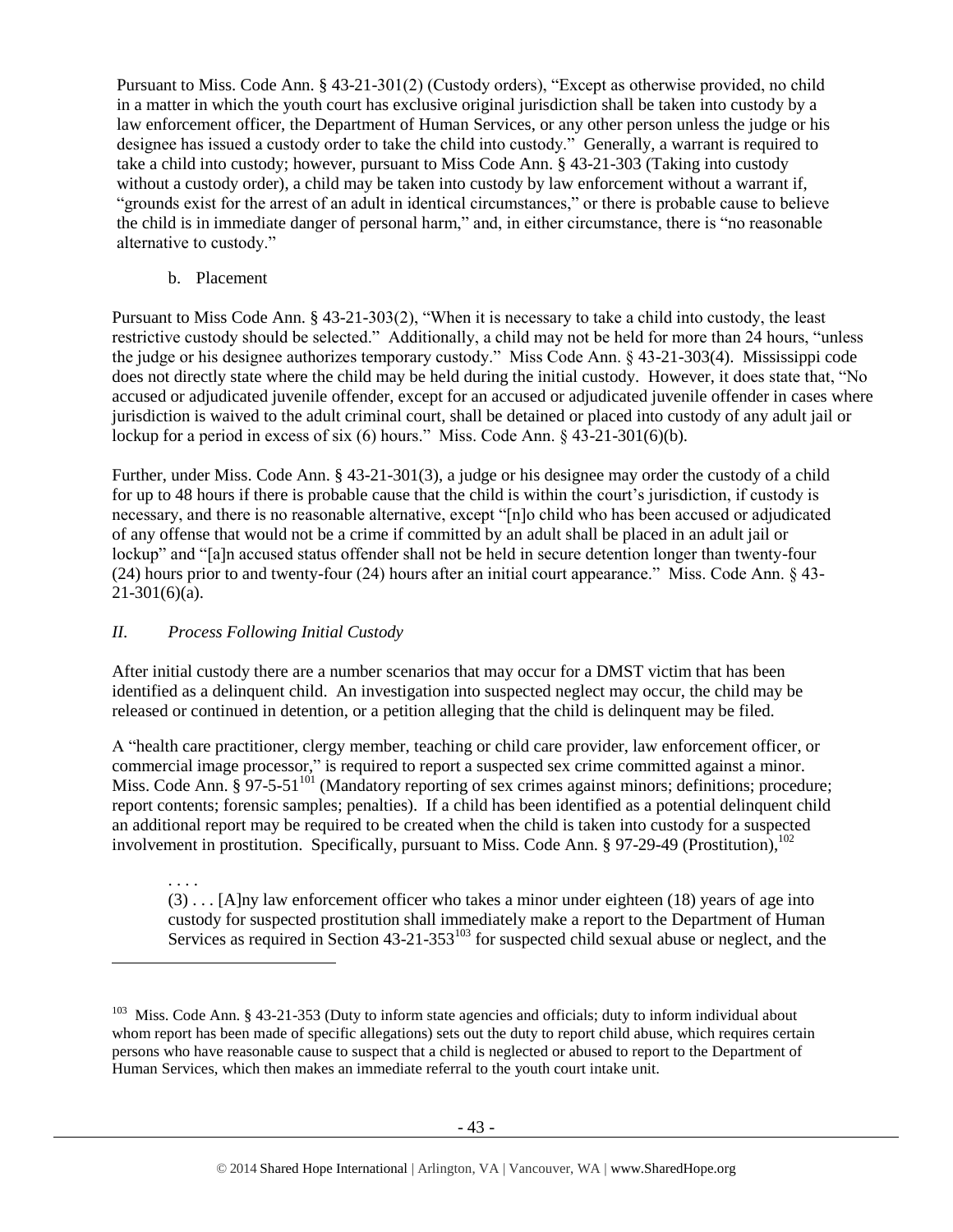department shall commence an initial investigation into suspected child sexual abuse or neglect as required in Section 43-21-353. 104

(4) If it is determined that a person suspected of or charged with engaging in prostitution is engaging in those acts as a direct result of being a trafficked person, as defined by Section 97-3-  $54.4^{105}$ , that person shall be immune from prosecution for prostitution as a juvenile or adult and, if a minor, the provisions of Section  $97-3-54.1(4)^{106}$  shall be applicable.

Under Miss. Code Ann. § 43-21-451 (Commencement of formal proceedings), "All proceedings seeking an adjudication of a delinquent child . . . shall be initiated by the filing of a petition." This petition must be filed, "within five (5) days from the date of a detention hearing or shelter hearing continuing custody," or "in noncustody cases the petition shall be filed within ten (10) days of the court order authorizing the filing of a petition." Miss. Code Ann. § 43-21-451. Additionally, Miss. Code Ann. § 43-21-151 gives the youth court "exclusive original jurisdiction in all proceedings concerning a delinquent child, a child in need of supervision, a neglected child, an abused child or a dependent child," except in certain circumstances. Additionally, Miss. Code Ann. § 43-21-151 gives the youth court "exclusive original jurisdiction in all proceedings concerning a delinquent child, a child in need of supervision, a neglected child, an abused child or a dependent child," except in certain circumstances.

## *III. Placement Process Pending Adjudication/Investigation*

Custody is necessary when a child is in danger or is endangering another, when it is to secure the child's appearance in court, or when there is no parent or guardian available. Miss. Code Ann. § 43-21- 301(3)(a)(ii). However, pursuant to Miss. Code Ann. § 43-21-301(6)(a), "An accused status offender shall not be held in secure detention longer than twenty-four (24) hours prior to and twenty-four (24) hours after an initial court appearance, excluding Saturdays, Sundays and statutory state holidays, except under the following circumstances: a status offender may be held in secure detention for violating a valid court order pursuant to the criteria as established by the federal Juvenile Justice and Delinquency Prevention Act of 2002, and any subsequent amendments thereto, and out-of-state runaways may be detained pending return to their home state."

Pursuant to Miss. Code Ann. § 43-21-315 (Designation of facilities), the youth court, "designate[s] the available detention or shelter facilities to which children shall be delivered when taken into custody." A child may not be placed, "in any jail or place of detention of adults by any person or court unless the child shall be physically segregated" from the adult inmates. Miss Code Ann. § 43-21-315(2). Additionally, a court may order a child to be placed in custody, "with any private institution or agency caring for children, may commit the child to the Department of Mental Health . . . or may order the Department of Human Services or any other public agency to provide for the custody, care and maintenance of such child." Miss Code. Ann. § 43-21-315(4).

## *IV. Adjudication or Referral to Alternate Process*

Pursuant to Miss. Code Ann. § 43-21-551 (Scheduling of adjudicatory hearings), "an adjudicatory hearing shall be held within ninety (90) days after the filing of the petition to determine whether there is legally sufficient evidence to find that the child is a delinquent child. . . ." However, if the child is detained

 $\overline{a}$ 

<sup>104</sup> *See supra* 5.4(I).

<sup>&</sup>lt;sup>105</sup> See supra Section 1.1 for definition of "trafficked persons," pursuant to Miss. Code Ann. § 97-3-54.4 (Anti-Human trafficking act; definitions).

<sup>106</sup> *See supra* Section 1.1.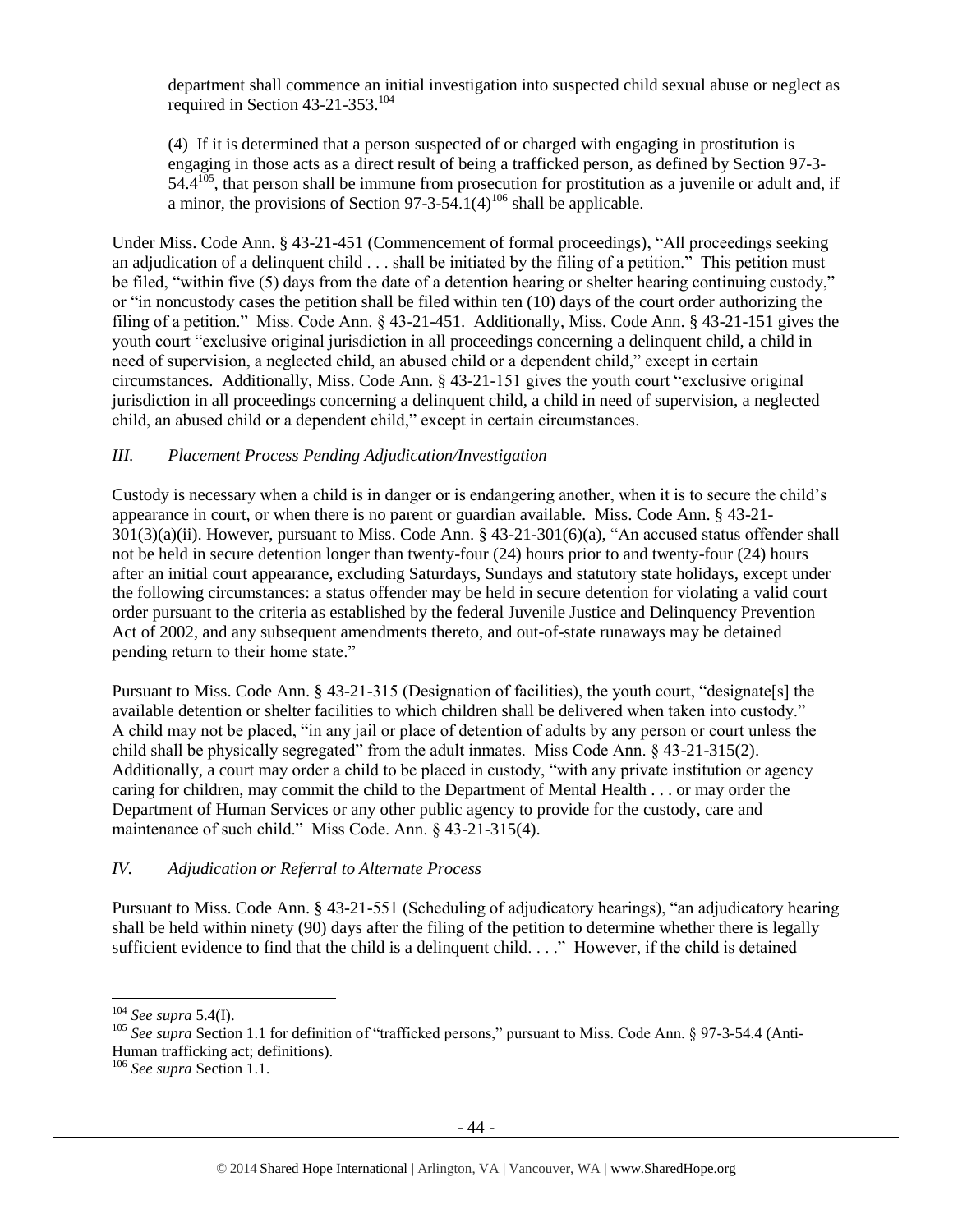pending the adjudication, the hearing must be held within 21 days of the initial detention. Miss Code. Ann. § 43-21-551(2).

At the adjudication hearing, under Miss. Code Ann. § 43-21-561 (Adjudication of status, standard of proof, and findings), "(1) If the youth court finds on proof beyond a reasonable doubt that a child is a delinquent child or a child in need of supervision, the youth court shall enter an order adjudicating the child to be a delinquent child or a child in need of supervision. . . ." However, pursuant to Miss. Code Ann. § 97-29-49 (Prostitution), "If it is determined that a person suspected of or charged with engaging in prostitution is engaging in those acts as a direct result of being a trafficked person . . . that person shall be immune from prosecution for prostitution as a juvenile or adult and, if a minor, the provisions of Section  $97-3-54.1(4)$  shall be applicable."

#### *V. Outcomes*

l

At a disposition hearing, the youth court determines if a child is "a delinquent child, a child in need of supervision, a neglected child or an abused child." Miss. Code Ann. § 43-21-603(6) (Disposition hearing procedure). If a child is adjudicated as a delinquent, $107$  Miss. Code Ann. § 43-21-605 sets out disposition options. Miss. Code Ann. § 43-21-627 (Alternative work program; qualified offenders; volunteers; supervision; removal from program) provides an alternative work program for first-time non-violent offenders and Miss. Code Ann. § 43-21-625(1) provides a wilderness training program for "first time youth offenders sentenced or classified as delinquency cases or as children in need of supervision." However, under Miss. Code Ann. § 43- 21-605(1)(l), a child adjudicated delinquent may be sent to a juvenile detention center. Such detention must be reviewed after 45 days and cannot exceed 90 days. "No first-time nonviolent youth offender shall be committed to a detention center for a period in excess of ninety (90) days until all other options provided for in this section have been considered and the court makes a specific finding of fact by a preponderance of the evidence by assessing what is in the best rehabilitative interest of the child and the public safety of communities and that there is no reasonable alternative to a nonsecure setting and therefore commitment to a detention center is appropriate." Miss. Code Ann. § 43-21-605(1)(l). Under subsection  $(1)(1)(i)$ -(iii), "If a child is committed to a detention center for ninety (90) days, the disposition order shall meet the following requirements: (i) The disposition order is the least restrictive alternative appropriate to the best interest of the child and the community; (ii) The disposition order allows the child to be in reasonable proximity to the family home community of each child given the dispositional alternatives available and the best interest of the child and the state; and (iii) The disposition order provides that the court has considered the medical, educational, vocational, social and psychological guidance, training, social education, counseling, substance abuse treatment and other rehabilitative services required by that child as determined by the court."

5.4.1 Recommendation: Enact a law to ensure that trafficking victims directed away from the juvenile justice process can access specialized services and placement.

## *5.5 Commercial sexual exploitation or sex trafficking is identified as a type of abuse and neglect within child protection statutes.*

Miss. Code Ann. § 43-21-105(m)<sup>108</sup> (Definitions) defines an "abused child" as "a child whose parent, guardian or custodian or any person responsible for his care or support, whether legally obligated to do so or not, has caused or allowed to be caused, upon the child, sexual abuse, sexual exploitation, emotional abuse, mental injury, nonaccidental physical injury or other maltreatment." Although "sexual exploitation" is not specifically defined in Miss. Code Ann. § 43-21-105, "sexual abuse" is defined at Miss. Code Ann. § 43-21-105(n) as

 $107$  Miss. Code Ann. § 43-21-105(i) defines "delinquent child" as "a child who has reached his tenth birthday and who has committed a delinquent act."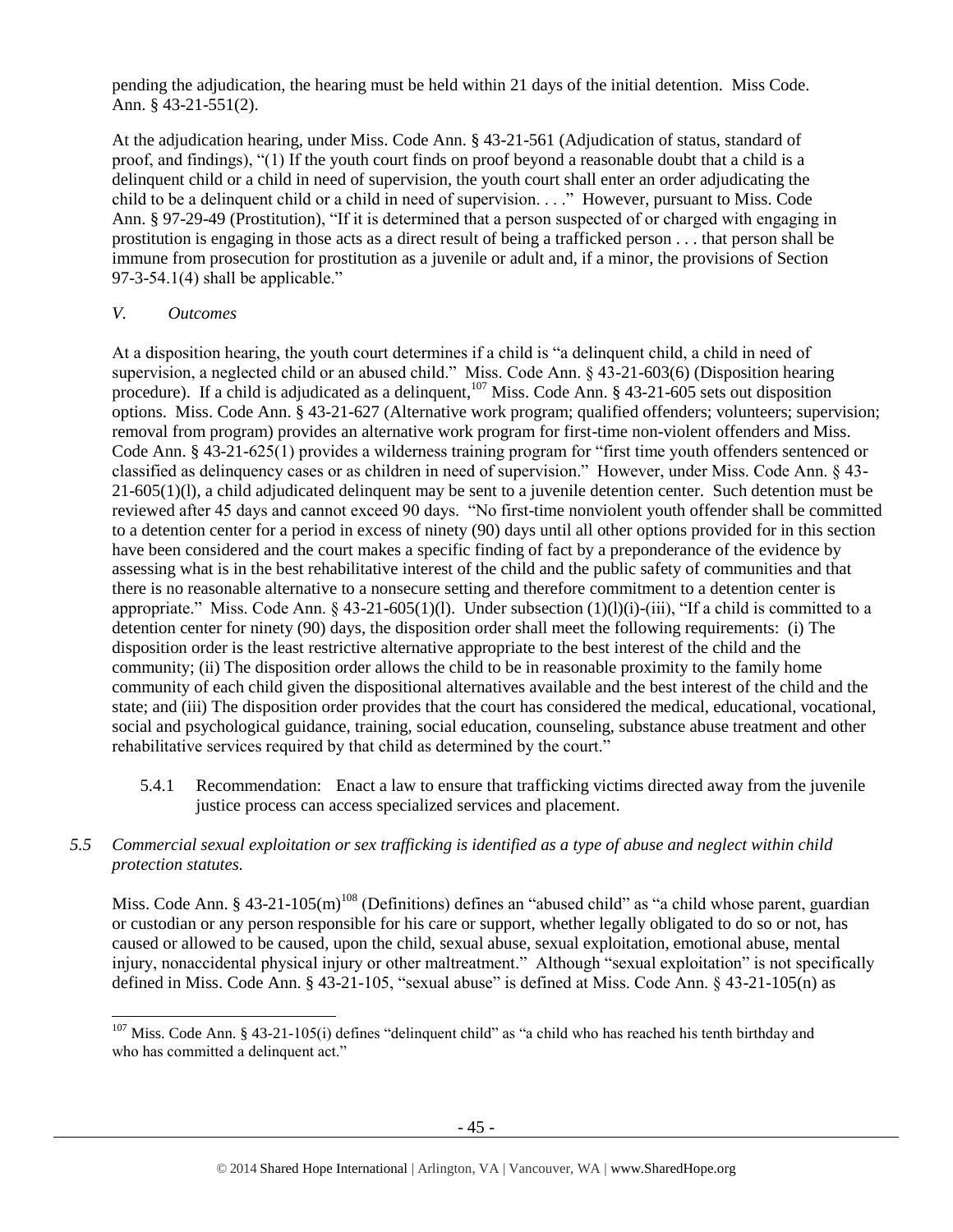"obscene or pornographic photographing, filming or depiction of children for commercial purposes, or the rape, molestation, incest, prostitution or other such forms of sexual exploitation of children under circumstances which indicate that the child's health or welfare is harmed or threatened."

#### *5.6 The definition of "caregiver" (or similar term) in the child welfare statutes is broad enough to include a trafficker who has custody or control of a child in order to bring a trafficked child into the protection of child protective services.*

Miss. Code Ann. § 43-21-105 (Definitions), which provides definitions for Mississippi's chapter 21 (Youth court), "unless the context clearly otherwise requires," defines "custodian" as "any person having the present care or custody of a child whether such person be a parent or otherwise." Miss. Code Ann. § 43-21-105(g). "Custody" is defined as "the physical possession of the child by any person" at Miss. Code Ann. § 43-21- 105(q). This definition may be broad enough to include traffickers. Additionally, "any person responsible for care or support" is defined as "the person who is providing for the child at a given time. This term shall include, but is not limited to, stepparents, foster parents, relatives, nonlicensed baby-sitters or other similar persons responsible for a child and staff of residential care facilities and group homes that are licensed by the Department of Human Services." Miss. Code Ann. § 43-21-105(v).

*5.7 Crime victims' compensation is specifically available to a child victim of sex trafficking or commercial sexual exploitation of children (CSEC) without regard to ineligibility factors.*

A prostituted child could fall under one or more of the ineligibility factors for compensation under Miss. Code Ann. § 99-41-17 (Compensation awards; conditions; exceptions; reduction). Pursuant to Miss. Code Ann. § 99-  $41-17(1)$ ,  $^{109}$ 

- <span id="page-45-0"></span>1. Compensation shall not be awarded under this chapter:
	- (a) Unless the criminally injurious conduct occurred after July 1, 1991;

(b) Unless the claim has been filed with the director within thirty-six (36) months after the crime occurred, or in cases of child sexual abuse, within thirty-six (36) months after the crime was reported to law enforcement or the Department of Human Services, but in no event later than the child's twenty-fifth birthday. For good cause, the director may extend the time period allowed for filing a claim for an additional period not to exceed twelve (12) months;

(c) To a claimant or victim who was the offender or an accomplice to the offender, or, except in cases of children under the age of consent as specified in Section 97-3-65 [Statutory rape; enhanced penalty for forcible sexual intercourse or statutory rape by administering certain substances], 97-3- 97 [Sexual battery; definitions] or 97-5-23 [Touching, handling, etc., child, mentally defective or incapacitated person or physically helpless person], Mississippi Code of 1972, who encouraged or in any way knowingly participated in criminally injurious conduct;

. . . .

(e) Unless the criminally injurious conduct resulting in injury or death was reported to a law enforcement officer within seventy-two (72) hours after its occurrence or unless it is found that there was good cause for the failure to report within such time;

. . . .

 $\overline{a}$ 

(j) To any claimant or victim who has been under the actual or constructive supervision of a department of corrections for a felony conviction within five (5) years prior to the injury or death for which application has been made;

(k) To any claimant or victim who, at the time of the criminally injurious conduct upon which the claim for compensation is based, engaged in conduct unrelated to the crime upon which the claim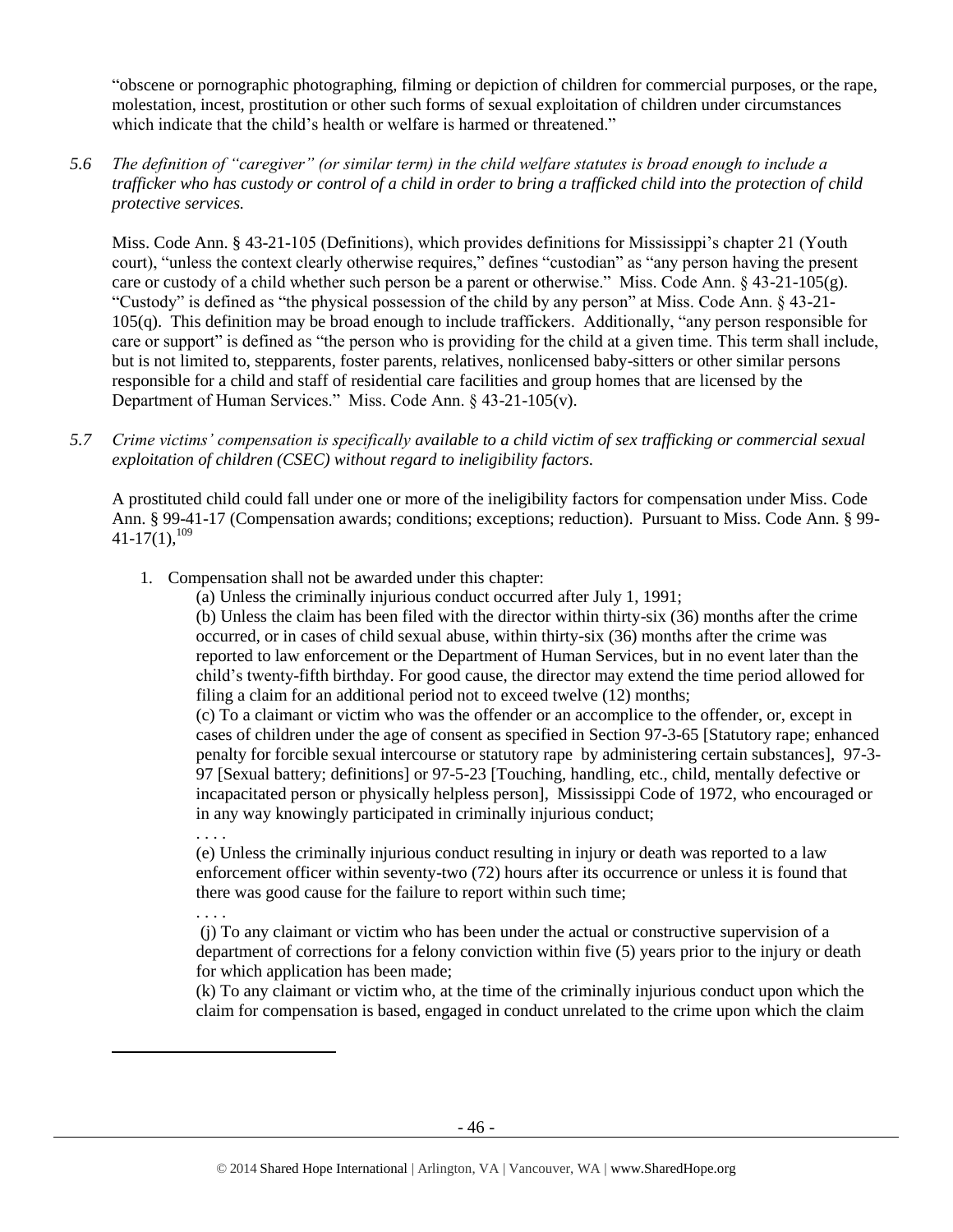for compensation is based that either was (i) a felony, or (ii) a delinquent act which, if committed by an adult, would constitute a felony.

(l) To any claimant or victim who knowingly furnishes any false and misleading information or knowingly fails or omits to disclose a material fact or circumstance.

Miss. Code Ann. § 99-41-17(2)-(4)<sup>110</sup> provides.

2. Compensation otherwise payable to a claimant shall be diminished to the extent:

(a) That the economic loss is recouped from other sources, including collateral sources; and

(b) Of the degree of responsibility for the cause of injury or death attributable to the victim or claimant.

3. Upon a finding that the claimant or victim has not fully cooperated with appropriate law enforcement agencies and prosecuting attorneys, an award of compensation may be denied, withdrawn or reduced. 4. Compensation otherwise payable to a claimant or victim may be denied or reduced to a claimant or victim who, at the time of the crime upon which the claim for compensation is based, was engaging in or attempting to engage in other unlawful activity unrelated to the crime upon which the claim for compensation is based.

5.7.1 Recommendation: Amend Miss. Code Ann. § 99-41-17 (The Crime Victims Protection Act) to expressly provide compensation to minor victims of commercial sexual exploitation without regard to the listed ineligibility factors when the crimes are committed as part of the trafficking and create a good cause exception for the ineligibility factor in Miss. Code Ann. § 99-41-17(3).

#### *5.8 Victim-friendly procedures and protections are provided in the trial process for minors under 18.*

Miss. Code Ann. § 13-1-405 (Use of closed circuit television to show child's testimony) provides for the use of closed circuit television for certain child victims or witnesses. Subsection (1) states, "Upon motion and hearing in camera, the trial court may order that the testimony of a child under the age of sixteen (16) that an unlawful sexual act, contact, intrusion, penetration or other sexual offense was committed upon him or her, or that he or she witnessed its perpetration upon another child, be taken outside of the courtroom and shown in the courtroom by means of closed circuit television, upon a finding based on specific behavioral indicators described in Section 13-1-411, $^{111}$  that there is a substantial likelihood that the child will suffer traumatic emotional or mental distress if compelled to testify in open court." Pursuant to Miss. Code Ann. § 13-1-405(2), "The motion may be filed by the child, his attorney, parent, legal guardian or guardian ad litem, or any party to the case. The court may also raise the matter on its own motion." The court may exclude the defendant from the room where questioning is conducted if his presence is likely to cause "traumatic emotional or mental distress to the child." Miss. Code Ann. § 13-1-405(4). However, "In any case in which the defendant is so excluded, arrangements

l

The phrase "specific behavioral indicators" when used herein to refer to evidence (regardless of admissibility) that a child has suffered physical or sexual abuse or might suffer traumatic emotional or mental distress if required to testify in court, shall include, by way of illustration and not of limitation, indications of physical or psychological trauma which are (a) well defined, (b) positively correlated or causally linked with the likelihood of traumatic emotional or mental distress on testifying, and (c) rarely, if at all, present in children who have not suffered child abuse, considering the combination or intensity present in the child at issue.

The evidence described in this section shall be provided by competent witnesses, including but not limited to child psychologists, child psychiatrists and other qualified witnesses.

<sup>110</sup> *See supra* not[e 109.](#page-45-0)

<sup>&</sup>lt;sup>111</sup> Miss. Code Ann. § 13-1-411 (Behavioral indicators used to determine applicability of evidentiary provisions), states,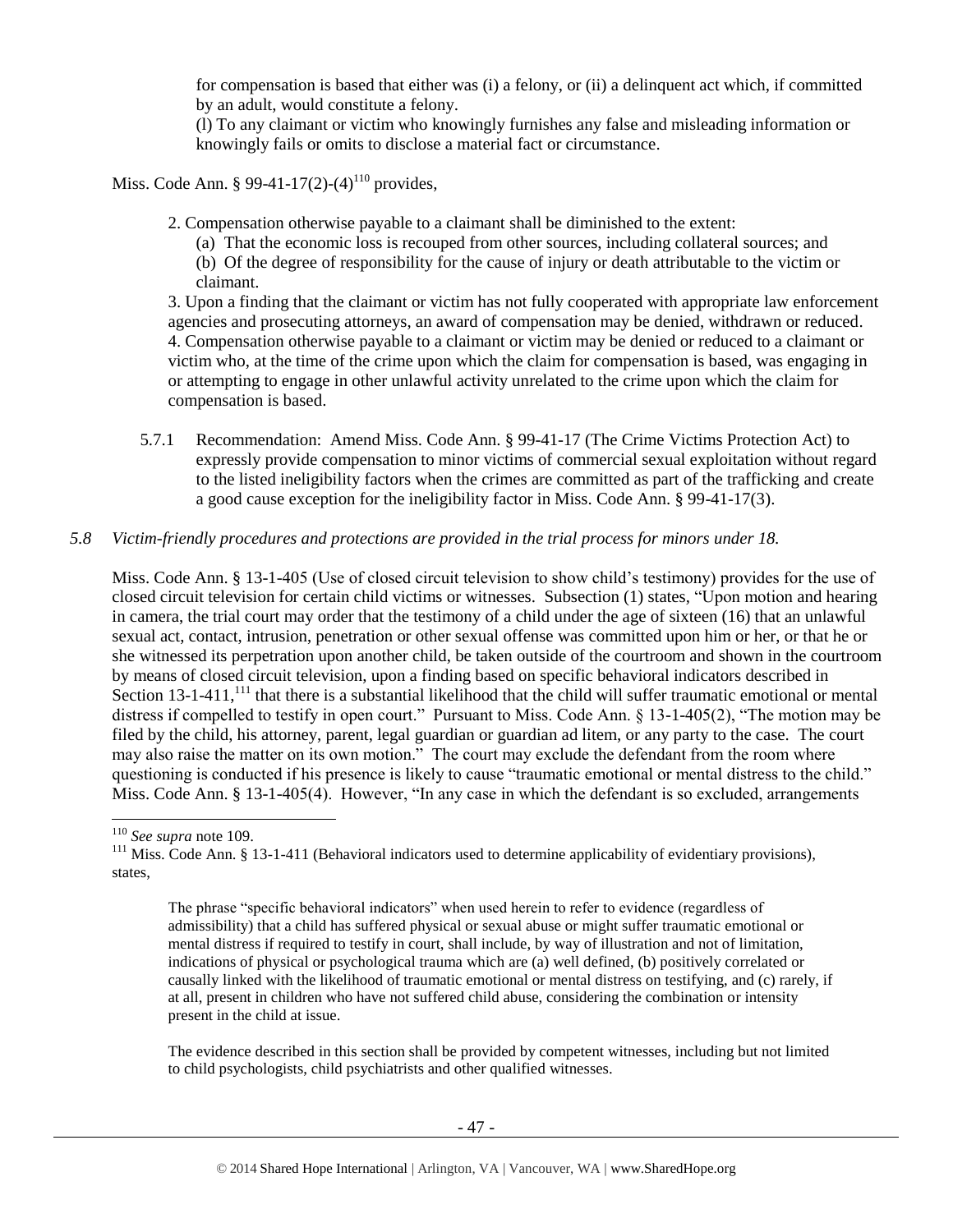must be made for the defense attorney to be in continual contact with the defendant by any appropriate private electronic or telephonic method throughout the questioning. The defendant and the jury must be able to observe the demeanor of the child witness at all times during the questioning." Miss. Code Ann. § 13-1-405(4).

Miss. Code Ann. § 99-1-27 (Victim of sex offenses not required to submit to truth telling devices as condition for proceeding with investigation of offense) provides that victims of sex offenses are not required to submit to "truth telling device[s]," such as polygraph tests, for investigation of the offense to proceed. Miss. Code Ann. § 99-1-27(1), (2). This provision provides in part, "[n]o law enforcement officer, prosecutor or other government official shall ask or require an adult, youth or child victim of a sex offense [as defined in Miss. Code Ann. § 45-33-23(h)] to submit to a polygraph examination or other truth telling device as a condition for proceeding with the investigation of the offense." Miss. Code Ann. § 99-1-27(1). The definition of "sex offense" provided in Miss. Code Ann. 45-33-23(h) includes the exploitation crimes in Miss. Code Ann. § 97-5- 33 (Exploitation of children; prohibitions) and procuring sexual servitude of a minor in Miss. Code Ann. § 97-3- 54.1(1)(c) (Human Trafficking Act; prohibited conduct; penalty).

The rape statute at Miss. Code Ann. § 97-3-68 (Rape; procedure for introducing evidence of sexual conduct of complaining witness; "complaining witness" defined) provides some evidentiary protection for complaining witnesses. Under this statute, the defense may not attack the complaining witness's credibility by raising evidence of sexual conduct unless the defense first files a written motion accompanied by an affidavit with an offer of the proof regarding the evidence's relevance. Miss. Code Ann. § 97-3-68 (1)(a). This protection applies to prosecutions under Miss. Code Ann. § 97-3-65 (Statutory rape; enhanced penalty for forcible sexual intercourse or statutory rape by administering certain substances) and § 97-3-71 (Rape; assault with intent to ravish). Miss. Code Ann. § 97-3-68 (1). The court decides whether the offer of proof is sufficient to show that the evidence is relevant, and if the court finds it sufficiently relevant, the witness may be questioned in a closed hearing in chambers, outside the jury's presence. Miss. Code Ann. § 97-3-68 (1)(c). After hearing the evidence, the court will then issue an order regarding what evidence the defense may offer. Miss. Code Ann. § 97-3-68(1)(d). This protection from inquiry relating to past sexual behavior is specifically extended to victims of human trafficking during a prosecution or civil action for damages under Miss. Code Ann. § 97-3-54.6(6)112 (Injunctive and other relief for victims of trafficking; confidentiality) which states,

In a prosecution or civil action for damages for an offense under this act [Mississippi Human Trafficking Act] in which there is evidence that the alleged victim was subjected to sexual servitude, reputation or opinion evidence of past sexual behavior of the alleged victim is not admissible, unless admitted in accordance with the Mississippi Rules of Evidence.

Further, law enforcement and prosecutors are responsible for taking "all reasonable efforts to keep the identity of the victim and the victim's family confidential by ensuring that the names and identifying information of those individuals are not disclosed to the public." Miss. Code Ann. § 97-3-54.6(7).

The Mississippi Crime Victims' Bill of Rights, Miss. Code Ann. § 99-43-1 to § 99-43-49, sets out procedures intended to protect crime victims during the criminal justice process. Several provisions have particular relevance for minor victims of commercial sexual exploitation. Miss Code Ann. § 99-43-5(3) provides that "[i]f the victim is a minor, the parent, guardian or other immediate family of the victim, or a designated representative as determined by the court, may exercise all of the rights of the victim on behalf of the victim." If practical, the court must provide a waiting area for the victim separate from the defendant and the defendant's relatives and witnesses. Miss Code Ann. § 99-43-23 (Separate waiting area; minimizing contact with defendant, defendant's relatives and defense witnesses) states, "If a separate waiting area is not available, or its use impractical, the court shall minimize contact of the victim with the defendant, relatives of the defendant, and defense witnesses during court proceedings." Under Miss. Code Ann. § 99-43-25(1) (Victim residence and

 $\overline{\phantom{a}}$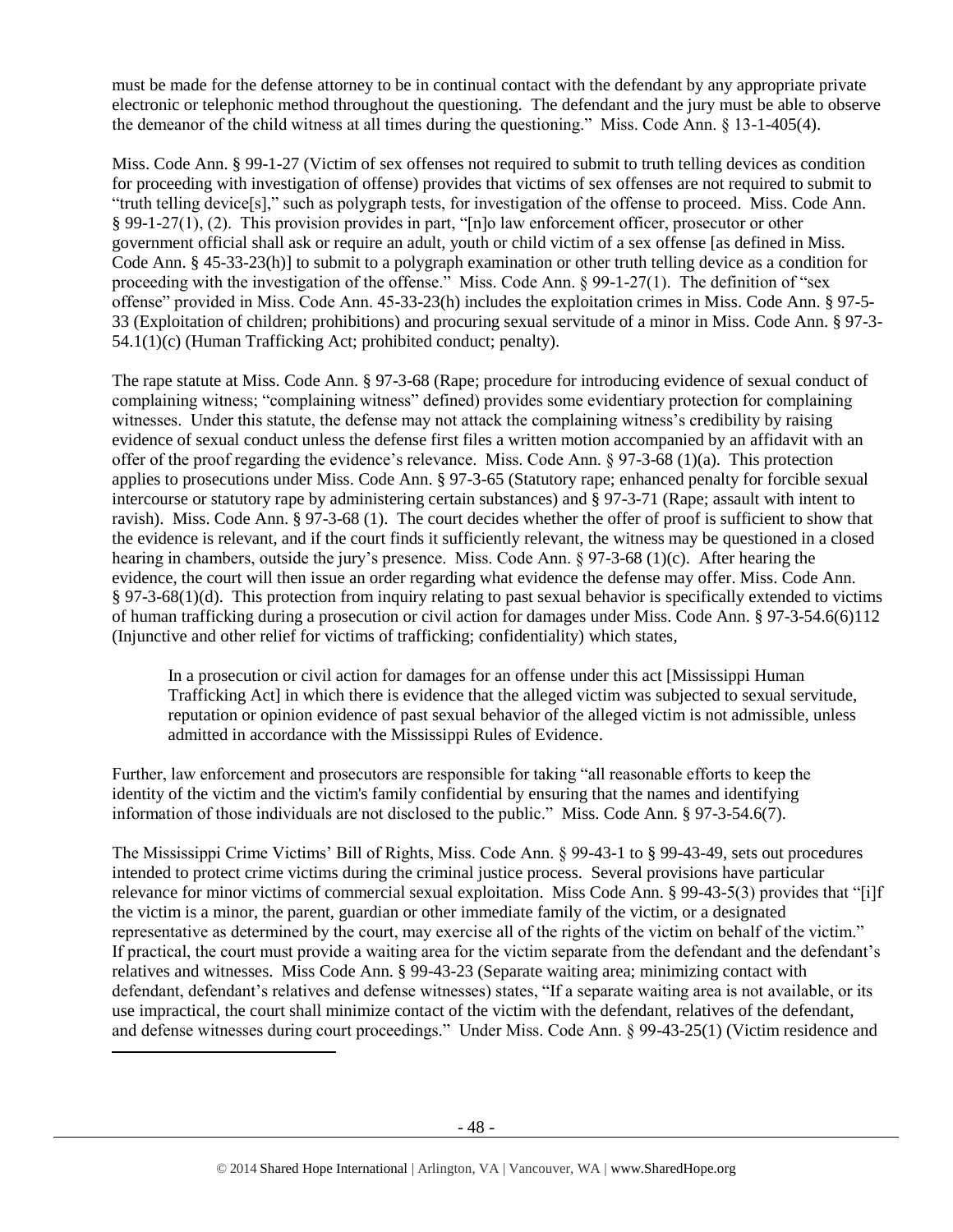identification information; petition, hearing and confidentiality), where the victim is reasonably apprehensive of "acts or threats of physical violence or intimidation by the defendant, the family of the defendant, or by anyone at the direction of the defendant, against the victim or the immediate family of the victim, the prosecutor may petition the court to direct that the victim or any other witness not be compelled to testify during pre-trial proceedings or in any trial, facts that could divulge the identity, residence, or place of employment of the victim, or other related information, without consent of the victim unless necessary to the prosecution of the criminal proceeding." Under Miss. Code Ann. § 99-43-31 (Victim impact statements to probation officers; duty to consider victim impact), the victim may also "submit a written impact statement or make an oral impact statement to the probation officer for use in preparing a pre-sentence report. The probation officer shall consider the economic, physical, and psychological impact that the criminal offense has had on the victim and the immediate family of the victim."

The Crime Victims' Bill of Rights also requires prosecutors to confer with victims before the start of the trial and before disposition of the case pursuant to Miss. Code Ann. § 99-43-11 (Prosecutor's duty to confer with victim prior to disposition) and § 99-43-13 (Prosecutor's duty to confer with victim prior to trial; confidentiality). Under Miss. Code Ann. § 99-43-29 (Notice regarding disposition and sentencing), prosecutors shall keep victims informed, including whether there has been an acquittal, conviction or other disposition of the case.\

*5.9 Expungement or sealing of juvenile delinquency records resulting from arrests or adjudications for prostitution-related offenses committed as a result of, or in the course of, the commercial sexual exploitation of a minor is available within a reasonable time after turning 18.*

Certain criminal procedure and youth court laws provide for expungement or sealing of records for offenses potentially affecting minor victims of commercial sexual exploitation.<sup>113</sup>

Arrest records may be expunged if "the person arrested was released and the case was dismissed or the charges were dropped or there was no disposition of such case." Miss. Code Ann. § 99-19-71(4). A person may also apply for expungement under Miss. Code Ann. § 99-15-59 (Expunction of misdemeanor charges) if a person "is arrested, issued a citation, or held for any misdemeanor and not formally charged or prosecuted with an offense within twelve (12) months of arrest" or the charge is dismissed.

The youth court may order that children's records be sealed under Miss. Code Ann. § 43-21-263(1) (Sealing of records) "(a) if the child who was the subject of the cause has attained twenty (20) years of age; (b) if the youth court dismisses the cause; or (c) if the youth court sets aside an adjudication in the cause." Subsection (2) states, "The youth court may, at any time, upon its own motion or upon application of a party to a youth court cause, order the sealing or unsealing of the records involving children." Records involving children, except medical or mental health examinations, may be destroyed by order of the youth court under Miss. Code Ann. § 43-21-265. In addition, Miss. Code Ann. § 43-21-261 provides rules for the disclosure of records involving

l  $113$  Human trafficking victims are eligible for vacation of human trafficking convictions under Miss. Code Ann. §  $97-3-54.6(5)$  (Injunctive and other relief for victims of trafficking; confidentiality), which states,

At any time after a conviction under this act [Mississippi Human Trafficking Act], the court in which the conviction was entered may, upon appropriate motion, vacate the conviction if the court finds the defendant's participation in the offense was the result of being a victim. Official documentation from a federal, state or local government agency as to the defendant's status as a victim at the time of the offense creates a presumption that the defendant's participation in the offense was a result of being a victim, but official documentation is not required to grant a motion under this subsection.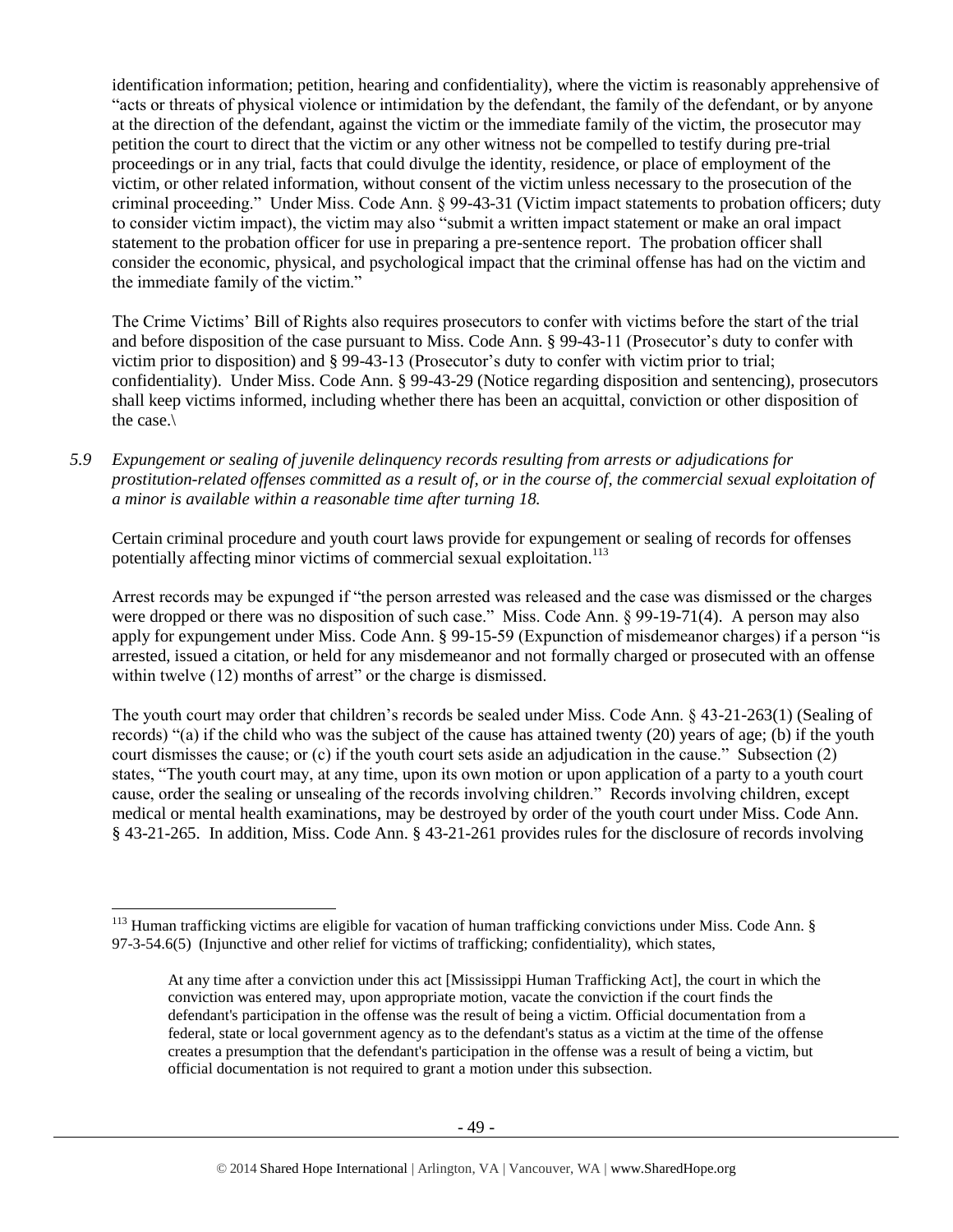children or an adult who was formerly the subject of a youth court delinquency proceeding, with some exceptions, are to be kept confidential.<sup>114</sup>

*5.10 Victim restitution and civil remedies for victims of domestic minor sex trafficking or commercial sexual exploitation of children (CSEC) are authorized by law.* 

The Mississippi Human Trafficking Act, Miss. Code Ann. § 97-3-54.6,<sup>115</sup> provides mandatory restitution and civil remedies for victims of any offense under the Act. Miss. Code Ann. § 97-3-54.6 states,

(2) Notwithstanding any provisions to the contrary in Section 99–37–1 et seq., the court shall order restitution to the victim for any offense under this chapter. The order of restitution under this section shall direct the defendant to pay the victim, through the appropriate court mechanism, the full amount of the victim's pecuniary damages. For the purposes of determining restitution, the term "victim" means the individual harmed as a result of a crime under this chapter, including, in the case of a victim who is under eighteen (18) years of age, incompetent, incapacitated, or deceased, the legal guardian of the victim or a representative of the victim's estate, or another family member, or any other person appointed as suitable by the court, but in no event shall the defendant be named as such a representative or guardian. The court may order restitution even if the victim is absent from the jurisdiction or unavailable. (3) Any person who is injured by reason of any violation of the provisions of this chapter shall have a cause of action against any person or enterprise convicted of engaging in activity in violation of this chapter for threefold the actual damages sustained and, when appropriate, punitive damages. The person shall also recover attorney's fees in the trial and appellate courts and reasonable costs of investigation and litigation.

(4) The application of one (1) civil remedy under any provision of this act shall not preclude the application of any other remedy, civil or criminal, under this act or any other provision of law. Civil remedies under this act are supplemental.

However, the exploitation laws, Miss. Code Ann. § 97-5-31 to § 97-5-37 (Exploitation of children), do not specifically provide restitution for victims or a statutory civil cause of action. Miss Code Ann. § 99-37-3 (Imposition and amount of restitution) permits a court, at its discretion, to order restitution for victims of any crime who have incurred pecuniary damages. "Pecuniary damages" is defined in Miss. Code Ann. § 99-37-1(b) as "all special damages, but not general damages, which a person could recover against the defendant in a civil action arising out of the facts or events constituting the defendant's criminal activities and shall include, but not be limited to, the money equivalent of property taken, destroyed, broken or otherwise harmed, and losses such as medical expenses." Restitution is capped at \$5,000.00, and the discretionary decision by the court must take into account, among other things, the defendant's ability to pay. Miss Code Ann. § 99-37-3(1), (2).

Miss Code Ann. § 97-43-9(6), codified in the chapter entitled "Racketeer Influenced and Corrupt Organization Act," provides a cause of action for persons injured as a result of violations of the chapter. Under this provision, "Any person who is injured by reason of any violation of the provisions of this chapter shall have a cause of action against any person or enterprise convicted of engaging in activity in violation of this chapter for threefold the actual damages sustained and, when appropriate, punitive damages." Miss Code Ann. § 97-43- 9(6). The person can also recover reasonable attorneys' fees, investigation costs, and litigation costs. Miss Code Ann. § 97-43-9(6). Pursuant to Miss. Code Ann. § 97-43-9(6)(b), a civil plaintiff's rights to the assets would be superior to the state's forfeiture rights.

l

.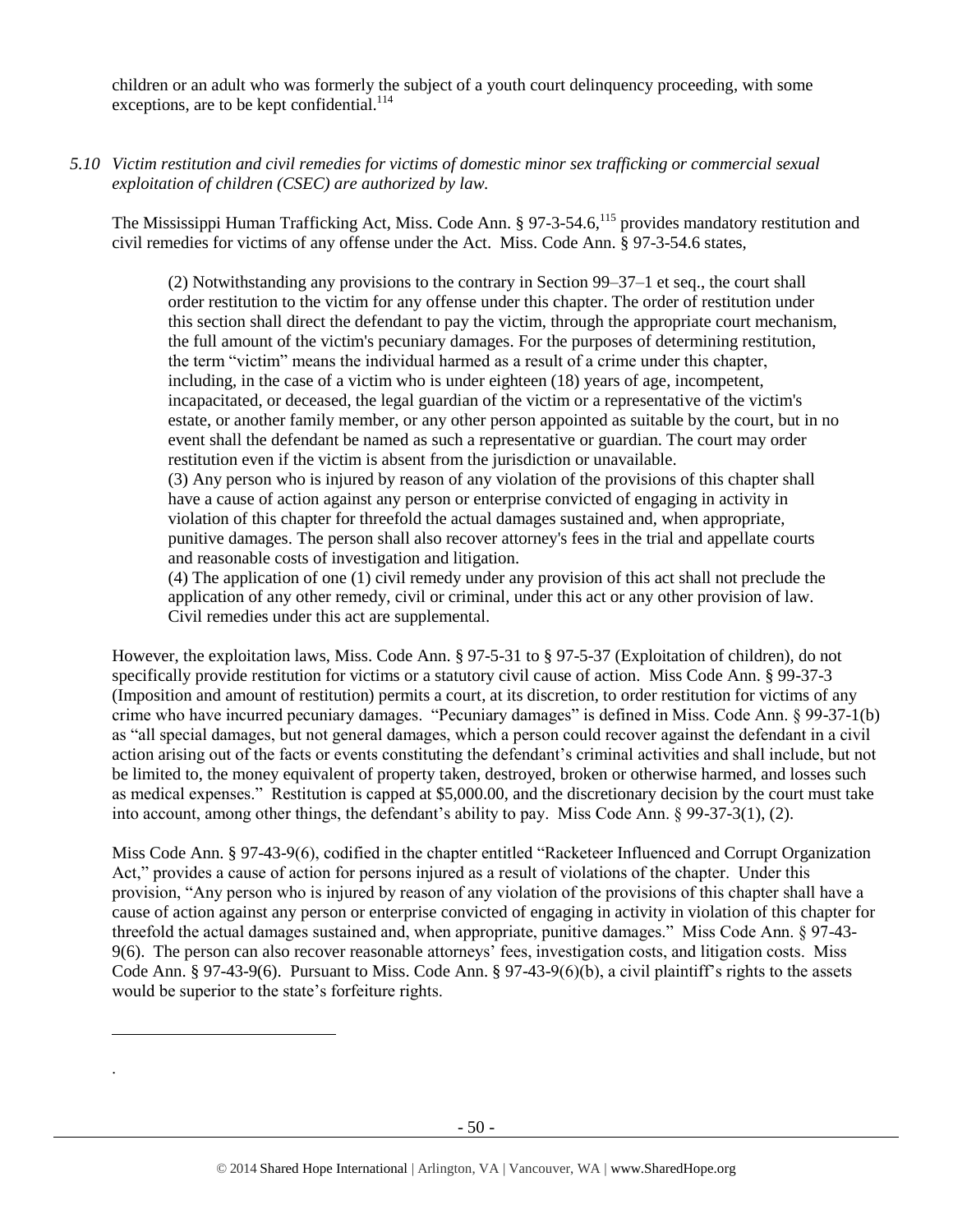Miss. Code Ann. § 11-7-11 (Action for seduction of a child) states, "A parent may bring an action for the seduction of a child, although such child be not living with nor in the service of the plaintiff, and though there be no loss of service; but a recovery by the parent or child shall bar any other action for the same cause."

*5.11 Statutes of limitations for civil and criminal actions for child sex trafficking or commercial sexual exploitation of children (CSEC) offenses are eliminated or lengthened sufficiently to allow prosecutors and victims a realistic opportunity to pursue criminal action and legal remedies.*

With regard to civil claims, Miss. Code Ann. § 15-1-59 (Saving in favor of persons under disabilities) provides that the statute of limitations is tolled until after a minor reaches the age of majority.

With regard to criminal sex trafficking offenses, Miss. Code Ann. § 99-1-5<sup>116</sup> (Limitations; exceptions) eliminates the statute of limitations for the following sex offenses: "rape, . . . felonious abuse or battery of a child as described in Section 97-5-39 [Contributing to the neglect or delinquency of a child; felonious abuse and/or battery of a child], touching or handling a child for lustful purposes as described in Section 97-5-23 [Dissemination of sexually oriented material to persons under eighteen years of age; use of computer for purpose of luring or inducing persons under eighteen years of age to engage in sexual conduct], sexual battery of a child as described in Section  $97-3-95(1)(c)$ , (d) or (2) [Sexual battery], or exploitation of children as described in Section 97-5-33 [Exploitation of children; prohibitions], promoting prostitution under Section 97– 29–51(2) when the person involved is a minor, or for any human trafficking offense described in Section 97–3– 54.1(1)(a), (1)(b) or (1)(c) [Mississippi Human Trafficking Act; offenses], Section 97–3–54.2 [Human Trafficking Act; destruction, concealment, or confiscation of passport or other immigration document for purpose of preventing person's freedom of movement or ability to travel; penalties], or Section 97–3–54.3 [Human Trafficking Act; aiding, abetting, or conspiring to violate human trafficking provisions]." Traffickingrelated offenses are therefore not subject to the general statute of limitations and prosecution can be brought at any time. Miss. Code Ann. § 99-1-5.

 $\overline{\phantom{a}}$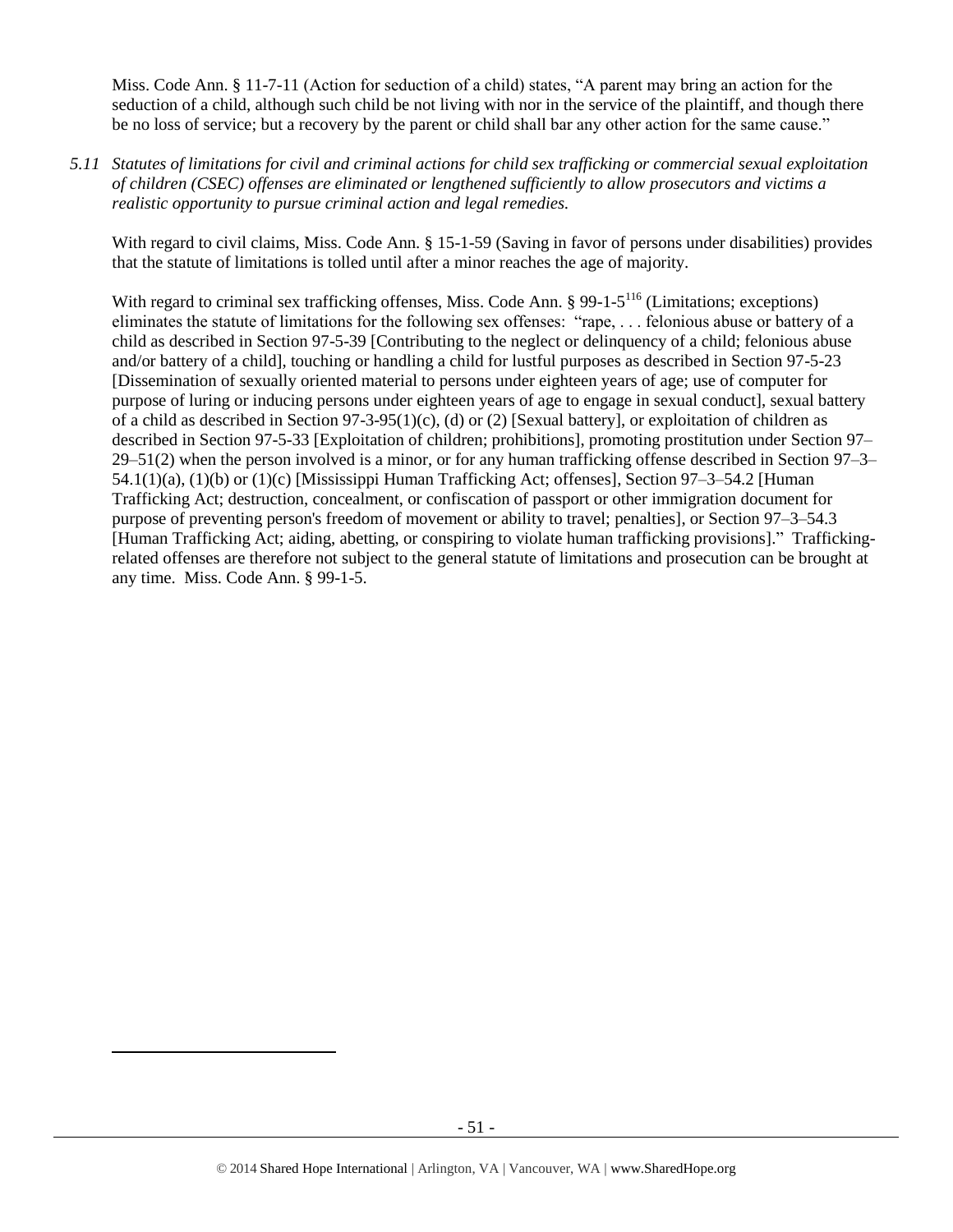## FRAMEWORK ISSUE 6: CRIMINAL JUSTICE TOOLS FOR INVESTIGATION AND PROSECUTIONS

#### *Legal Components:*

- *6.1 Training on human trafficking and domestic minor sex trafficking for law enforcement is statutorily mandated or authorized.*
- *6.2 Single party consent to audiotaping is permitted in law enforcement investigations.*
- *6.3 Wiretapping is an available tool to investigate domestic minor sex trafficking.*
- *6.4 Using a law enforcement decoy posing as a minor to investigate buying or selling of commercial sex acts is not a defense to soliciting, purchasing, or selling sex with a minor.*
- *6.5 Using the Internet to investigate buyers and traffickers is a permissible investigative technique.*
- *6.6 Law enforcement and child welfare agencies are mandated to promptly report missing and recovered children. \_\_\_\_\_\_\_\_\_\_\_\_\_\_\_\_\_\_\_\_\_\_\_\_\_\_\_\_\_\_\_\_\_\_\_\_\_\_\_\_\_\_\_\_\_\_\_\_\_\_\_\_\_\_\_\_\_\_\_\_\_\_\_\_\_\_\_\_\_\_\_\_\_\_\_\_\_\_\_\_\_\_\_\_\_\_\_\_\_\_\_\_\_\_*

#### *Legal Analysis:*

 $\overline{\phantom{a}}$ 

*6.1 Training on human trafficking and domestic minor sex trafficking for law enforcement is statutorily mandated or authorized.*

Training or development of training materials for law enforcement officers on human trafficking has not been statutorily mandated or authorized in Mississippi. However, money received from the Relief for Victims of Human Trafficking Fund under Miss. Code Ann. §97-3-54.8 is to be used in part for law enforcement training. Miss. Code Ann.  $\S97-3-54.8(2)^{117}$  states,

The monies in the Relief for Victims of Human Trafficking Fund shall be used by the Mississippi Attorney General's office solely for the administration of programs designed to assist victims of human trafficking, to conduct training on human trafficking to law enforcement, court personnel, attorneys, and nongovernmental service providers, and to support the duties of the statewide human trafficking coordinator as set forth in this act.

- 6.1.1 Recommendation: Enact a statute specifically authorizing or mandating training, or the development of training materials, for law enforcement on human trafficking, including domestic minor sex trafficking.
- *6.2 Single party consent to audiotaping is permitted in law enforcement investigations.*

Single party consent to audiotaping is permitted in Mississippi. Miss. Code Ann. § 41-29-531(d), (e) (Exceptions to civil liability for violation of this article) states that Mississippi's article on "Interception of Wire or Oral Communications" does not apply to, among others,

(d) A person acting under color of law who intercepts a wire, oral or other communication if the person is a party to the communication, or if one (1) of the parties to the communication has given prior consent to the interception; or

(e) A person not acting under color of law who intercepts a wire, oral or other communication if the person is a party to the communication, or if one (1) of the parties to the communication has given prior consent to the interception unless the communication is intercepted for the purpose of committing any criminal or tortious act in violation of the Constitution or laws of the United States or of this state, or for the purpose of committing any other injurious act.

*6.3 Wiretapping is an available tool to investigate domestic minor sex trafficking.*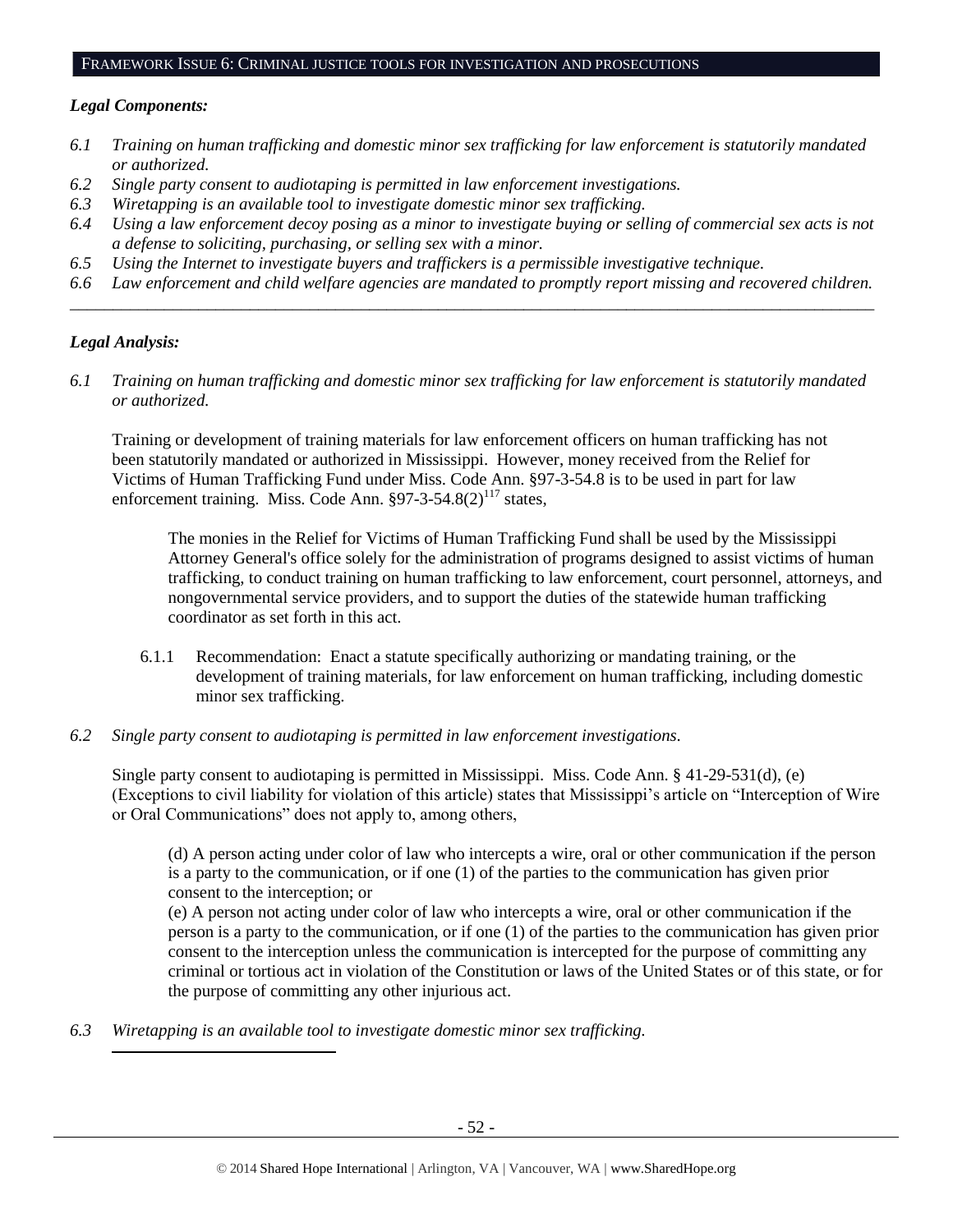The wiretapping statutes, Miss. Code Ann. § 41-29-501 to § 41-29-536 (Interception of wire or oral communications) only permit wiretapping and use of the resulting evidence in cases involving a suspected violation of the Controlled Substances Law. Miss. Code Ann. § 41-29-515(1)(a) (Granting of order; grounds; form; compensation of those furnishing assistance; time limit; authorization for covert entry; reports to judge; recusal of judge).

- 6.3.1 Recommendation: Amend the wiretapping statutes, Miss. Code Ann. § 41-29-501 to § 41-29-536 (Interception of wire or oral communications) to permit wiretapping when there is probable cause to believe that the wiretapping will provide evidence of a violation of Miss. Code Ann. § 97-3- 54.1(1)(c) (Mississippi Human Trafficking Act; prohibited conduct; penalty).
- *6.4 Using a law enforcement decoy posing as a minor to investigate buying or selling of commercial sex acts is not a defense to soliciting, purchasing, or selling sex with a minor.*

Use of a law enforcement decoy is not a defense to human trafficking. Miss. Code. § Ann. 97–3–54.5<sup>118</sup> (Use of undercover operative in detection of offense permitted) states, "[t]he fact that an undercover operative or law enforcement officer was involved in any manner in the detection and investigation of an offense under this act shall not constitute a defense to a prosecution under this act." Additionally, Miss. Code Ann. § 97-5-33<sup>119</sup> (Exploitation of children) specifically provides that using a decoy is not a defense. Subsection (8) states, "The fact that an undercover operative or law enforcement officer posed as a child or was involved in any other manner in the detection and investigation of an offense under this section shall not constitute a defense to a prosecution under this section."

Miss. Code Ann. § 99-1-25(2) (Entrapment; affirmative defense to criminal prosecution; burden of proof) sets out the necessary elements for a defendant to establish the affirmative defense of entrapment:

(2) A person who asserts an entrapment defense has the burden of proving each of the following by clear and convincing evidence:

(a) The idea of committing the offense was initiated by law enforcement officers or their agents rather than by the person.

(b) The law enforcement officers or their agents urged and induced the person to commit the offense.

(c) The person was not predisposed to commit the type of offense charged before the law enforcement officers or their agents urged and induced the person to commit the offense.

However, Miss. Code Ann. § 99-1-25(3) explains, "A person does not establish entrapment if the person was predisposed to commit the offense and the law enforcement officers or their agents merely provided the person with an opportunity to commit the offense. It is not entrapment for law enforcement officers or their agents merely to use a ruse or to conceal their identity."

*6.5 Using the Internet to investigate buyers and traffickers is a permissible investigative technique.*

While Miss. Code. § Ann. 97–3–54.5 (Use of undercover operative in detection of offense permitted) and Miss. Code Ann. § 97-5-33(8) (Exploitation of children) specifically provide that it is not a defense that "an undercover operative or law enforcement officer [posed as a child or] was involved in [any] other manner in the detection and investigation of an offense under this section," the offense that could apply to use of the Internet to commit human trafficking or CSEC offenses, Miss. Code Ann. § 97-5-27(3)(a) (Dissemination of sexually

<sup>119</sup> *See supra* not[e 13.](#page-3-0)